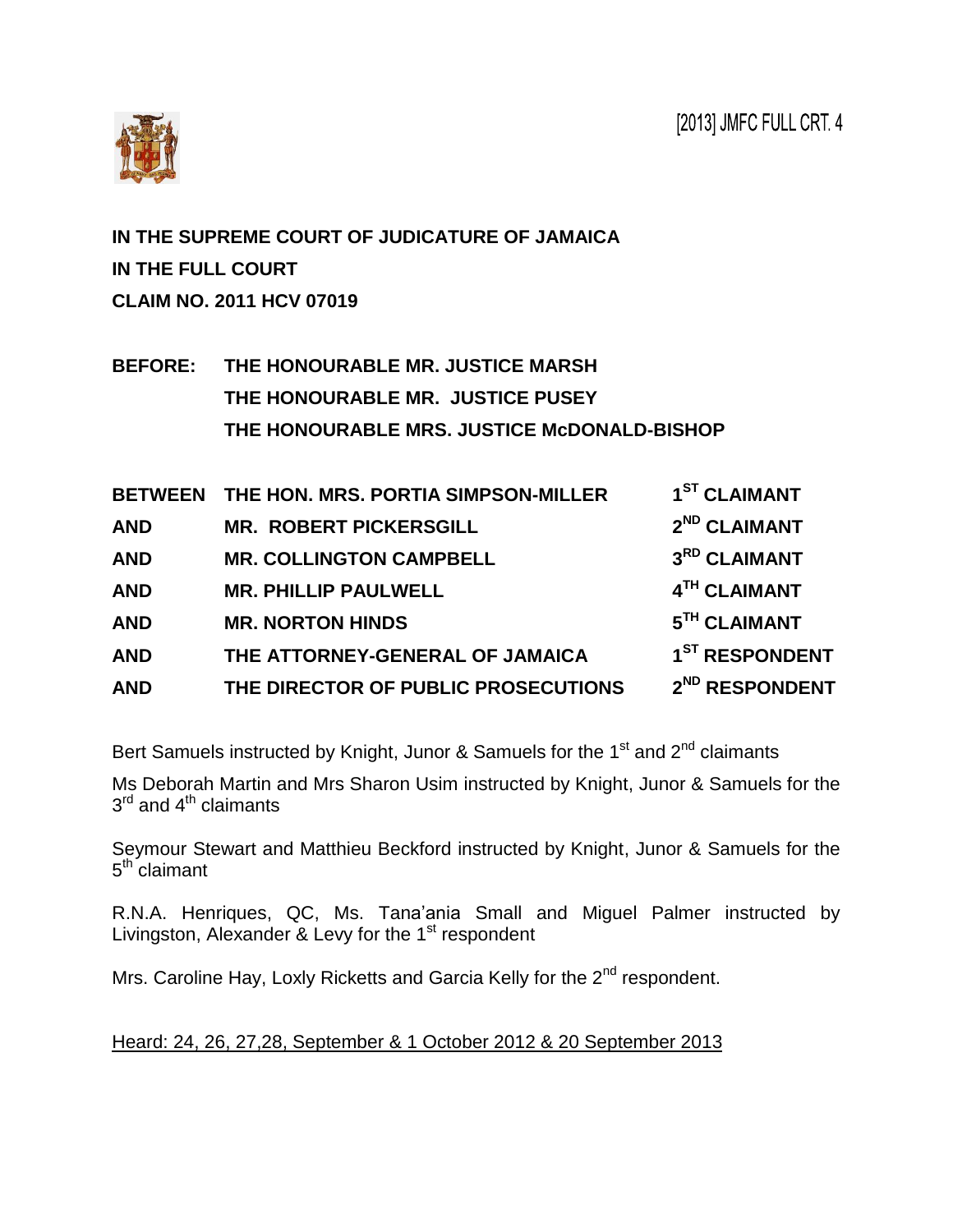**CONSTITUTIONAL LAW - FUNDAMENTAL RIGHTS AND FREEDOMS - MUTUAL LEGAL ASSISTANCE IN CRIMINAL MATTERS - REQUEST OF FOREIGN STATE FOR TAKING OF EVIDENCE FROM WITNESSES IN JAMAICA - WITNESSES REFUSING TO CO-OPERATE – APPLICATION OF CENTRAL AUTHORITY FOR ORDER FOR WITNESSES TO GIVE EVIDENCE ON OATH - ORDER GRANTED – WHETHER ORDER AN ABUSE OF PROCESS – WHETHER ORDER BREACHED CONSTITUTIONAL RIGHTS OF WITNESSES - RIGHT TO EQUITABLE AND HUMANE TREATMENT –RIGHT TO BE FREE FROM DISCRIMINATION ON POLITICAL GROUNDS - RIGHT TO FAIR HEARING – RIGHT TO DUE PROCESS - THE MUTUAL ASSISTANCE (CRIMINAL MATTERS) ACT 1995, SS. 6; 9; 16; 20 (1); 20(2); 20(3); 21; 25 (2); 25 (3) - THE MUTUAL ASSISTANCE (CRIMINAL MATTERS) (FOREIGN STATES) ORDER, 2007; THE CHARTER OF FUNDAMENTAL RIGHTS AND FREEDOMS (AMENDMENT) ACT, 2011,** SS, 13 (3) (H); 13 (3) (H) (I) (II); 16 (2); 16 (3); 19 (1); 19 (3)

#### **MARSH, J**

[1] I have had the opportunity to read in draft the judgment of my learned sister, McDonald-Bishop, J. I agree with her reasoning and conclusion and I have nothing to add.

#### **PUSEY, J**

[2] I have read in draft the judgment of my learned sister, McDonald-Bishop, J. I agree with her reasoning and conclusion and I have nothing further to add.

#### **McDONALD-BISHOP, J**

[3] This claim arises from proceedings concerned with the application of the Mutual Assistance (Criminal Matters) Act, 1995 ("the MACMA") consequent on a request by the Kingdom of the Netherlands made on or around December 3, 2007 for Jamaica's assistance in the investigation of a criminal matter.

[4] The Kingdom of the Netherlands, more specifically, has requested the assistance of Jamaica in the gathering of evidence from some named persons in relation to investigation being conducted by its law enforcement officials into alleged criminal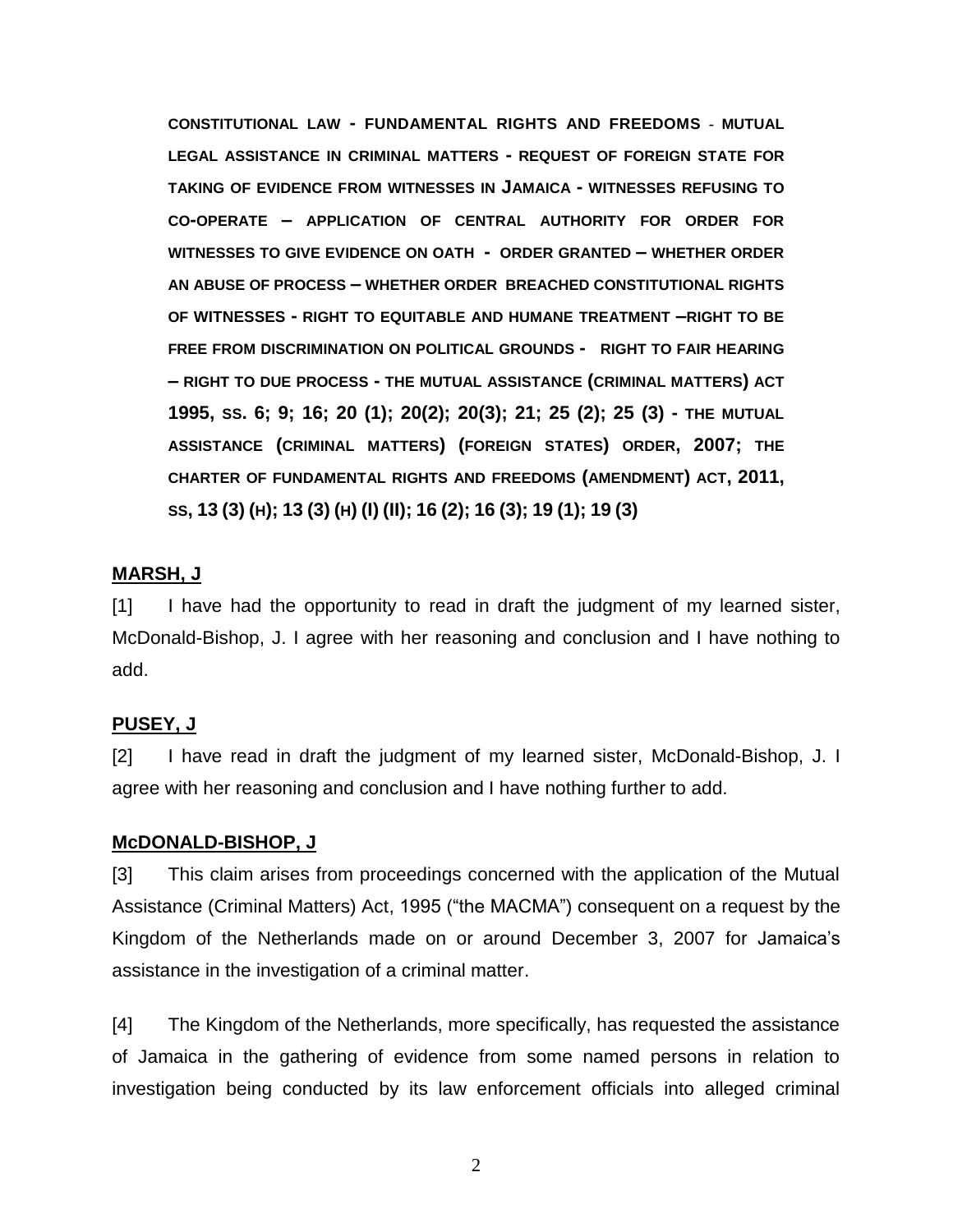conduct of a company incorporated in that country, Trafigura Beheer B.V. Amsterdam ("Trafigura").

## **The background**

[5] The occurrences leading to the request by the Kingdom of the Netherlands for assistance under the MACMA emerged with much publicity on Jamaica's political landscape in or around October 2006. At the material time, except for the 5<sup>th</sup> claimant, all the claimants were members of prominence of the People's National Party ("The PNP") that formed the government of the day as it does today.

[6] At all material times, the Honourable Portia Simpson- Miller, the 1st claimant, was, as she is today, the Prime Minister of Jamaica, Member of Parliament and the President of the PNP. Mr. Robert Pickersgill, the 2nd claimant, was a Member of Parliament, Minister of Government and Chairman of the PNP. The 3<sup>rd</sup> claimant, Mr. Collington Campbell, was a Member of the Senate, Minister of Government and General Secretary of the PNP. The  $4<sup>th</sup>$  claimant, Mr. Phillip Paulwell, was a Member of Parliament and a Minister of Government. The 5<sup>th</sup> claimant, Mr. Norton Hinds, was, as described in the written submissions of the claimants, "a businessman with sympathies for the People's National Party (PNP)".

[7] The leader of the parliamentary opposition, Jamaica Labour Party ('the JLP"), was, then, the Honourable Mr. Bruce Golding.

[8] In or around 2006, Mr. Golding announced in Parliament that Trafigura had made a payment of four hundred and sixty six thousand Euros (€466,000) to CCOC Association, a Jamaican company, of which the  $3<sup>rd</sup>$  claimant, Mr. Collington Campbell, was a principal.

[9] The JLP raised concerns about the propriety and legality of such payment. It was basically contended by them that it appeared to be an act of corruption in the sense of it being a kick-back or a bribery of the Government. This contention arose from the following factual background provided on the evidence. Trafigura was a contractual party with the Government of Jamaica for oil lifting. The contract expired in 2005. In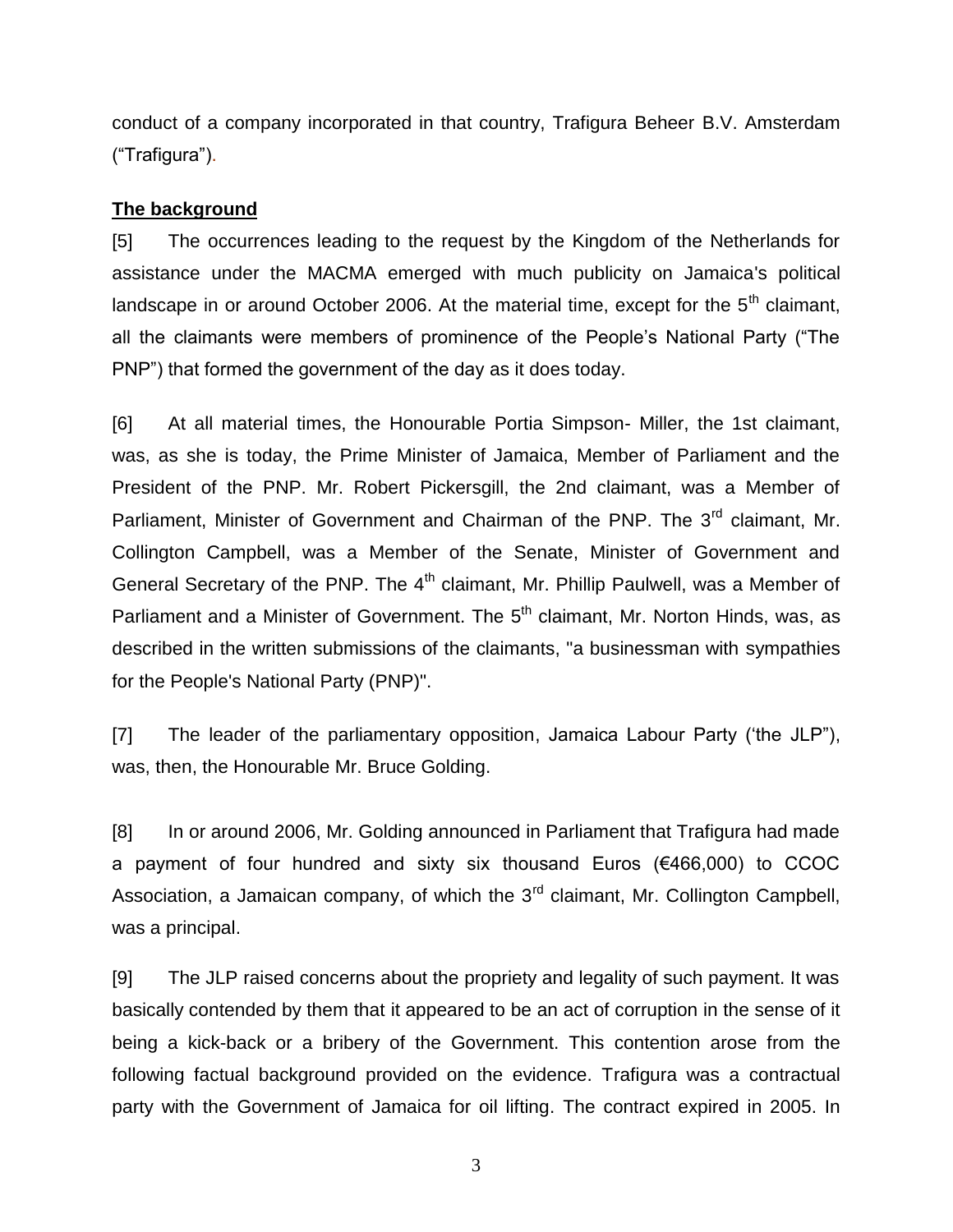2006, Trafigura continued to lift oil by virtue of an interim arrangement with the Government. This interim arrangement was in place although the National Contracts Commission ("NCC") had recommended at the time that Glencore Energy UK Limited be awarded the new contract, it having been successful in its bid for the contract.

[10] It was during the time that the interim arrangement was in place that three payments were made by wire transfer to the CCOC Association's account. Trafigura continued to lift oil after the payments were made. It is alleged that these payments represented an attempt by Trafigura to influence the Jamaican Government's decision to award the contract to them for the continued lifting of oil.

[11] The PNP, at all material times, however, maintained that those payments were made as a donation to its political campaign with no strings attached.

[12] The issue between the political divide was to be infamously labelled 'the Trafigura Scandal'. It received much discussion on political platforms and enjoyed widespread media publicity and attention throughout the island.

[13] Mr. Golding, in his capacity as Leader of the Parliamentary Opposition, and being dissatisfied with the explanation proffered by the PNP officials, wrote a letter to the Kingdom of the National Investigation Unit of the Netherlands (*Rijksrecherche*) requesting that an investigation be carried out into the circumstances in which the payment was made to CCOC. Mr. Golding's reason for requesting the investigation, as declared in his letter, was that *"the explanation for the payment by Trafigura, and that given by the People's National Party (PNP) were clearly contradictory and irreconcilable and raise issues of corruption, kickback and bribery."*

[14] Mr. Golding requested, in particular, an investigation into whether, and the extent to which, the payment made by Trafigura contravenes the Dutch Penal Code, the provisions of the Convention on Combating Bribery of Foreign Public officials and the OECD Guidelines for Multinational Enterprises.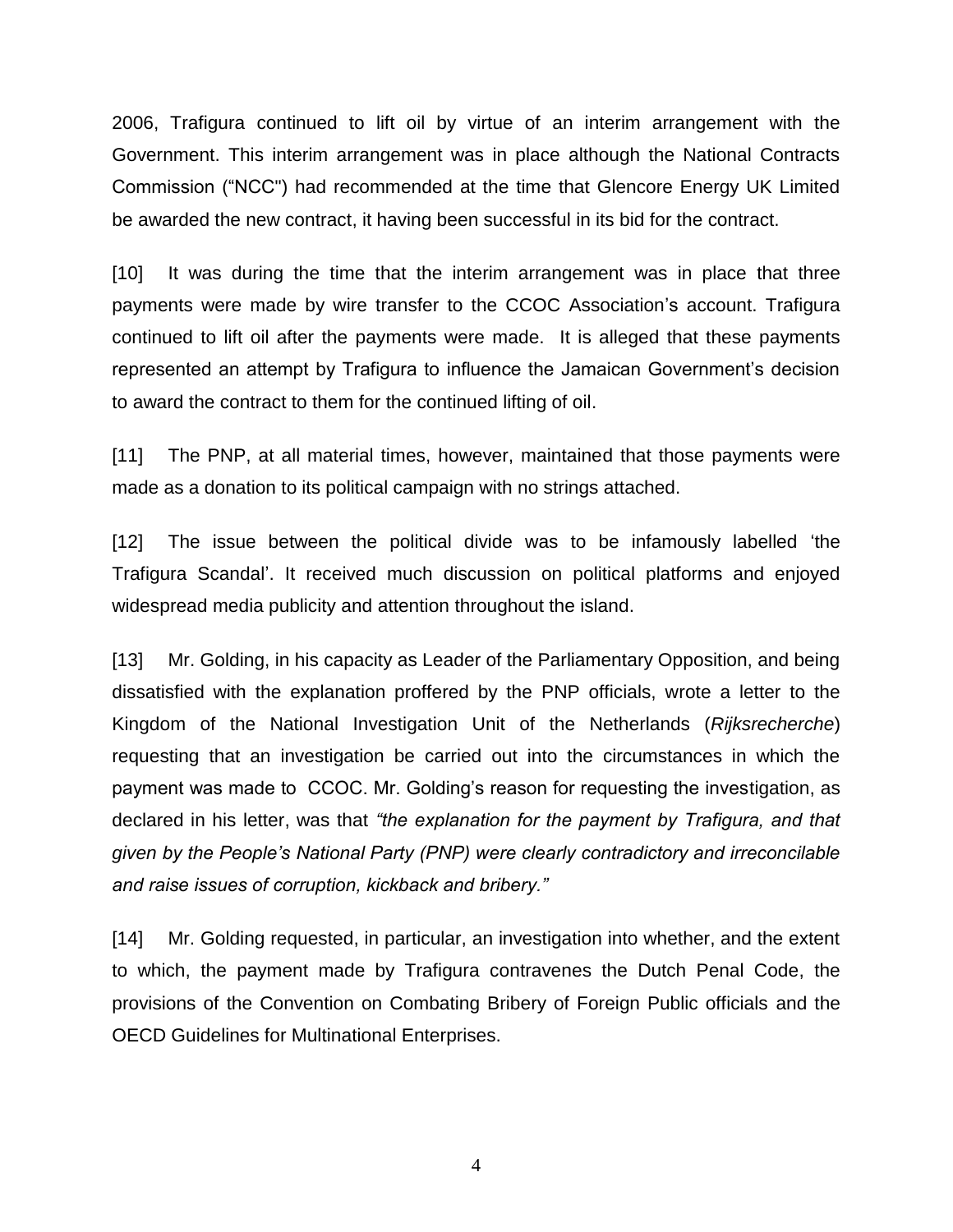[15] In 2006, when the letter was written by Mr. Golding for a probe into the situation, the Kingdom of the Netherlands had not been declared by the relevant Minister of Justice as a foreign state to which the Act applied for mutual assistance in criminal matters and so it did not fall on the list of countries that could be assisted by Jamaica.

[16] In 2007, there was a change in government following the general election in September of that year. The JLP was to form the government and Mr. Golding became Prime Minister. In or around 9 November 2007, the then Minister of Justice declared the Mutual Assistance (Criminal Matters) (Foreign States) Order 2007 ("The Foreign States Order") making the provisions of the MACMA applicable to the Kingdom of the Netherlands. By this change, the Kingdom of the Netherlands was included in the list of countries that could obtain assistance from Jamaica in the investigation of criminal matters.

[17] In the wake of that change in the law, on 3 December 2007, the request was made by the Kingdom of the Netherlands to the Director of Public Prosecutions ("the DPP"), named as the  $2<sup>nd</sup>$  respondent in these proceedings, for assistance in the investigation of the Trafigura Affair.

[18] The  $2^{nd}$  respondent, at the material time, was (and still is) designated by the Minister of Justice to be the Central Authority of Jamaica for the purposes of the MACMA. The  $2^{nd}$  respondent is essentially sued in her capacity as the Central Authority under the Act although this is not apparent on the face of the claim form. Part of the Central Authority's prescribed role is to conduct investigation and/or to undertake proceedings here in Jamaica to facilitate requests of prescribed foreign states for assistance in criminal matters where necessary and permissible by the relevant law.

[19] The request of the Kingdom of the Netherlands was made pursuant to the United Nations Convention against Transnational Organized Crime and the Protocols Thereto, 2001, to which both Jamaica and the Kingdom of the Netherlands are signatories. The request was for assistance to be granted by the 2<sup>nd</sup> respondent, as the Central Authority of Jamaica, for investigation to be conducted within Jamaica as to alleged breaches of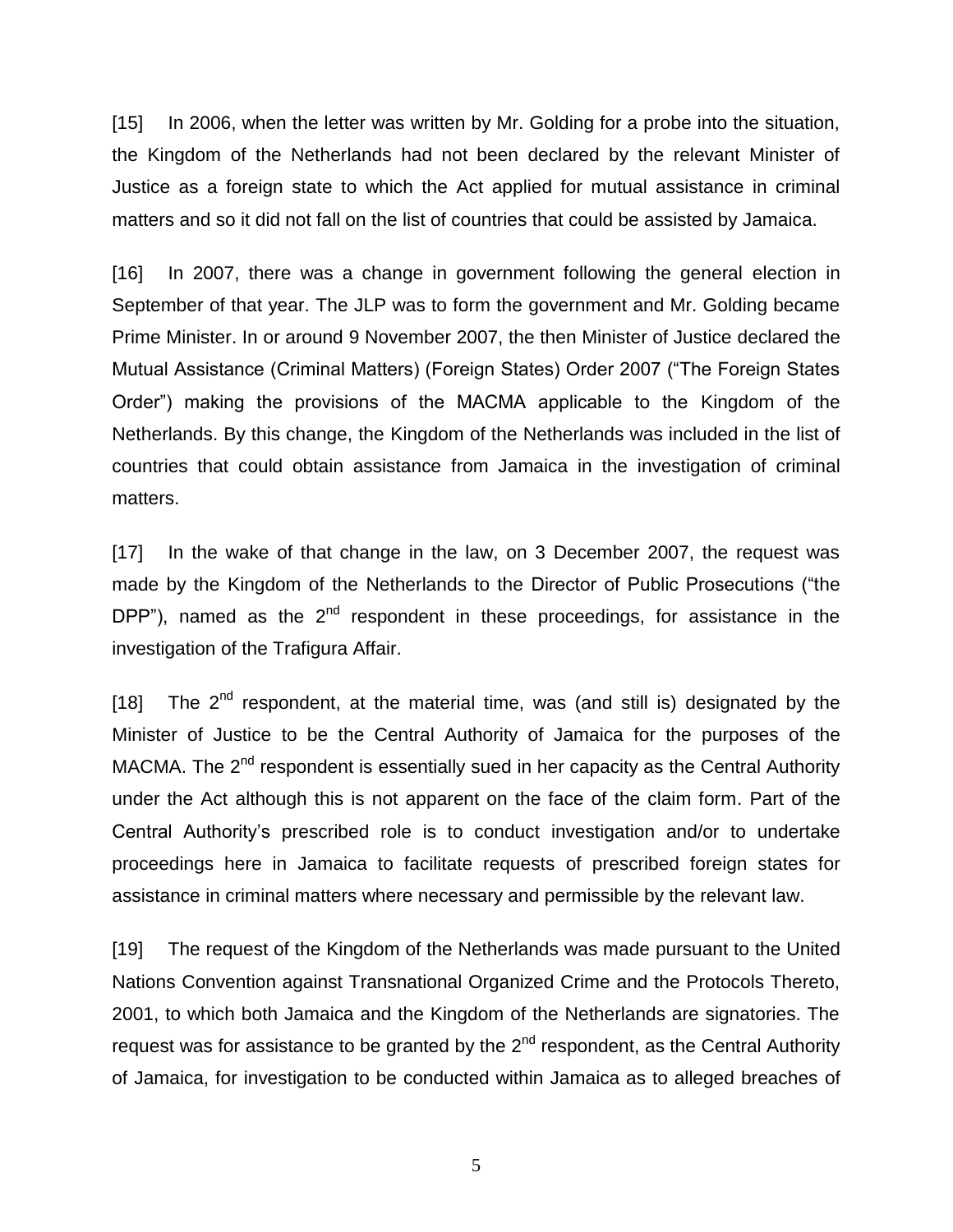the Dutch Criminal Code by Trafigura. The offences being investigated concern, basically, the alleged bribery of public officials of a foreign state (that state being Jamaica).

[20] In that first Letter of Request, the law enforcement officials of the Kingdom of the Netherlands posed a number of questions to be put to several persons in Jamaica in order to facilitate their investigation. It was requested that witness statements be obtained from these individuals. The claimants were all included among the list of persons of interest to be interviewed as witnesses. Mr. Golding was also on the list of persons to be interviewed.

[21] By the time of this request in December 2007, the PNP, to which the claimants were all associated, was the parliamentary opposition party with the  $1<sup>st</sup>$  claimant as its leader.

[22] Effort was made by the  $2^{nd}$  respondent to carry out the requests with Dutch investigators visiting the island for the purpose of interviewing the claimants and the other persons identified as witnesses. Attempts were made for the claimants to be interviewed privately with their legal representatives but those attempts bore no meaningful results.

[23] In a Supplemental Letter of Request dated 14 April 2009, the Dutch authorities requested of the 2<sup>nd</sup> respondent to seek an order from the court pursuant to the MACMA for the claimants to answer specific questions on oath in the form of witness statements.

 $[24]$  The  $2<sup>nd</sup>$  respondent sought the assistance of the court by proceedings commenced *ex parte* on fixed date claim form numbered 2010HCV05414 dated 11 November 2010 ("the DPP's claim").

[25] On 17 November 2010, the  $2^{nd}$  respondent obtained an order from Roy Anderson, J for the claimants to appear before a Judge of the Supreme Court during the period 27 June to 1 July 2011 to give evidence on oath in answer to the questions set out in the Letter of Request ("the Anderson Order").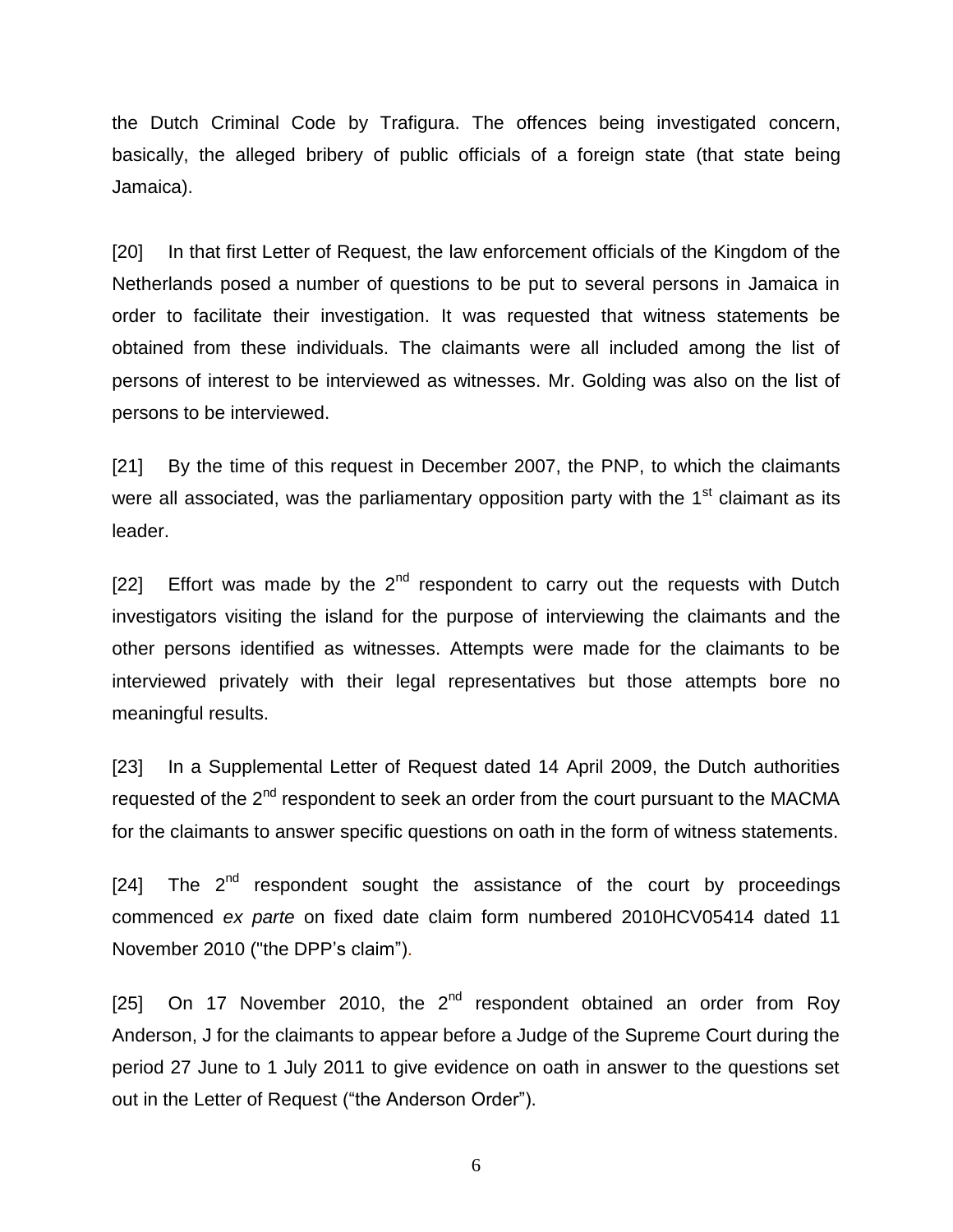[26] The claimants attended court pursuant to the Anderson Order and were bound over to attend court on 14 November 2011 for the commencement of the taking of the evidence. Eventually, the taking of the evidence was scheduled for commencement before Campbell, J.

[27] By the date scheduled for the taking of the claimants' evidence, the claimants had commenced proceedings on fixed date claim form numbered 2011HCV07019, seeking, *inter alia*, constitutional redress and naming the 2<sup>nd</sup> respondent as a party along with the Attorney-General of Jamaica joined by virtue of the Crown Proceedings Act and named as 1<sup>st</sup> respondent.

[28] The claimants sought from Campbell, J a stay of execution of the hearing of the DPP's claim pending the determination of their claim and also that the hearing for the taking of evidence be conducted in chambers. Campbell, J refused the application on both limbs. The claimants appealed.

[29] The Court of Appeal granted a stay of the DPP's claim pending the outcome of the claimants' claim that was remitted to this court for hearing. Apart from the grant of stay of the DPP's claim, no other aspect of the claimants' claim was dealt with by the Court of Appeal. It is that claim that stands to be resolved in this proceeding.

## **The claim**

[30] The issues with which this proceeding is now immediately concerned have arisen from the claimants' claim which, by permission of this court, was amended on 24 September 2012 and further amended on 26 September 2012. By that further amended fixed date claim form, the claimants are seeking the following reliefs in the terms as set out by them.

1- A Declaration that the Order granted on the  $17<sup>th</sup>$  November 2010 under the Mutual Assistance (Criminal Matters) Act 1995 and the Mutual Assistance (Criminal Matters)(Foreign States) Order 2007 in Claim Numbered 2010 HCV 05414 was an abuse of process.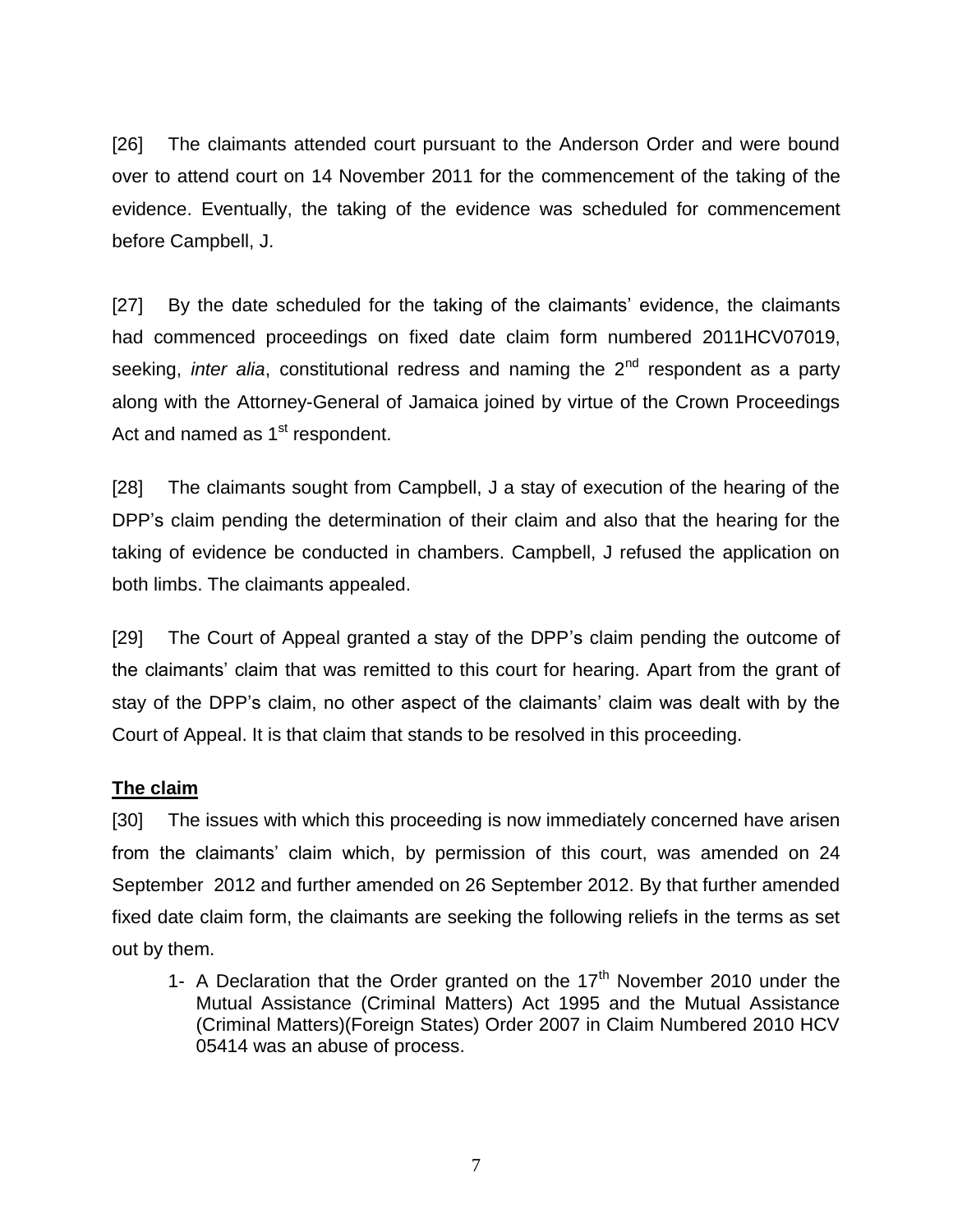- 2- A Declaration that the Order granted on the  $17<sup>th</sup>$  November 2010 under the Mutual Assistance (Criminal Matters) Act 1995 and the Mutual Assistance (Criminal Matters)(Foreign States) Order 2007 in Claim Numbered 2010 HCV 05414 breached Section 13(3)(h) of The Charter of Fundamental Rights and Freedoms contained in the Constitution of Jamaica, in that the 1st,  $2^{nd}$ ,  $3^{rd}$ ,  $4<sup>th</sup>$ , and  $5<sup>th</sup>$  Claimants were deprived of the right to equitable and humane treatment by a public authority in the exercise of any function.
- 3- A Declaration that the Order granted on the  $17<sup>th</sup>$  November 2010 under the Mutual Assistance (Criminal Matters) Act 1995 and the Mutual Assistance (Criminal Matters)(Foreign States) Order 2007 in Claim Numbered 2010 HCV 05414 breached Section 13(3)(h)(i)(ii) of The Charter of Fundamental Rights and Freedoms contained in the Constitution of Jamaica, in that the Claimants were deprived of the right to be free from discrimination on the ground of political opinions and/or to be from harassment on the ground of lawful political action.
- 4- A Declaration that the Order granted on the  $17<sup>th</sup>$  November 2010 under the Mutual Assistance (Criminal Matters) Act 1995 and the Mutual Assistance (Criminal Matters)(Foreign States) Order 2007 in Claim Numbered 2010 HCV 05414 breached Section 16 of The Charter of Fundamental Rights and Freedoms contained in the Constitution of Jamaica, in that the Claimants were deprived of the right to a fair hearing.
- 5- A Declaration that the  $2^{nd}$  Respondent has violated and is violating the constitutional rights of the five Claimants abovementioned when she proceeded to seek to compel the said Claimants to testify publicly on oath concerning matters in which she, as the Central Authority of Jamaica (CAJ), on behalf of the Kingdom of the Netherlands allege (sic) criminal conduct in Jamaica by the said Claimants.
- 6- A Declaration that the 2nd Respondent acted *ex post facto* when she relied on an amendment to the Schedule of the Mutual Assistance (Criminal Matters) Act to include the Kingdom of the Netherlands when such amendment was made subsequent to the request by the Kingdom of the Netherlands for the 2<sup>nd</sup> Respondent to act as CAJ in the proceedings which is the subject of Claim Numbered 2010 HCV 05414.
- 7- A Declaration that the Order granted on the  $17<sup>th</sup>$  November 2010 under the Mutual Assistance (Criminal Matters) Act 1995 and the Mutual Assistance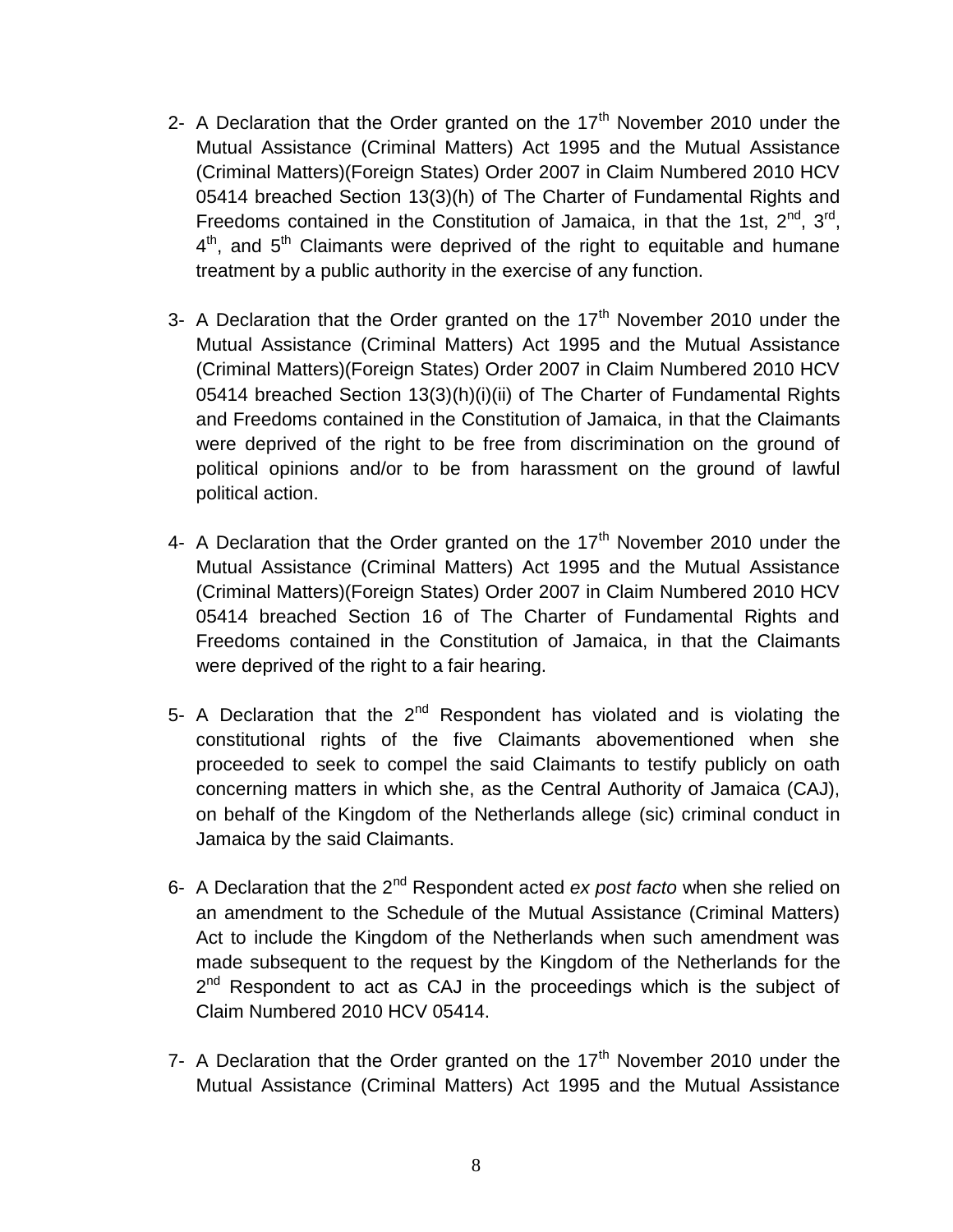(Criminal Matters)(Foreign States) Order 2007 in Claim Numbered 2010 HCV 05414 is an abuse of process as it was instigated by political agents and operatives of the Jamaica Labour Party, namely its then leader, The Honourable Orette Bruce Golding and Mr. Harold Brady Attorney-at-Law, for political reasons.

- 8- That this Honourable Court do grant a stay of execution of all proceedings pursuant to the said Order granted on  $17<sup>th</sup>$  November 2010 in Claim Numbered 2010 HCV 05414 until the conclusion of the hearing of this matter. A copy of the Order is attached to the affidavit of the 1<sup>st</sup> Claimant.
- 9- A Declaration that the procedure adopted by Mr. Justice Campbell pursuant to the Order of Mr. Justice Anderson, to wit, conducting the taking of evidence in open court and refusing to revert to having the matter conducted in Chambers amounted to breach of the Claimant's (sic) Constitutional right to the protection of their right to due process and a fair hearing under Section 16 (2) of the Charter of Rights.

[31] It should be noted at this juncture, that the relief sought under paragraph 8 of the amended fixed date claim form had been granted by the Court of Appeal before this hearing commenced and so that is not part of the claim argued in this proceeding. The claimants, in further amending the claim, had failed to take account of that fact and so paragraph 8 remained as a part of the claim. However, for the purpose of resolving the dispute among the parties, this court is only concerned with the reliefs being sought in paragraphs 1-7 and 9 of the amended fixed date claim form filed on 26 September 2012.

[32] In the light of the case being pursued and the remedies being sought, I have found it necessary to reinforce, what should be an obvious point, that this court is constituted by virtue of section 19 (1) of the Charter of Fundamental Rights and Freedoms (Constitutional Amendment) Act, 2011 ("the Charter of Rights") following the remission of the matter by the Court of Appeal for hearing in this forum. This is so albeit that the claimants have not disclosed in their claim the legal basis for the claim or the enactment under which the claim is made as required by the Civil Procedure Rules, 2002 ("the CPR"), r.8.8 (b) and (c).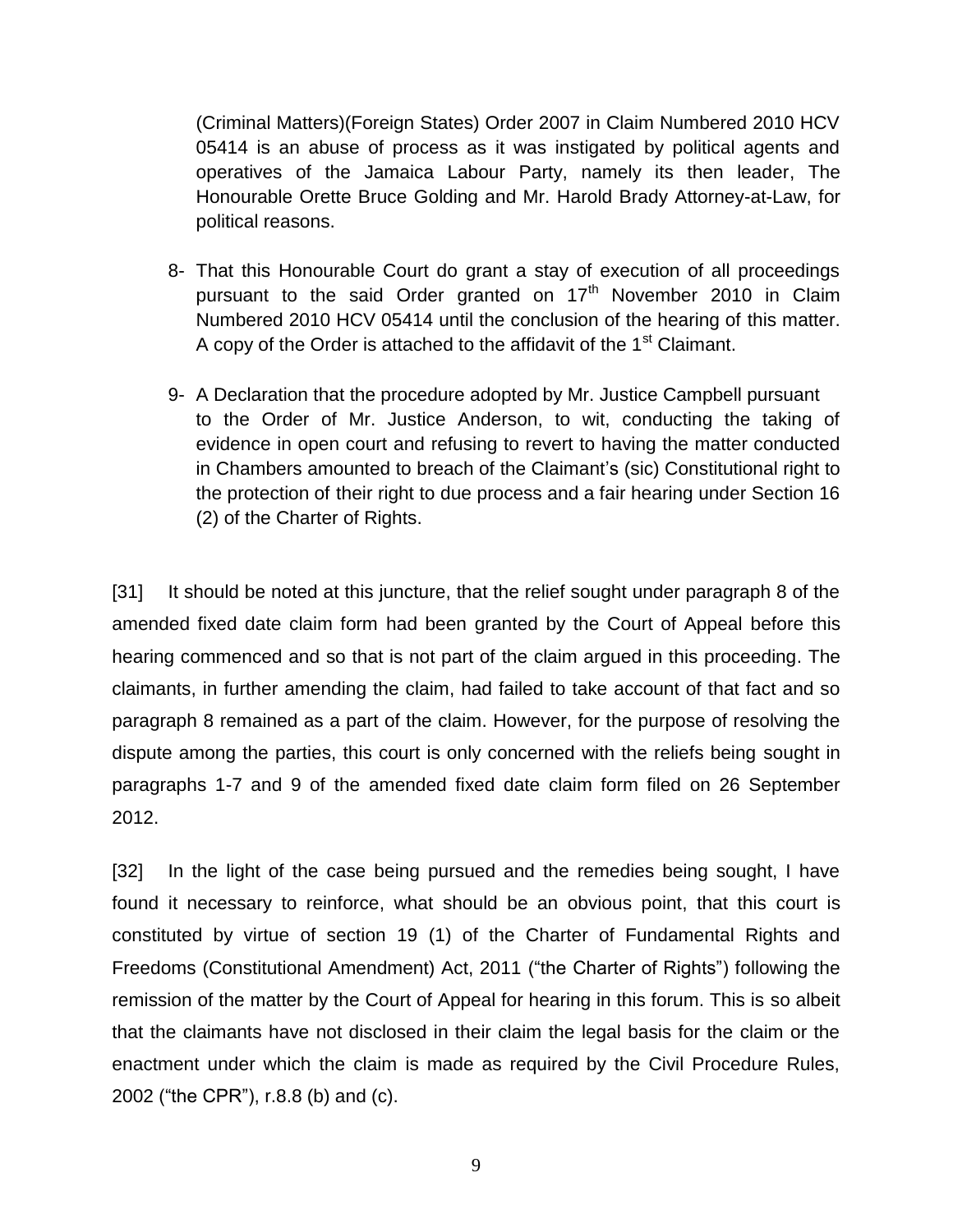#### [33] Section 19 (1) provides:

*"19. – (1) If any person alleges that any of the provisions of this Chapter has been, is being or is likely to be contravened in relation to him, then, without prejudice to any other action with respect to the same matter which is lawfully available, that person may apply to the Supreme Court for redress."* 

[34] Subsection (3) of the section then reads:

*"(3) The Supreme Court shall have original jurisdiction to hear and determine any application made by any person in pursuance of subsection (1) of this section and may make such orders, issue such writs and give such directions as it may consider appropriate for the purpose of enforcing, or securing the enforcement of, any of the provisions of this Chapter to the protection of which the person is entitled."* 

[35] In support of this claim, the claimants filed, more or less, identical affidavits setting out the evidence on which they seek to rely. In so far as the material aspects of the evidence advanced in support of the claim are concerned, it is recognised that there is no need for this court to differentiate the consideration and treatment to be accorded to the evidence of each claimant separately. The case of one is the case of all.

### **The issues**

[36] The broad issue arising for consideration on the claim is whether there is any basis on which it can properly be found that there has been, is being, or is likely to be breaches of the claimants' constitutional rights in the ways and manner alleged by them as a result of the consequential orders made by Anderson and Campbell, JJ that they attend court to publicly answer questions on oath concerning the Trafigura Affair.

[37] The specific issues raised for determination on the parties' pleadings, evidence and arguments have been distilled and are paraphrased thus: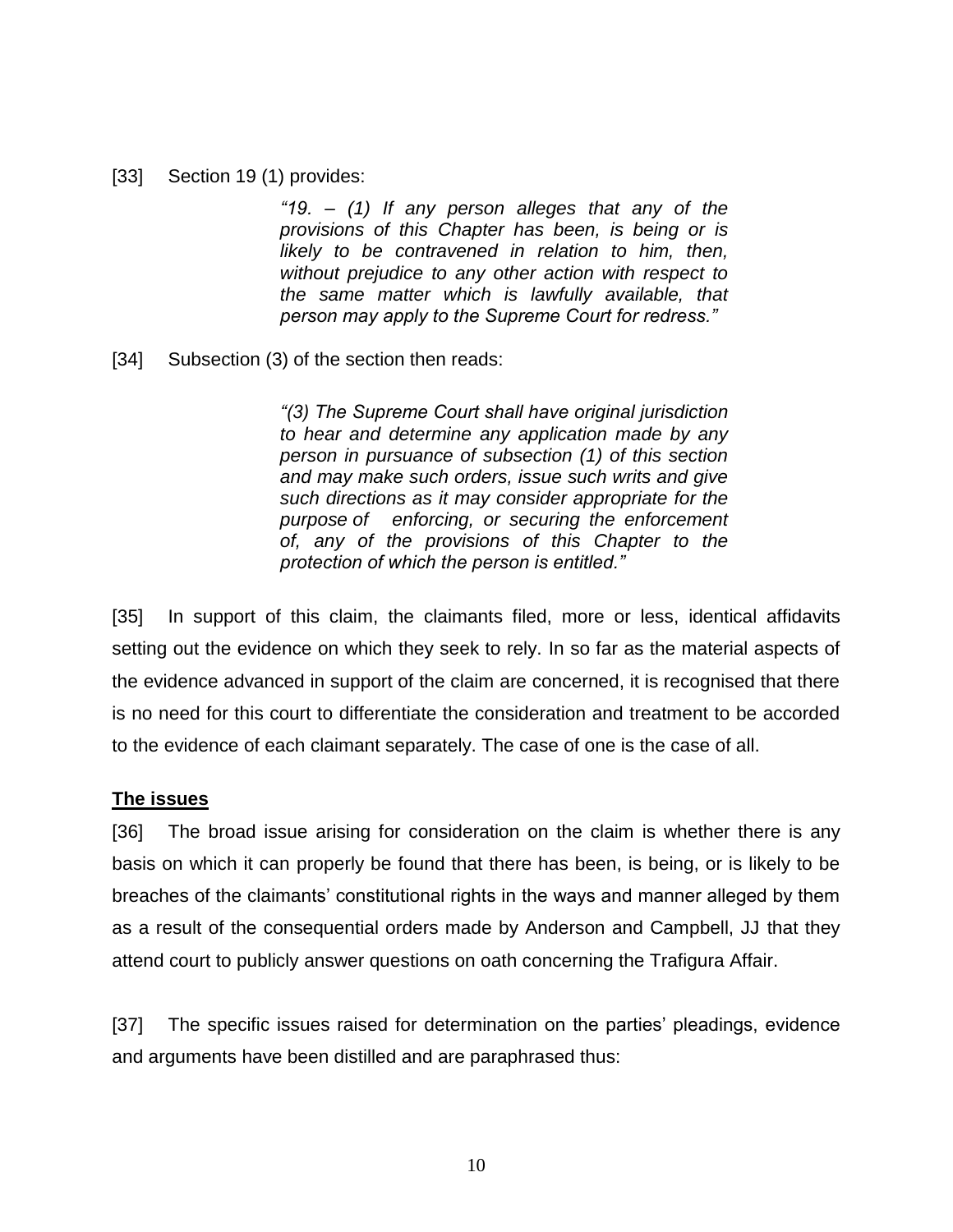- (i) Whether the Anderson Order and the Foreign States Order which gave rise to it were politically motivated and constitute an abuse of process.
- (ii) Whether the application of the  $2<sup>nd</sup>$  respondent resulting in the Anderson Order breached the claimants' constitutional right to equitable and humane treatment by a public authority in the exercise of any function.
- (iii) Whether the Anderson Order breached the claimants' constitutional rights to be free from discrimination on the ground of political opinion and/or to be free from harassment on the ground of lawful political action.
- (iv) Whether the Anderson Order breached the claimants' constitutional right to a fair hearing.
- (v) Whether the  $2^{nd}$  respondent breached the constitutional rights of the claimants by making the application for the court's order for them to give evidence pursuant to the request of the Kingdom of the Netherlands.
- (vi) Whether the 2nd respondent acted *ex post facto* in relying on the amendment to the MACMA making the Kingdom of the Netherlands a prescribed foreign state.
- (vii) Whether the open court procedure adopted by Campbell, J in taking the evidence of the claimants, in furtherance of the request, breached or is likely to breach the claimants' rights to a fair hearing and due process of law.

### **The statutory regime**

[38] Before any attempt is made to assess the merit of the claimants' claim on these issues, however, it seems to me a matter of necessity for there to be a basic understanding of the relevant provisions of the MACMA. This is required, in my view, to promote a better appreciation of the legislative context within which the claim is being pursued and within which the issues raised ought properly to be considered.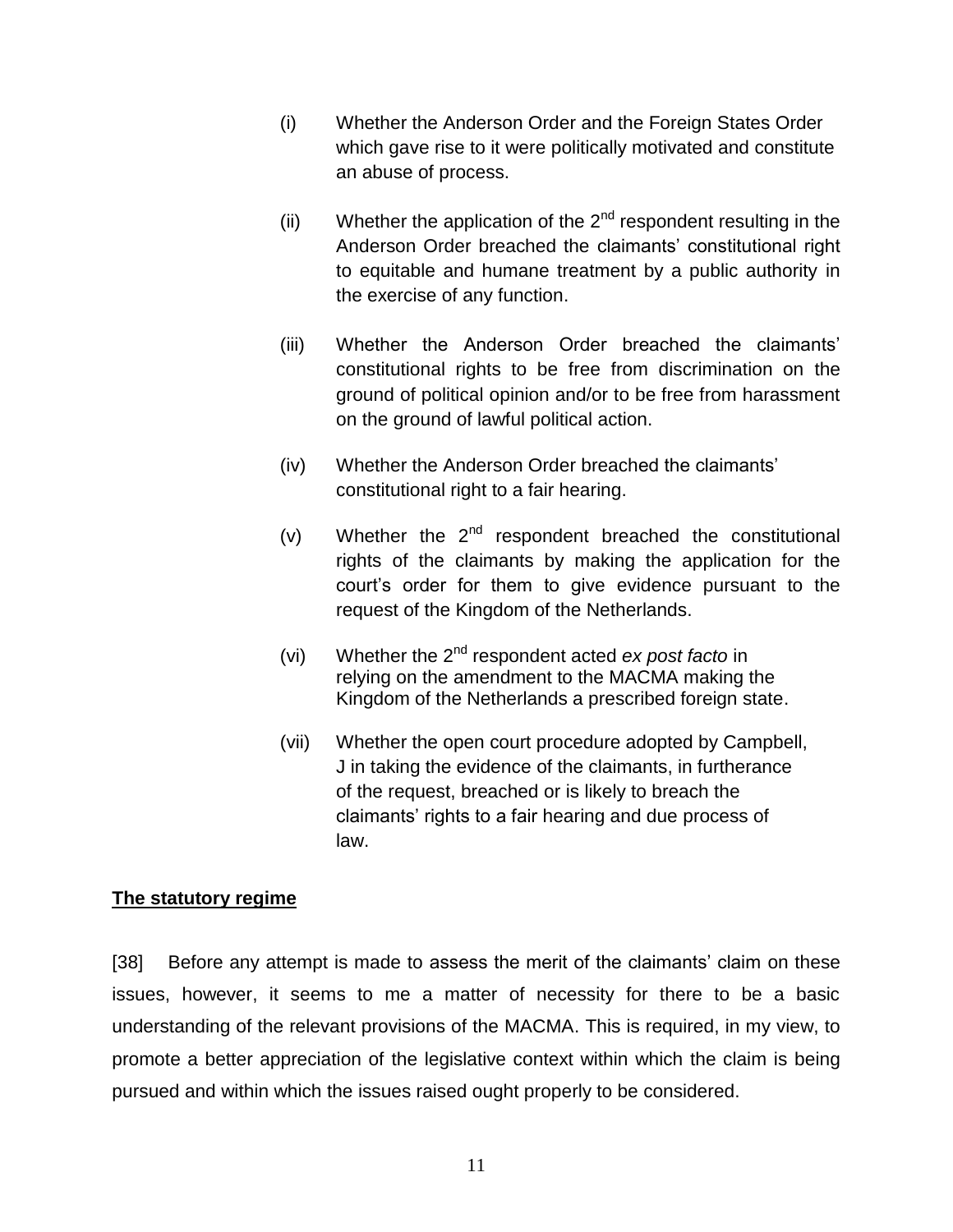[39] The MACMA has made provisions for participating treaty states to give mutual assistance in the investigation of criminal matters as the need arises in the circumstances stipulated. By operation of the statute, Jamaica can seek assistance from foreign states (to whom the Act applies) in criminal matters and such states can seek assistance from Jamaica.

[40] In so far as a request from a foreign state is concerned, Jamaica's assistance may be provided to that state in several forms as specified in section 15 (3) of the Act. One such form is through the examination and taking of evidence of witnesses on behalf of the requesting state [s. 15 (3) (b)]. That is, primarily, the form of assistance being sought by the Kingdom of the Netherlands with which this proceeding is concerned.

[41] The MACMA also sets out the grounds on which a request for assistance *must* be refused as well as, and as distinct from, those on which it *may* be refused (emphasis added). In so far as is relevant to the instant matter, a mandatory refusal of request would arise, for instance, where the Central Authority is of the opinion that compliance with the request would contravene the provisions of the Constitution [s. 16 (1)(a) (i)]. Another relevant basis for mandatory refusal is where there are substantial grounds for the Central Authority believing that compliance with the request would facilitate the prosecution or punishment of a person affected by the request on account of the person's race, religion, nationality or political opinions or for any reason that would cause prejudice to such person  $[s. 16 (1) (a) (ii)].$ 

[42] In the light of the arguments advanced by the claimants, one circumstance of immediate relevance that I have isolated from the others when the Central Authority **may** refuse the request for assistance is where the request relates to conduct which would not constitute an offence under Jamaican law [s. 16 (1) (b) (i)]. It does appear from the absence of mandatory terms in the wording of this provision that the Central Authority has a discretion in granting or refusing a request where the conduct with which the foreign state is concerned would not constitute an offence under any law in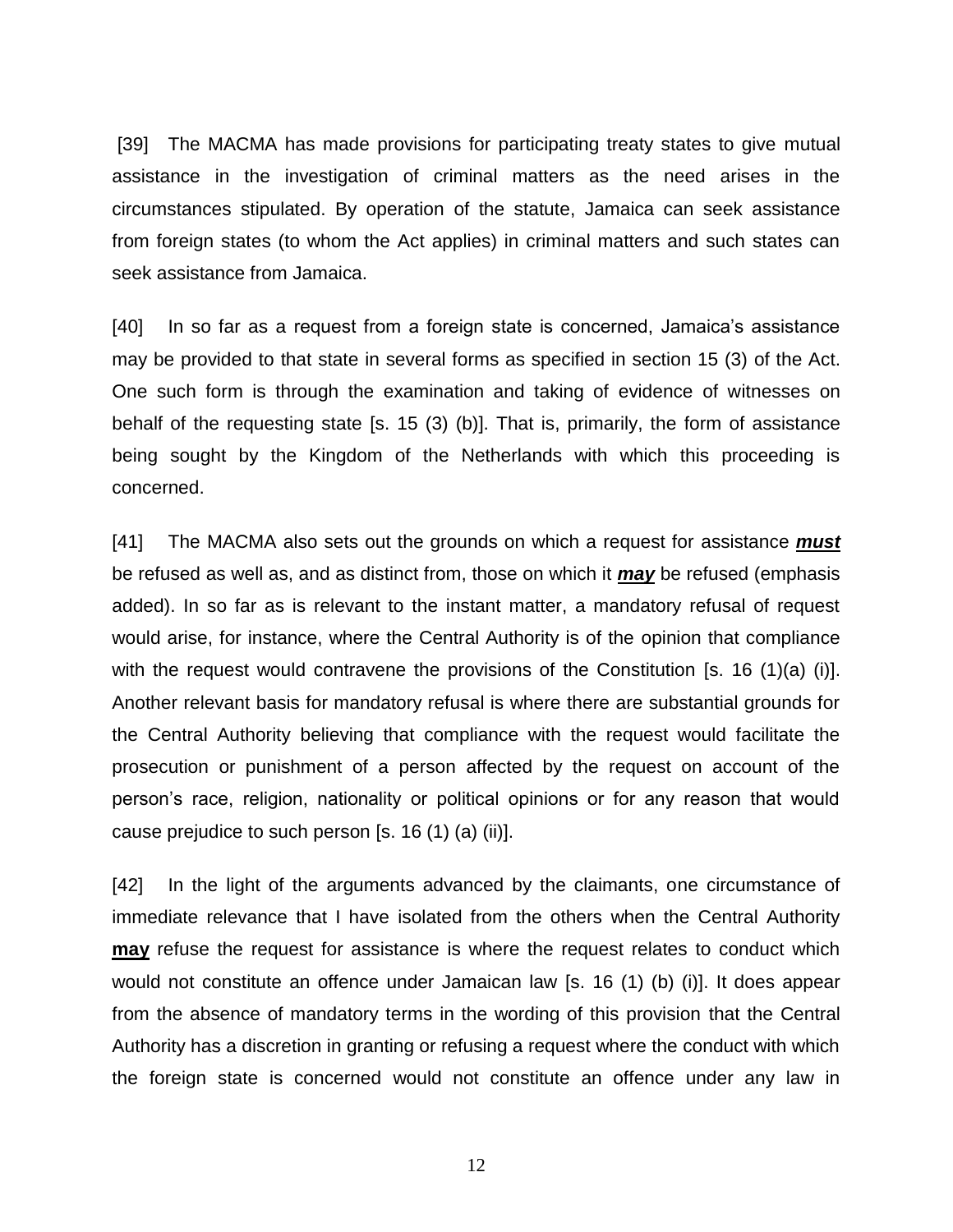Jamaica. There is thus no strict insistence on adherence by the Central Authority to the principle of dual criminality in deciding whether to grant a request under the MACMA.

[43] It is clear from the relevant provisions of the MACMA that refusal of a request from a foreign state is one exclusively for the Central Authority. So, in the case of the request of the Kingdom of the Netherlands, with which we are concerned, it was in the exclusive domain of the  $2<sup>nd</sup>$  respondent, as the Central Authority, upon receiving the request, to carry out an evaluation of the terms of and circumstances attendant on that request to see whether Jamaica should grant assistance or not.

[44] From all indication, the  $2<sup>nd</sup>$  respondent would have already carried out her assessment of all the circumstances and would have formed her judgment that there is no basis, especially a constitutional one, on which Jamaica should refuse assistance to the Kingdom of the Netherlands in the conduct of its investigation into the Trafigura Affair.

[45] The important thing that is noted is that the action of the  $2<sup>nd</sup>$  respondent in acceding to the request, rather than refusing it, has not been made the subject of an application for judicial review. This is a material fact to be borne in mind given some of the arguments advanced by the claimants. It is the constitutional implications of the order made on the DPP's claim by Anderson, J and, by extension, Campbell, J that are, primarily, put up by the claimants for the scrutiny of this court.

[46] It is seen that having decided to grant the request, the  $2^{nd}$  respondent sought to exercise the power given to her under section 20 (1) of the MACMA. Section 20 deals, generally, with the taking of evidence in Jamaica on behalf of a foreign state. The section provides thus:

> *"20. – (1) Subject to the provisions of this Act, where a request is made to Jamaica for-*

- *(a) the taking of evidence; or*
- *(b) the production of documents (other than judicial or official records referred to in section 22) or other articles,*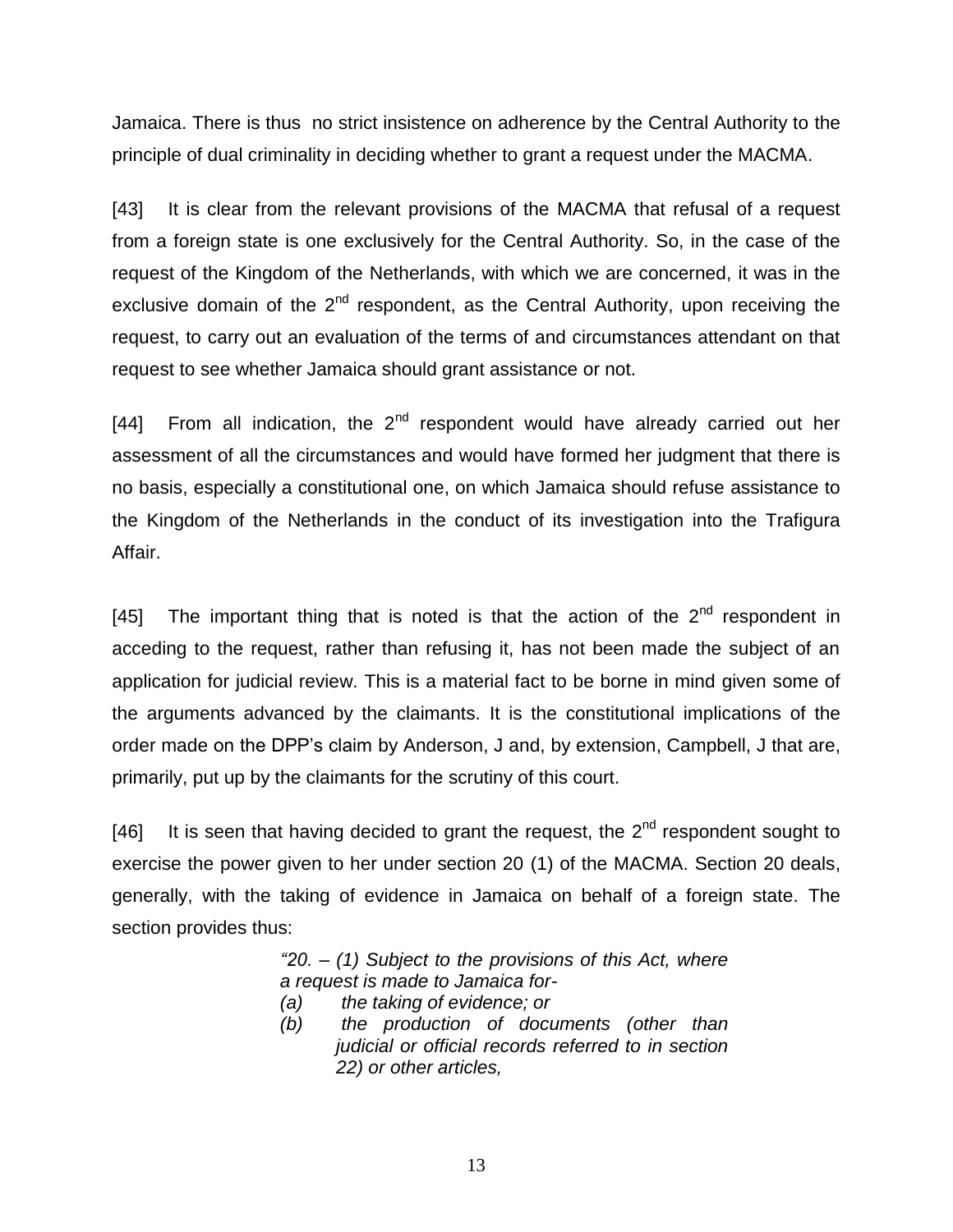*the Central Authority may, in its discretion, in writing authorize the taking of the evidence or the production of the documents or other articles, and the transmission of the evidence, documents or other articles to the relevant foreign state.*

*(2) Where the Central Authority authorizes the taking of evidence or the production of documents or other articles, under subsection (1), a Judge of the Supreme Court or a Resident Magistrate –*

- *(a) In the case of a request for the taking of evidence, may take the evidence on oath of each witness appearing before the Judge or Resident Magistrate to give evidence in relation to the matter; and shall-*
	- *(i) cause any evidence so taken to be put in writing and certify that it was so taken; and*
	- *(ii) cause the writing so certified to be sent to the Central Authority.*

*(3) The Judge of the Supreme Court or the Resident Magistrate conducting a proceeding under subsection (2)-*

- *(a) may, subject to section 22, order any person to attend the proceeding and to give evidence or to produce any documents or other articles at that proceeding;*
- *(b) may permit-*
	- *(i) the relevant foreign state;*
	- *(ii) the person to whom the proceeding in that state relates; and*
	- *(iii) any other person giving evidence or producing documents or other articles at the proceeding, to have legal representation during the proceeding."*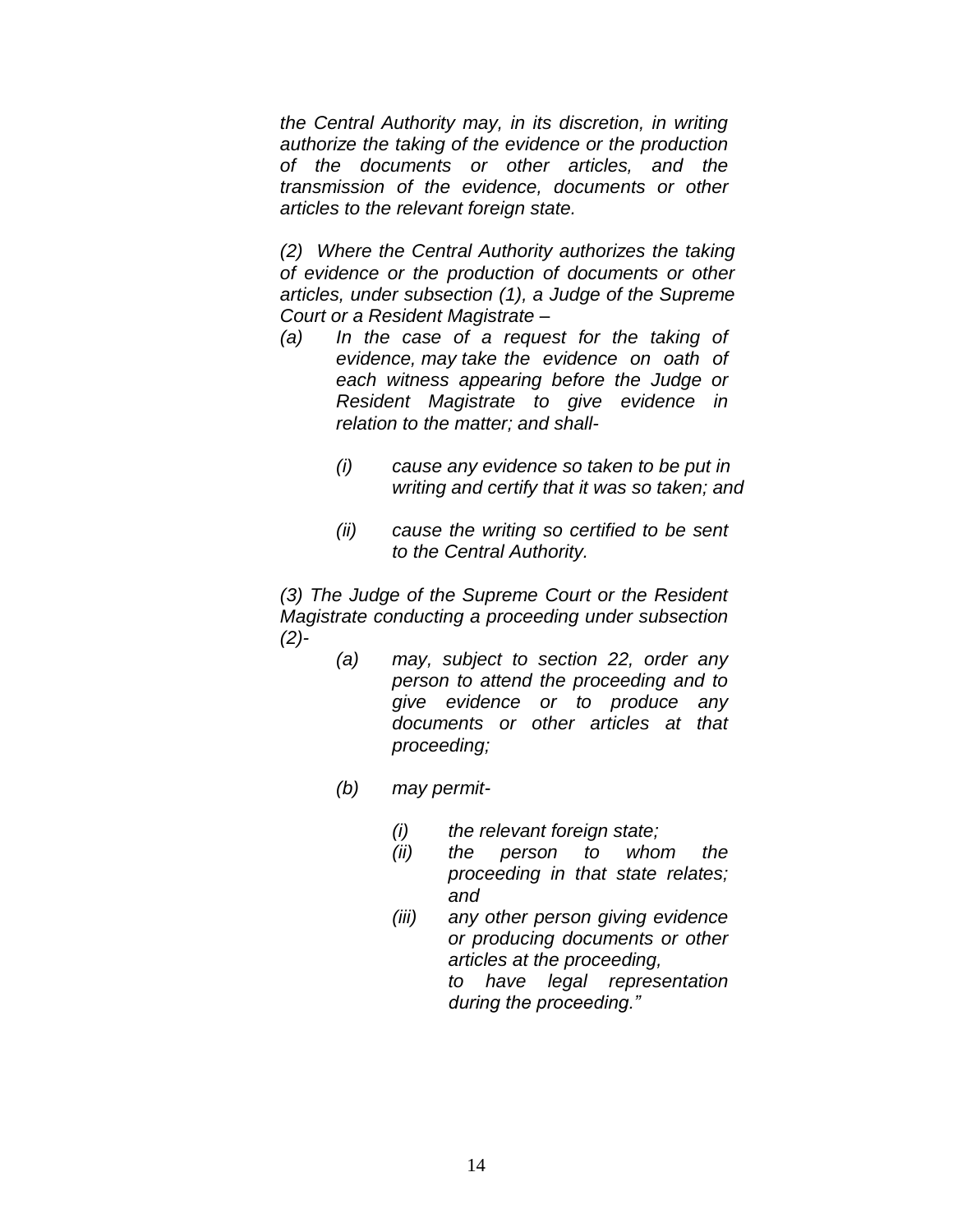#### [47] Section 21, then, provides:

*"21. No person shall be compelled in relation to a request referred to in section 20, to give evidence or to produce documents or other articles which he could not be compelled to give or produce in criminal proceedings in Jamaica or in the relevant foreign state."* 

[48] The foregoing provisions serve to demonstrate that there is statutory authority for the action of the  $2^{nd}$  respondent in seeking to have the evidence of persons in Jamaica taken with respect to the investigation of the Trafigura Affair. They show too that there is statutory authority for the action of Anderson, J in making an order that the persons named in the request appear before the court for such evidence to be taken. It was also open to Campbell, J, in the furtherance of the Anderson Order and by virtue of those provisions, to take the evidence on oath and to do such things as set out under the Act in relation to the taking of such evidence.

[49] It is within this statutory framework that the fulfilment of the request of the Kingdom of the Netherlands is being pursued by the  $2<sup>nd</sup>$  respondent. The claimants are now challenging the constitutionality and propriety of the action of the  $2<sup>nd</sup>$  respondent and the orders made by the learned judges relative to it. They have raised various grounds of objection that have all been duly considered but which will not be recited in their entirety, or *verbatim*, or, necessarily, in the order in which they were argued. For the sake of convenience and ease of comprehension, the claim and the issues arising on it have been considered under the heading of each relief being sought.

#### **Point taken** *in limine*

[50] Before examining the substantive issues raised for resolution in this proceeding, however, I have considered it necessary to dispose of an issue raised on behalf of three of the claimants as a point *in limine.* At the commencement of the hearing, Mr. Samuels, on behalf of the  $1<sup>st</sup>$  and  $2<sup>nd</sup>$  claimants, and Ms. Martin, acting on behalf of the  $4<sup>th</sup>$ claimant, raised as a preliminary issue the changed status of these claimants and the implication of that on the Anderson Order that they be questioned on oath.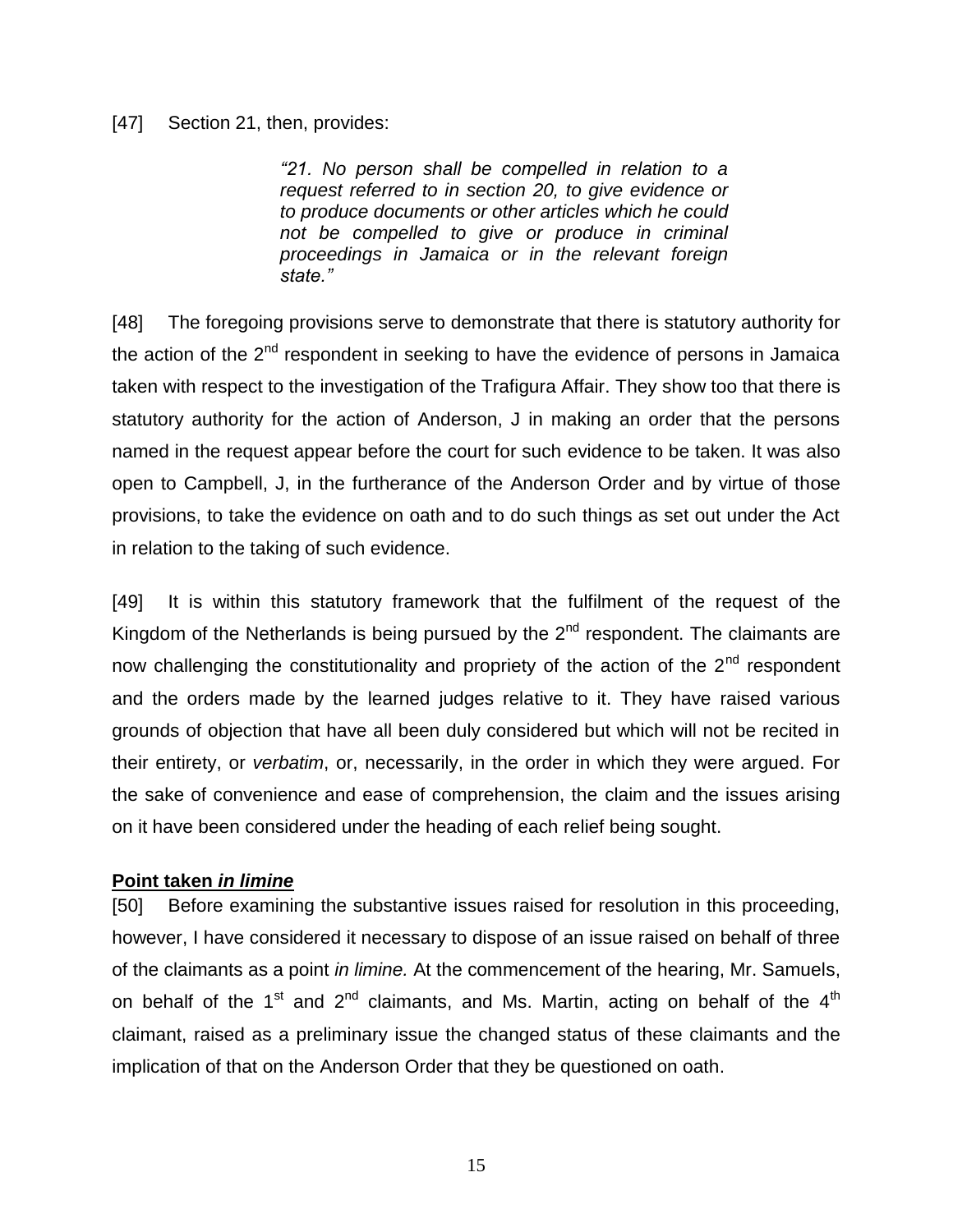[51] It may be useful to be reminded that at the time the Anderson Order was made, these claimants were, by then, members of the opposition PNP, that party having lost the general elections in 2007. After the Anderson Order, there was a general election in December 2011 that resulted in a changing of the guard. The PNP was to once again form the government putting the 1<sup>st</sup> claimant as Prime Minister and the 2<sup>nd</sup> and 4<sup>th</sup> claimants as Ministers of Government as they were in 2006 when the Trafigura Affair arose. There was thus a change in their status since the proceeding began for them to be questioned.

[52] It is this change in status of these claimants that has moved Mr. Samuels and Ms. Martin to raise for this court's consideration the effect of this current state of affairs on the Anderson Order. The argument of Mr. Samuels, as endorsed and adopted by Ms. Martin, and as I understand it to be, is that in the light of the changed status of the three claimants in question, section 21 of the MACMA would apply.

[53] By way of reminder, section 21 provides, in so far as is relevant, that in relation to a request for the taking of evidence on behalf of a foreign state, no person shall be compelled to give evidence which he could not be compelled to give in criminal proceedings in Jamaica or in the relevant foreign state.

[54] The gravamen of counsel's argument on behalf of the three claimants in question is that these claimants would enjoy diplomatic status in the Kingdom of the Netherlands and as such would not be compellable to give evidence in that country. They maintained that given the privilege of diplomatic immunity that these claimants would enjoy from the Kingdom of the Netherlands, it is the duty of the  $2<sup>nd</sup>$  respondent, as the Central Authority, to advise the Kingdom of the Netherlands so as to ensure that the request does not breach the claimants' diplomatic status.

[55] Without going into any detailed discussion on the law as it pertains to diplomatic immunity, since I do not see that as being warranted in the light of the view I have, ultimately, taken, I must say that the contention lacks merit as a matter of law. Diplomatic immunity is not a privilege assumed by an individual but is one granted or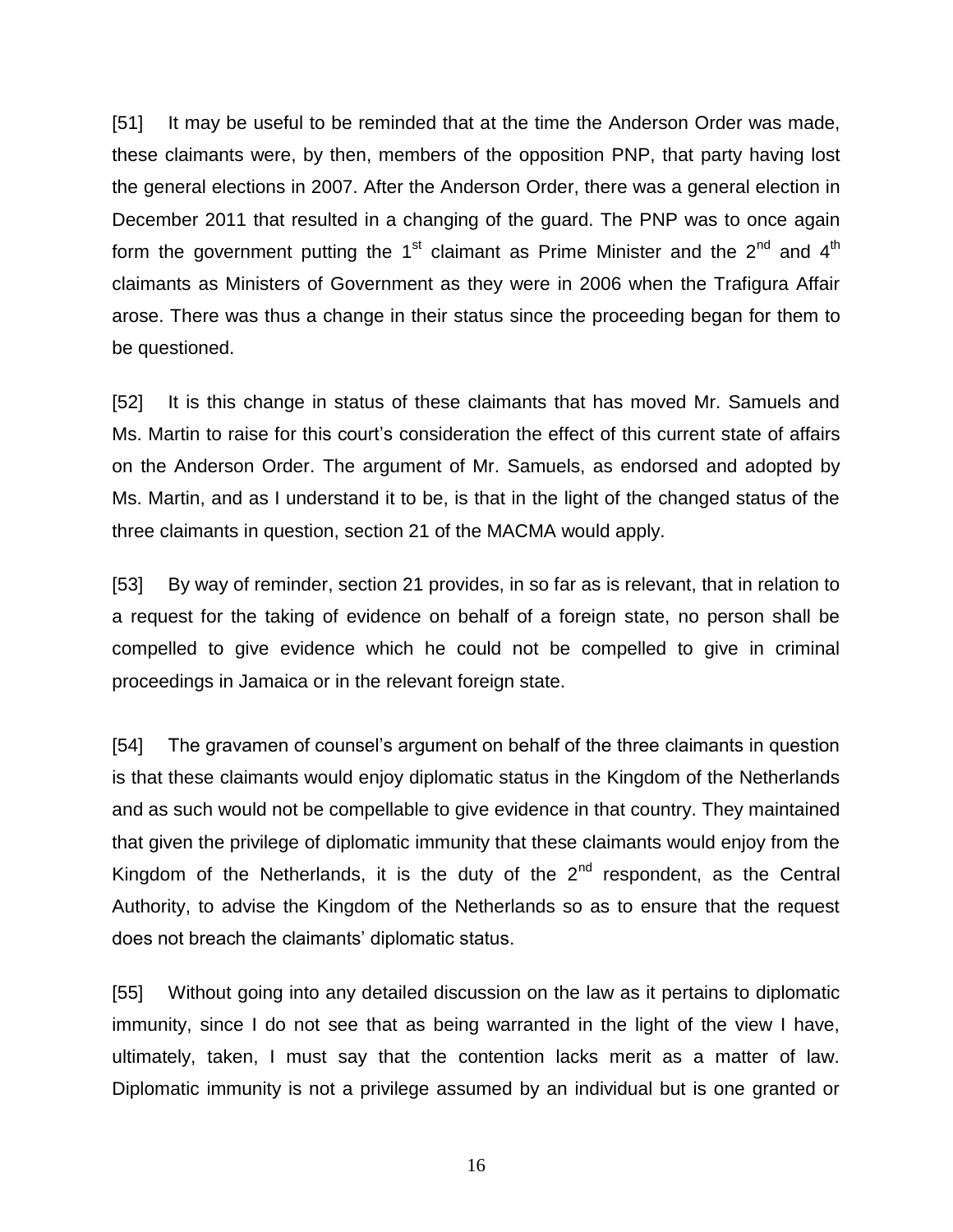conferred by states to certain individuals of a foreign state working within their boundaries on the basis of comity and reciprocity in international relations. It is a privilege that is more grounded in international customs and governmental policies rather than one of strict law.

[56] The grant of immunity to these claimants, as witnesses providing statements or appearing in a court of law in the Kingdom of the Netherlands, would be for that state to decide and not for the claimants themselves or for this court to pre-determine. It is the Kingdom of the Netherlands that has asked for them to be questioned. Ultimately, it would be a question for the Netherlands whether immunity should be afforded them as witnesses on the basis of their status, if they were to submit to the jurisdiction of that country. That is not a question of law for this court. In the light of that, there is no evidence adduced and no legal authority shown that on the mere basis of their status as Ministers of Government, the 1st,  $2^{nd}$  and  $4^{th}$  claimants would not have been compellable witnesses in the Kingdom of the Netherlands in the circumstances alleged against Trafigura, if they were to be present in that state.

[57] With respect to Jamaica, the status of the claimants in question, by itself, is not determinative of the question as to whether they could be compelled to give evidence in our courts. In Jamaica, there is no immunity from giving evidence, or non-compellability to give evidence, rooted in the position one holds in government. If there is noncompellability operating in favour of the claimants, then, it would have to be claimed on other grounds established by substantive law but surely not one on the basis of diplomatic immunity or their political standing. These matters have no bearing on them giving evidence in Jamaica.

[58] In any event, I would go further to state, which I am impelled to do, that the issue of compellability is one of substantive law and so if the Anderson Order is alleged to have been made in breach of section 21 of the MACMA, then that would be a question for the Court of Appeal to determine in the absence of any contention that there has been a breach of the claimants' constitutional rights as a result of it. There is no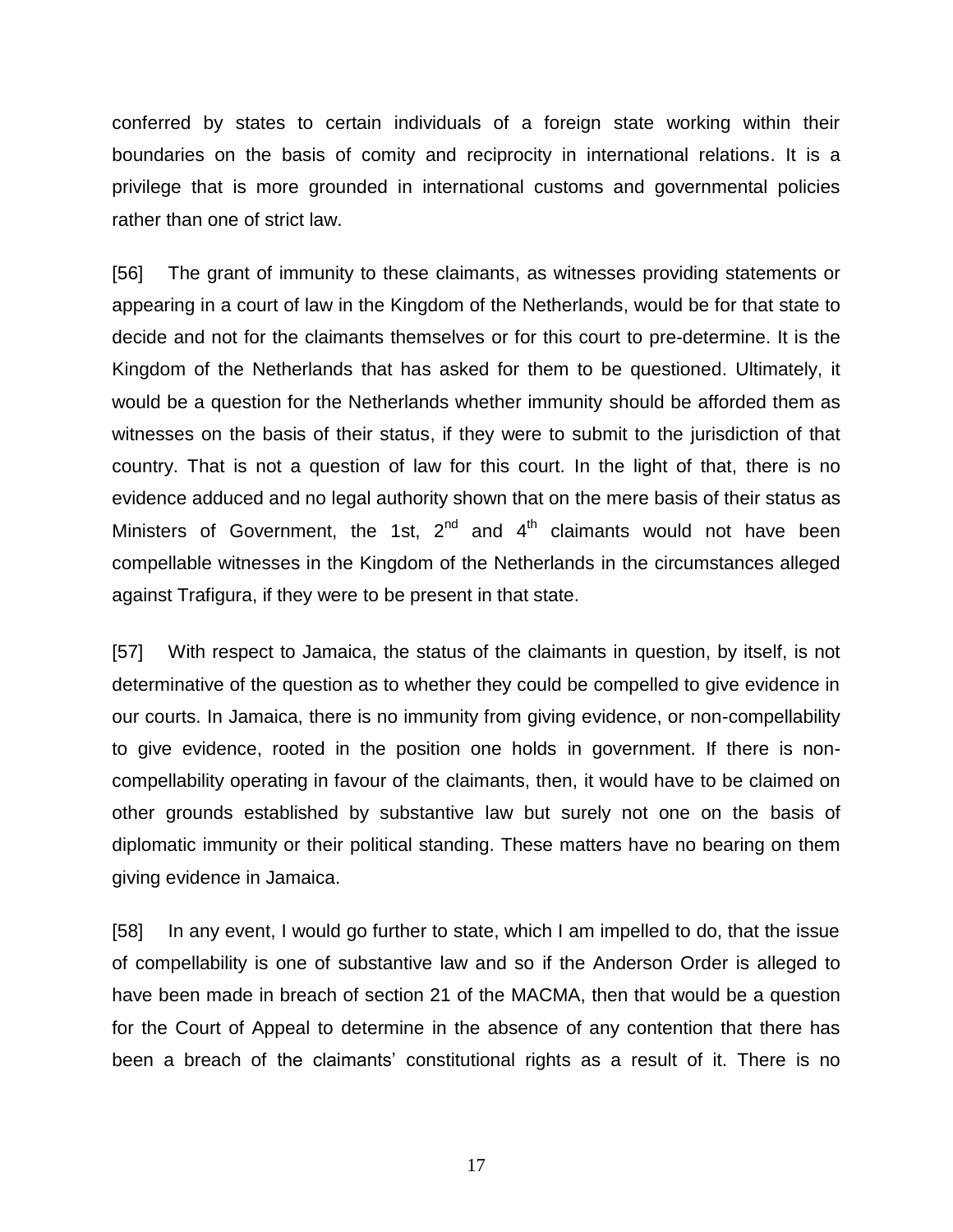argument advanced that the change in status would result, or has resulted, in breach of the relevant claimants' constitutional rights due to the operation of section 21.

[59] It is my view, therefore, that this court is not the proper forum for such a point to be raised as to breach of section 21 of the MACMA, even if it were one that could have availed the claimants. Firstly, this court is not constituted as an appellate court to determine whether any error of substantive law or error in procedure had been made by the judge of concurrent jurisdiction. Secondly, if there is a change in circumstances that would serve to render invalid or ineffectual the order of the learned judge, then that would be the subject of a different form of application which would be to set aside the order on the ground of changed circumstances or fresh evidence. It cannot be the subject of a constitutional claim when no breach of the Constitution, based on the change in status of the claimants in question, is alleged.

#### *Ruling*

[60] To the extent that the status of the relevant claimants has no bearing on the issues to be properly determined by this court, I concluded that the preliminary point taken cannot avail the claimants in question, in any way, in this proceeding. It is for these reasons that I have formed the view that the argument raised *in limine that* the claimants in question should no longer be made subjects of the Anderson Order *s*hould be rejected. I will now proceed to examine the merits of the substantive claim.

#### **Consideration of the claim: analysis and findings**

[61] Most of the declarations being sought by the claimants are in terms that the Anderson Order is an abuse of process and has breached or is likely to breach some specified constitutional rights of the claimants. However, when the reasons set out as the bases of the claim and the arguments put forward for such declarations are considered, then it is borne out that it is not only the results that would flow from the impugned order with which issue has been taken but also the processes leading to the making of the order.

[62] I must indicate that in an effort to fall on the safe side and to avoid the risk of an accusation that there is some misapprehension on the part of this court of the claim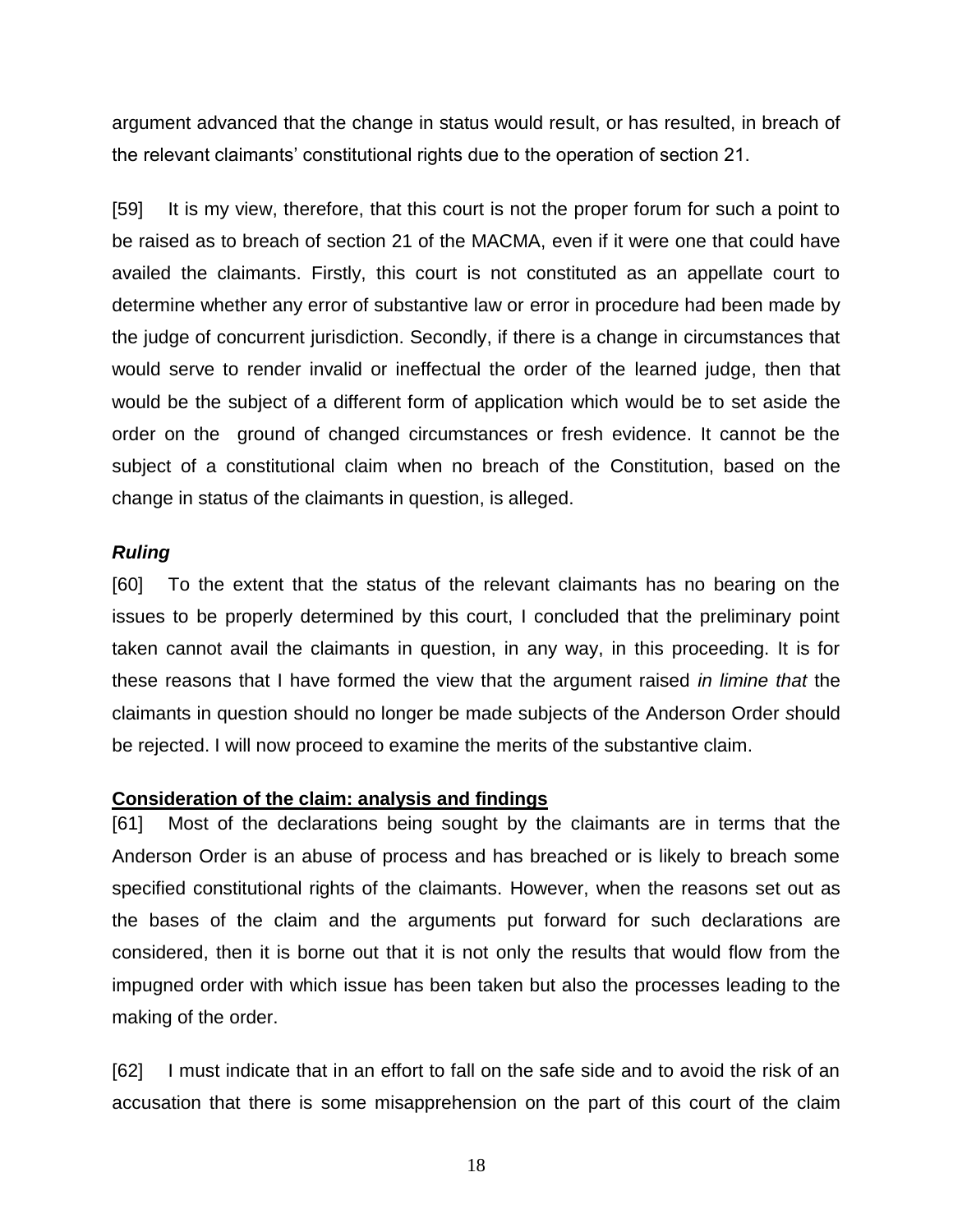being pursued, I have looked closely at the terms and substance of the claim, including the reliefs being sought as well as the arguments advanced in support of the claim, to see whether the claimants are entitled to each relief claimed. Therefore, the impugned Anderson Order and the processes and matters leading to and resulting from it have been the subject of my scrutiny and analysis.

[63] I will reiterate that in an effort to bring a measure of clarity and coherence in thought to my reasoning, I have seen it convenient to treat with the grouses of the claimants under specific headings that are in keeping with the reliefs being sought. This is in an attempt to better capture their case and to promote a greater appreciation and understanding of the various issues raised by them for the court's determination.

## **Issue # 1: Whether Anderson Order and Foreign States Order constitute an abuse of process**

[64] The first declaration being sought by the claimants is that the Anderson Order, made pursuant to the MACMA and the Foreign States Order, is an abuse of process. This accusation of abuse of process is based on several grounds identified by the claimants which, incidentally, tend to overlap with other complaints which fall under different headings. However, an attempt will be made to deal as sufficiently as possible with each limb of the complaint under this head.

[65] The claimants made several contentions in their affidavit evidence as well as in written and oral submissions made on their behalf, that the Anderson Order is an abuse of process. In so far as this allegation of the Anderson Order being and abuse of process is concerned, the main planks of the claimants' contention are summarised and set out in the ensuing paragraphs as follows:

(1) The Foreign States Order and/or the proceeding on the DPP's claim were motivated by the JLP, and more particularly, Mr. Bruce Golding and Mr. Harold Brady, Attorney-at-Law, for political reasons. As a consequence, there is an abuse of process and a breach of the claimants' constitutional rights.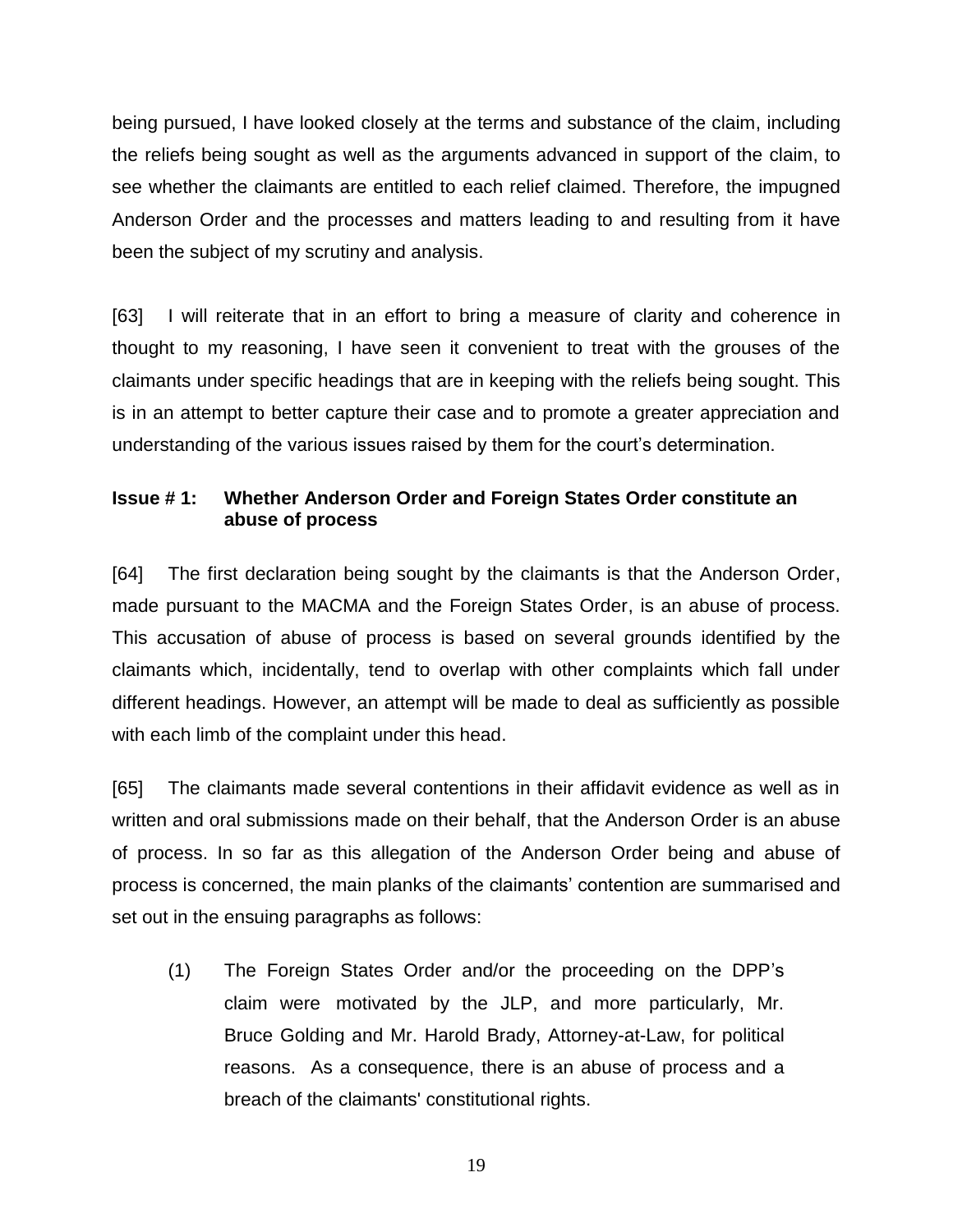- (2) The Foreign States Order was passed for the sole purpose of giving effect to the political aims of the JLP - led administration as the process had been attempted in 2006 but failed because the Kingdom of the Netherlands was not a foreign state entitled to assistance under the existing laws. The passage of the Foreign States Order and the proceeding brought by the  $2^{nd}$  respondent should not have been permitted because the laws of Jamaica did not so provide. The passing of the Foreign States Order in 2007, to allow the Kingdom of the Netherlands to benefit from the MACMA, after the request was rejected on the basis that that state was not included before, was "undoubtedly an abuse of process."
- (3) The passage of the Foreign States Order and the proceedings by the  $2^{nd}$  respondent on her claim were to achieve a specific, politically motivated objective. They were politically motivated by Mr. Golding as head of the JLP and his letter was what instigated the request and so was an abuse of process *ab initio.* The investigation was instigated not for the purpose of the Dutch in maintenance of their laws, but rather for the purpose of a fishing expedition. That fishing expedition was to acquire evidence against the claimants and to use the said evidence to prosecute them in Jamaica, or, at the very least, to score political points by creating a scandal involving the PNP (and a [former] Prime Minister, the  $1<sup>st</sup>$ claimant).
- (4) So, even if there was a legitimate basis upon which the investigation could have taken place, it is clear what the true motives were and these were so 'unfair and wrong'. The investigation is being misused and should not have been allowed to continue because it would have 'offended the court's sense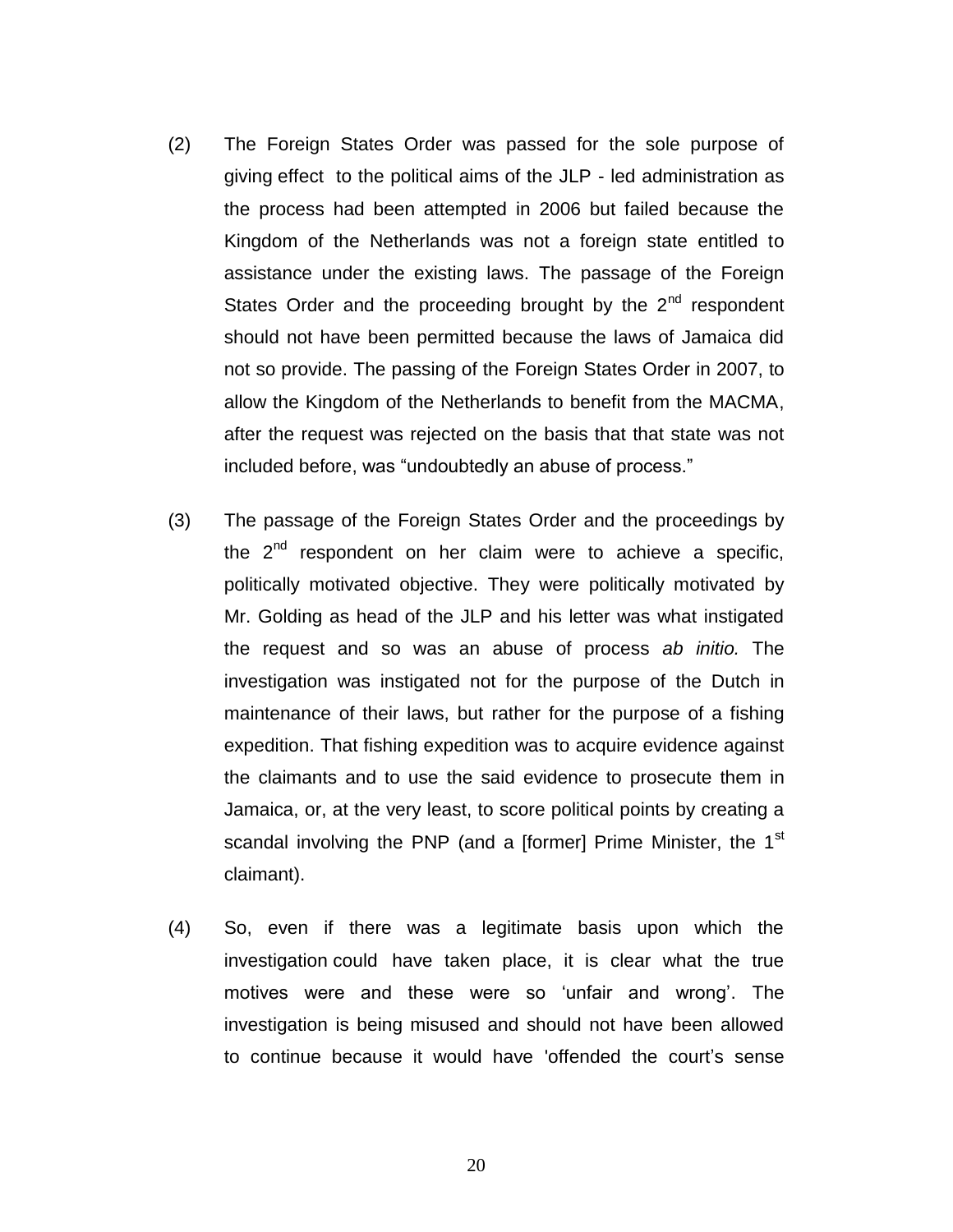of justice and propriety'. For these reasons, the proceeding on the DPP's claim should be declared *void ab initio.*

(5) Even if the proceeding on the DPP's claim was not politically motivated *ab initio*, the way in which the proceeding was to be conducted was discriminatory on political ground as the investigation was used as a fishing expedition by the  $2^{nd}$ respondent to determine wrongdoing on the part of the claimants as opposed to focusing on identifying wrongdoing under Dutch law by Trafigura. As such, the  $2^{nd}$  respondent abused the process and the proceedings on the DPP's claim should be declared void and/or struck out.

[66] In an attempt to clearly bring home the point that that there is an abuse of process resulting from the Anderson Order, the claimants placed reliance on several authorities that they argued serve to show what amounts to abuse of process and the different forms such abuse could take. In particular, they rely on dicta from *Brooks v DPP [1994] 1 AC 568,568; Hui Chi-Ming v R* [1992] 1 A.C. 34; *DPP v Meakin* [2006] EWHC 1067; **R v Horseferry Road Magistrates' Court** *ex parte* **Bennett** [1993] 3 All ER 138; **R v Birmingham and Others** [1992] Crim. L.R. 117; **R v Walsall Justices** *ex parte* **W (A Minor)** [1989] 3 All ER 460; **R v Mullen** [1999] Cr App R 143; and **Sharma v Browne** *Antoine* [2006] UKPC 57.

[67] On the basis of the principles they have extracted from the cases, learned counsel for the claimants maintained that the courts have taken, and will take, a wide view on what constitutes an abuse of process. They contended that the cases have demonstrated that what is considered an abuse of process is not merely an abuse within a trial but also abuses which would lead up to a trial. Following on that, they argued that in the present case "when the instigator of the investigation, Mr. Bruce Golding, became Prime Minister, he orchestrated the passing of the Foreign States Order and in so doing further manipulated the process to seek to have things lead up to a trial."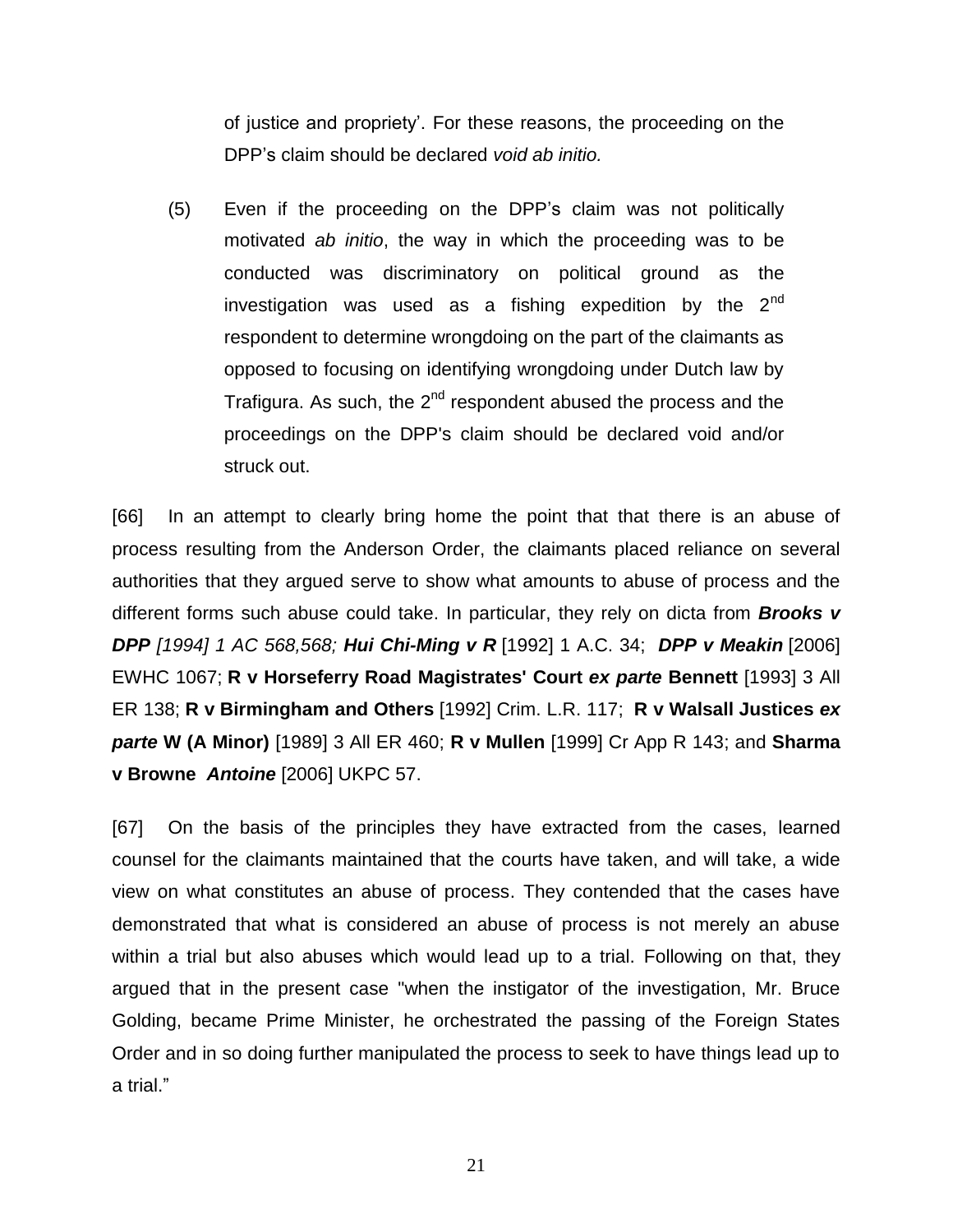[68] It was further pointed out by counsel on the claimants' behalf that in **Sharma v Browne Antoine**, the Privy Council held that the power to stay criminal proceedings for abuse of process was wide enough to embrace an application challenging a decision to prosecute on the ground that it was arrived at under political pressure or influence or was motivated politically rather than by an objective review of proper prosecutorial considerations. According to the submission, **Sharma v Browne Antoine** is a very important case as the facts are very close to the present case. So, even if the court is not minded to believe that the instigator was seeking evidence to prosecute the claimants, it is an inescapable conclusion that the investigation was instigated to create a scandal involving the PNP for the purpose of scoring political points. As such, the mere fact that it was politically motivated is an abuse of process according to the Board's opinion in **Sharma v Browne Antoine**.

[69] In seeking to transform the alleged abuse of process into a constitutional breach, it was submitted on the basis of **Earl Pratt v Attorney-General of Jamaica** [1993] 3 W.L.R. 995 that an abuse of process is a breach of one's right to due process of law.

[70] I have paid due regard to all the authorities cited on behalf of the claimants on this limb of their claim but see no need for present purposes to elaborate on their facts and the decisions made with respect to each of them. I think it sufficient to say that I have duly noted the principles enunciated in the various authorities as to what may amount to abuse of process of the court and what conduct would constitute such an abuse. I have been guided accordingly.

#### *The Foreign States Order*

[71] In treating with the arguments concerning the passage of the Foreign States Order being an abuse of process, I would first highlight that section 31 of the MACMA empowers the relevant Minister to make orders concerning the applicability of the Act to other countries. Sections 31(2) and 31(3) provide, respectively: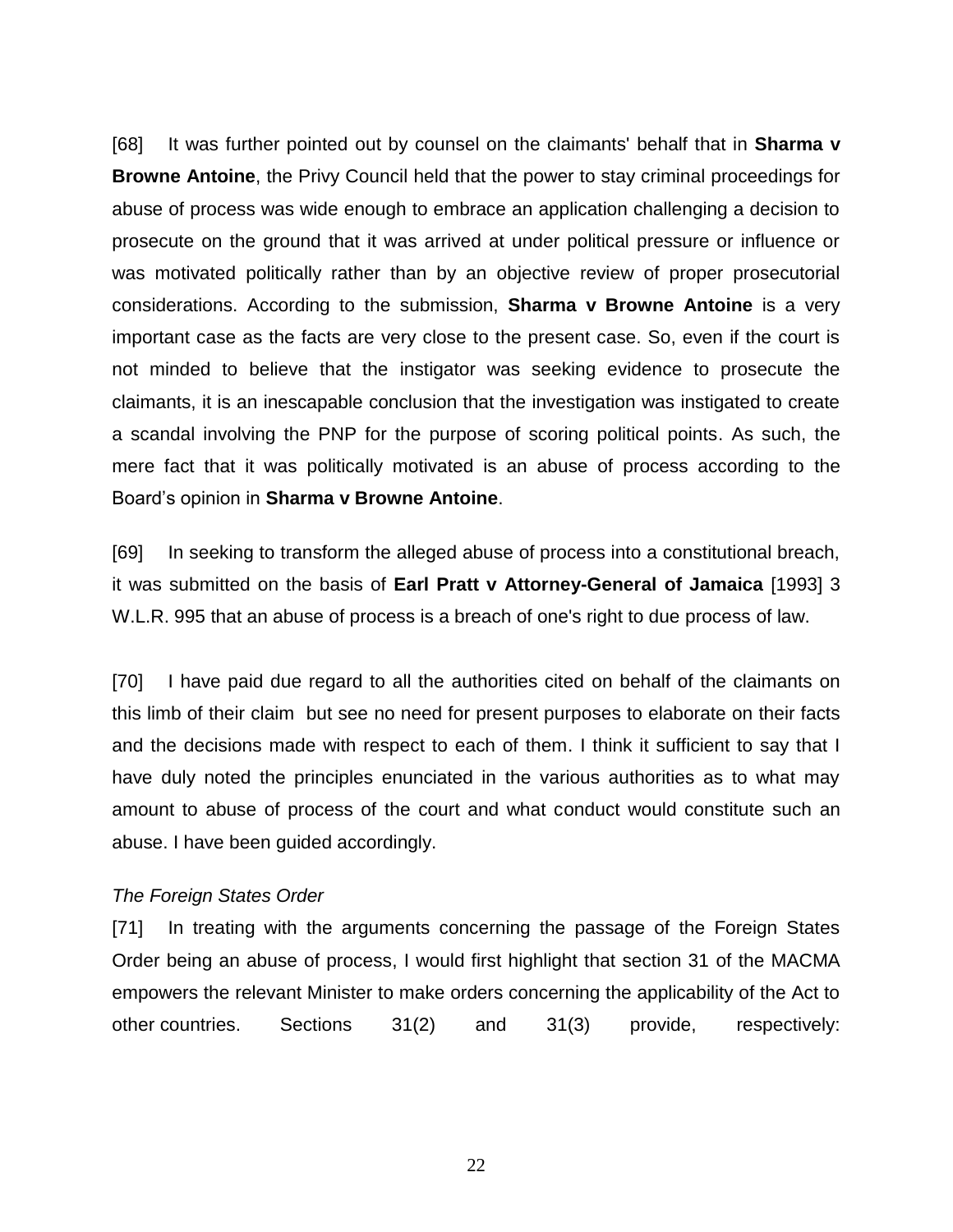*"(2) Where any relevant treaty has been made with any foreign state, the Minister may, by order, declare that the provisions of this Act shall apply in respect of such foreign state, subject to each exceptions, adaptations, or modifications, as the Minister, having due regard to the terms of such treaty, may deem expedient to specify in the order for the purposes of implementing such terms.* 

*(3) The Minister may from time to time, by order, compile and publish in the Gazette a list of foreign states with which relevant treaties binding on Jamaica are in force; and, without prejudice to any other form of proof of the existence of such a treaty, such a list shall, in any proceedings, be conclusive evidence that a relevant treaty is in force between Jamaica and each foreign state named in the list."*

[72] Section 31 (4) goes on further to provide:

*"(4) An order made under this section shall be subject to affirmative resolution."*

[73] It was in keeping with these provisions that the Foreign States Order, extending the MACMA to the Kingdom of the Netherlands, was declared by the then Minister of Justice and received the affirmative resolution required for its passing into law. There is no evidence to even remotely suggest that it was not duly passed into law by the necessary procedures.

[74] Learned counsel for the respondents, Mr. Henriques, QC, for the  $1<sup>st</sup>$  respondent, and Mrs. Hay, for the  $2<sup>nd</sup>$  respondent, have both, quite correctly, relied on the wellestablished principle of law that there is, until and unless the contrary is shown, a presumption of validity and constitutionality of the Foreign States Order. As they pointed out, quite correctly, all statutes passed with the requisite observance of parliamentary requirements are cloaked with a presumption of constitutional validity. Therefore, anyone challenging the validity and/or constitutionality of the statutory provisions has the burden of proving it and that burden is a heavy one.

[75] On this subject, this court was reminded, through the submissions made on the respondents' behalf, of dicta from the Privy Council in **Ramesh Dipraj Kumar Mootoo**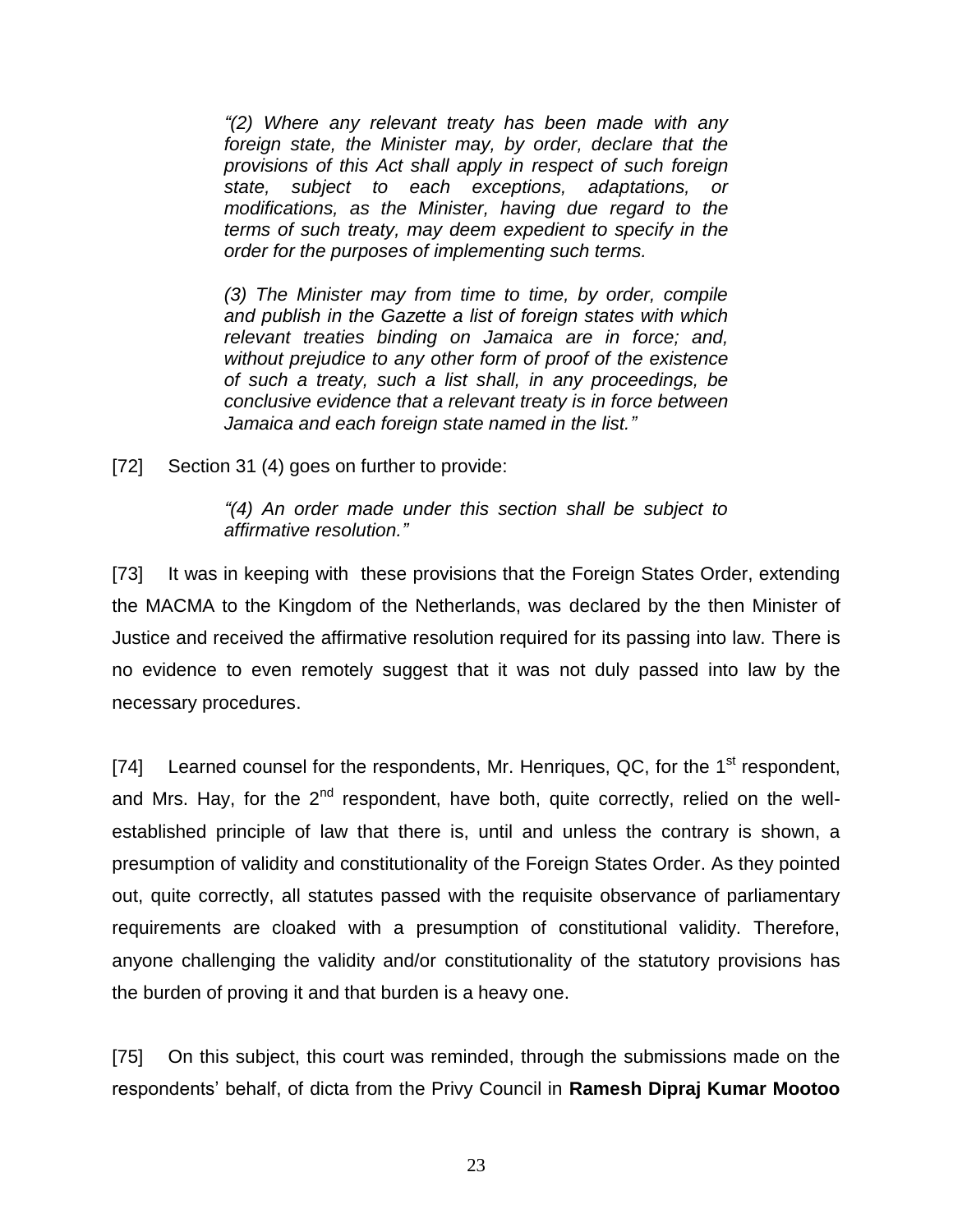**v Attorney - General of Trinidad and Tobago** (1979) 30 WIR 411, 415 and **Surratt v Attorney-General of Trinidad and Tobago** [2007] 71 WIR 391, 409. I will add, too, that in the combined appeal in **The Jamaican Bar Association and Others v the Attorney - General and Others** S.C.C.A. nos. 96, 102 & 108/2003, delivered 14 December 2007, Panton, JA (as he then was) made it abundantly clear that our Court of Appeal, like the other courts in Australia and the Caribbean, embraces the principle that there is a presumption of the constitutionality of statutes. This court is bound to observe the same principle and is, therefore, guided accordingly.

[76] Having considered the evidence and borne in mind the applicable principles of law as extracted from the authorities, I find that the claimants have failed to present any evidence to establish the unconstitutionality, invalidity and/or impropriety of the statutory instrument that made the Kingdom of the Netherlands a prescribed state. I fail to see how the passing into law of the Foreign States Order amounts to an abuse of process which could translate into any infringement of the constitutional rights of the claimants be it their right to due process or otherwise.

[77] I find, therefore, no legal basis on which the claimants can be held to be entitled to any redress as a result of the passing of the Foreign States Order through which the request of the Kingdom of the Netherlands is being facilitated by the  $2^{nd}$  respondent.

### *Political motive making the Anderson Order an abuse of process*

[78] The claimants have alleged political motive not only behind the passing of the Foreign States Order but also behind the DPP's claim that led to the Anderson Order. They made heavy weather of the fact that it was Mr. Golding who instigated the Dutch investigation into the matter. The case being advanced on this basis is that the DPP's claim was politically motivated and that is what made the Anderson Order an abuse of process. As Ms. Martin puts it: Mr. Golding was the *"initiator of the process… it is politics being channelled through the courts… and the abuse is that the Central Authority is being used to further a political agenda."* The order made by Anderson, J *"is a culmination of this."*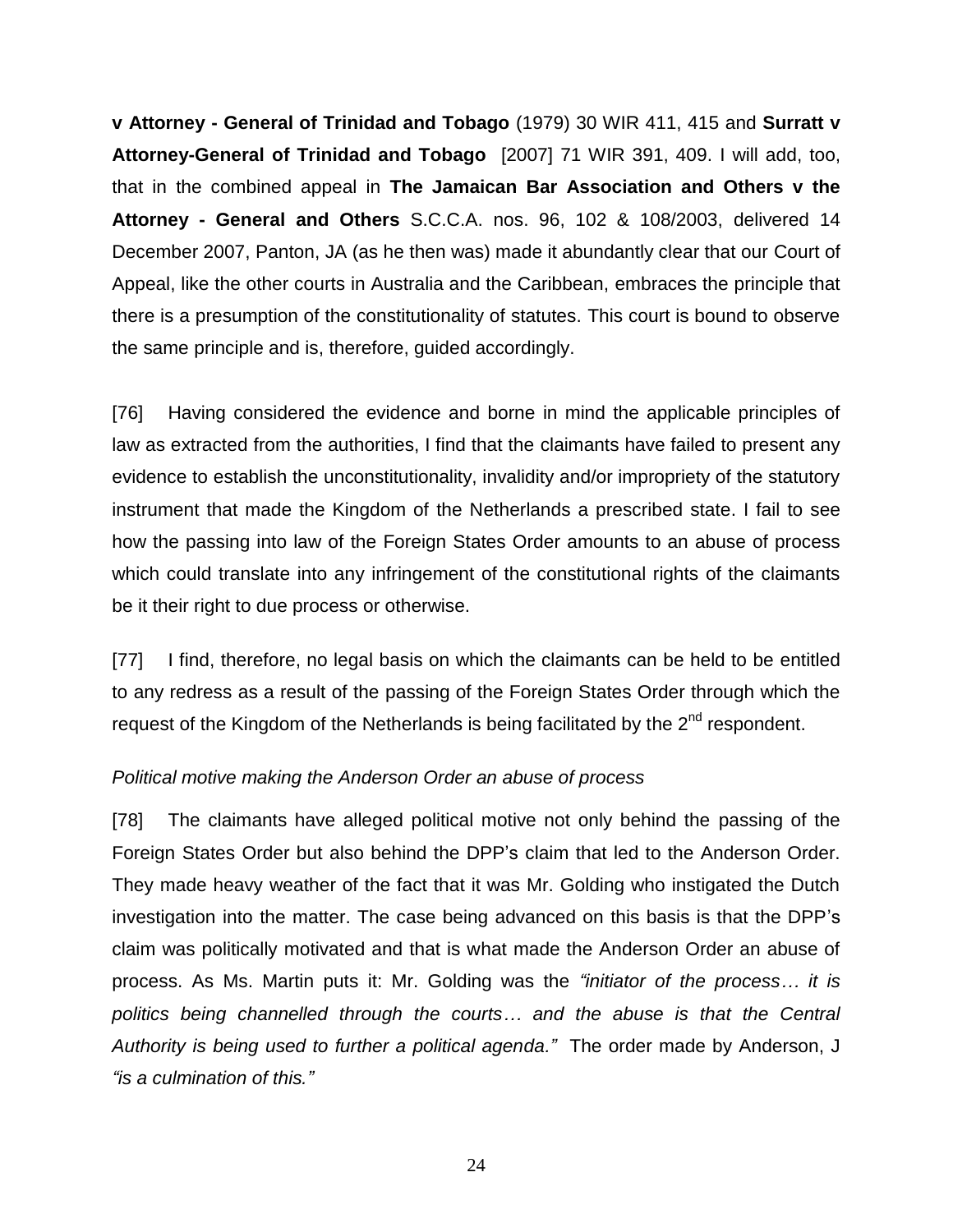[79] Mrs. Hay, in response, submitted that the claimants' complaint as to motive behind the enactment and conduct of proceedings pursuant to the MACMA is both without legal basis and merit. She prayed in aid dicta from **Allen v Flood** [1989] A.C. 1, in which their Lordships of the House of Lords made the instructive point that once the act complained of was lawful then its motive was irrelevant. Learned counsel also made reference within this context to the case **Regina v Secretary of State for the Home Department and Others** *ex parte* **Fininvest S.p.A. and Others** [1996] 1 W.L.R. 743. In that case the court dealt, *inter alia*, with the issue as to what constitutes a political offence for the purpose of mutual legal assistance in criminal matters.

[80] In examining this aspect of the claimants' arguments, I have recognised that they have not argued, or attempted to demonstrate by any evidence, that the  $2^{nd}$  respondent acted unlawfully in granting the request in that there are substantial grounds for believing that compliance with the request would facilitate the prosecution or punishment any of them as persons affected by the request on account of their political opinions. (See the MACMA section 16 (1) (a) (ii).)

[81] Similarly, there is no evidence or, indeed, any assertion, that the  $2^{nd}$  respondent's granting of the request was unlawful because the request relates to an offence or proceedings of a political character in the Kingdom of the Netherlands as described under section 16(1) (a) (iv) of the MACMA.

[82] Had the claimants made such averments, supported by credible evidence to show contravention of section 16 (1) of the MACMA, then they would have stood a better chance to, at least, mount a case worthy of serious consideration on this issue of politics behind the request. But this is not so. In **Regina v Secretary of State for the Home Department and Others Ex parte Fininvest S.p.A.,** the point was raised whether the Secretary of State (like the Central Authority of Jamaica) should give consideration to whether an offence was a political offence for the purpose of deciding whether to grant or refuse a request. Their Lordships decided, as the head notes disclose, that the fact that an offence was committed in a political context does not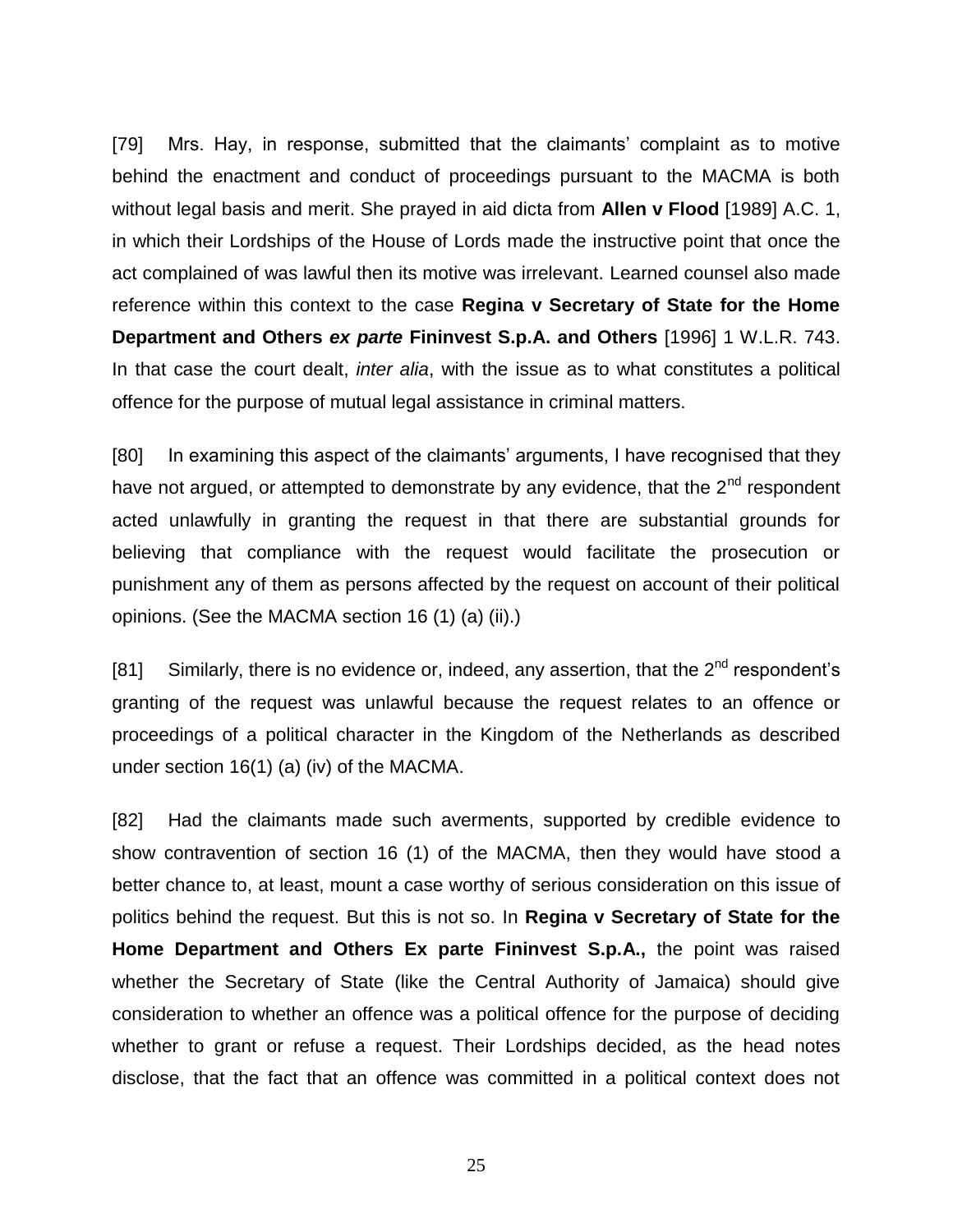make it a political offence *per se* and that making payments, whether by bribes or illicit donations, to politicians or political parties, does not constitute political offending.

[83] It could be argued on the basis of that authority that the offence of bribing public officials of a foreign state that is alleged against Trafigura in the case at bar would not constitute a political offence for the purposes of the  $2<sup>nd</sup>$  respondent deciding whether to provide or refuse the request. It seems safe to say then that the fact that the Dutch enquiry into the Trafigura Affair might have had its genesis in the politics of Jamaica or might have arisen in a political context does not transform the request for assistance into a political request or the action of the  $2<sup>nd</sup>$  respondent in granting it a political act or one driven by political motives of the JLP and its then leader.

[84] I find, in the absence of evidence from the claimants of a political offence allegedly committed by Trafigura that is being investigated by the Kingdom of the Netherlands, that no argument about political motive influencing the investigation would be relevant to the instant proceeding. Of course, this is not to say that if they had raised those issues, they would properly be for this forum since we are not dealing with a case of judicial review as to the propriety and or legality of the exercise of the  $2^{nd}$ respondent's discretion in agreeing to provide assistance. There is no basis on which it can be said that any political motive behind the investigation has resulted in any constitutional breach involving the fundamental rights and liberties of the claimants.

[85] All this has led me to conclude, therefore, that whatever Mr. Golding's motive and purpose might have been for alerting the Dutch about the payment made by Trafigura and requesting an investigation into the matter, that is, as far as I see it, totally irrelevant to the action of Anderson, J in granting the order. The learned judge acted on the dictates of the statute and acceded to the request of the  $2<sup>nd</sup>$  respondent for the taking of evidence from the claimants. The judge's duty is to enforce the law, as passed by Parliament or under parliamentary authority, and not to question the motive for its passing except as an aid to its construction when that becomes necessary. The question of motive behind the passing of the Foreign States Order and/or the request was an irrelevant consideration for the learned judge in all the circumstances.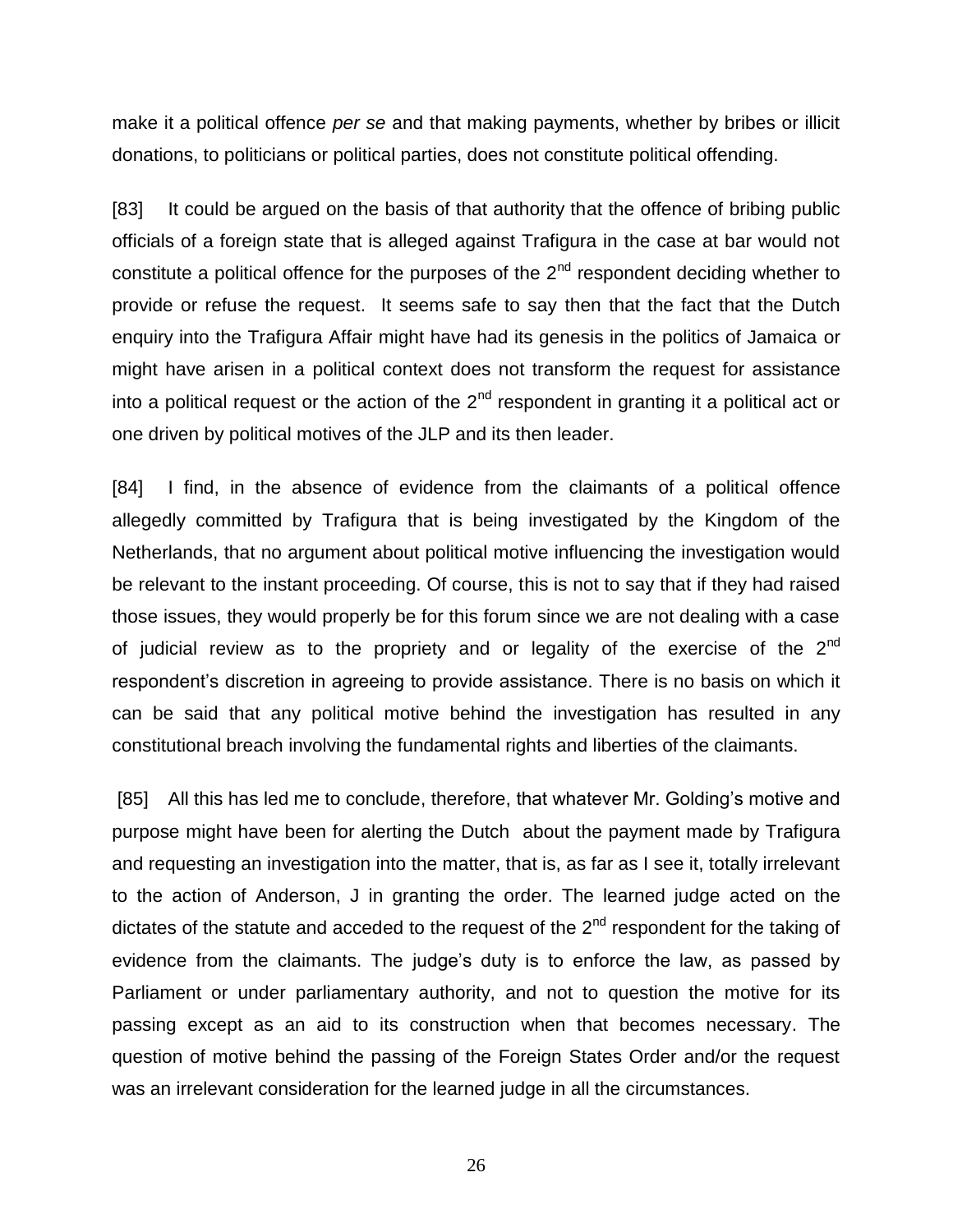[86] Furthermore, once the Foreign States Order is accepted as being valid and constitutional, which it is presumed to be until the contrary is shown, then any action that was taken by the learned judge pursuant to it falls within the purview of substantive law amenable to review by the appellate court and not by this court unless by his order, he has breached a constitutional or fundamental right. Such a breach, certainly, has not been borne out on the claimants' case.

[87] It is observed too that the claimants have sought a declaration as to abuse of process by the Anderson Order on the basis of political motive without connecting, in their pleadings, the alleged abuse to a specific constitutional right that it has allegedly infringed or is likely to infringe. The breach of a constitutional right is separate and distinct from a mere allegation of abuse of process and it is with the former breach that this court, as constituted, is concerned and not with the latter standing by itself. So, merely to assert that the order of the learned judge amounted to an abuse of process without showing how it impacted on their intrinsic human, fundamental or constitutional rights does not make such a claim justiciable in this court.

[88] What is quite clear beyond question is that there is no evidence that the Dutch authorities are investigating any of the claimants for breaching any Dutch law. Also, on none of the evidentiary material disclosed in this proceeding has any of these claimants been identified as persons of interest likely to face criminal charges in Jamaica or in the Kingdom of the Netherlands. On all the material disclosed, Trafigura alone emerges as the interested party in respect of whom criminal investigation is being pursued. As Mrs. Hay noted, the Kingdom of the Netherlands is seeking to collect information to prove a case against its own citizen. This serves to demonstrate that Mr. Golding's instigation of the Dutch investigation has not led to any allegation of criminality on the part of any of the claimants which is the subject of any investigation with which the DPP's claim is concerned.

[89] I find, therefore, that the argument that the proceedings before Anderson, J, culminating in the order he made, as being one that is an abuse of process because it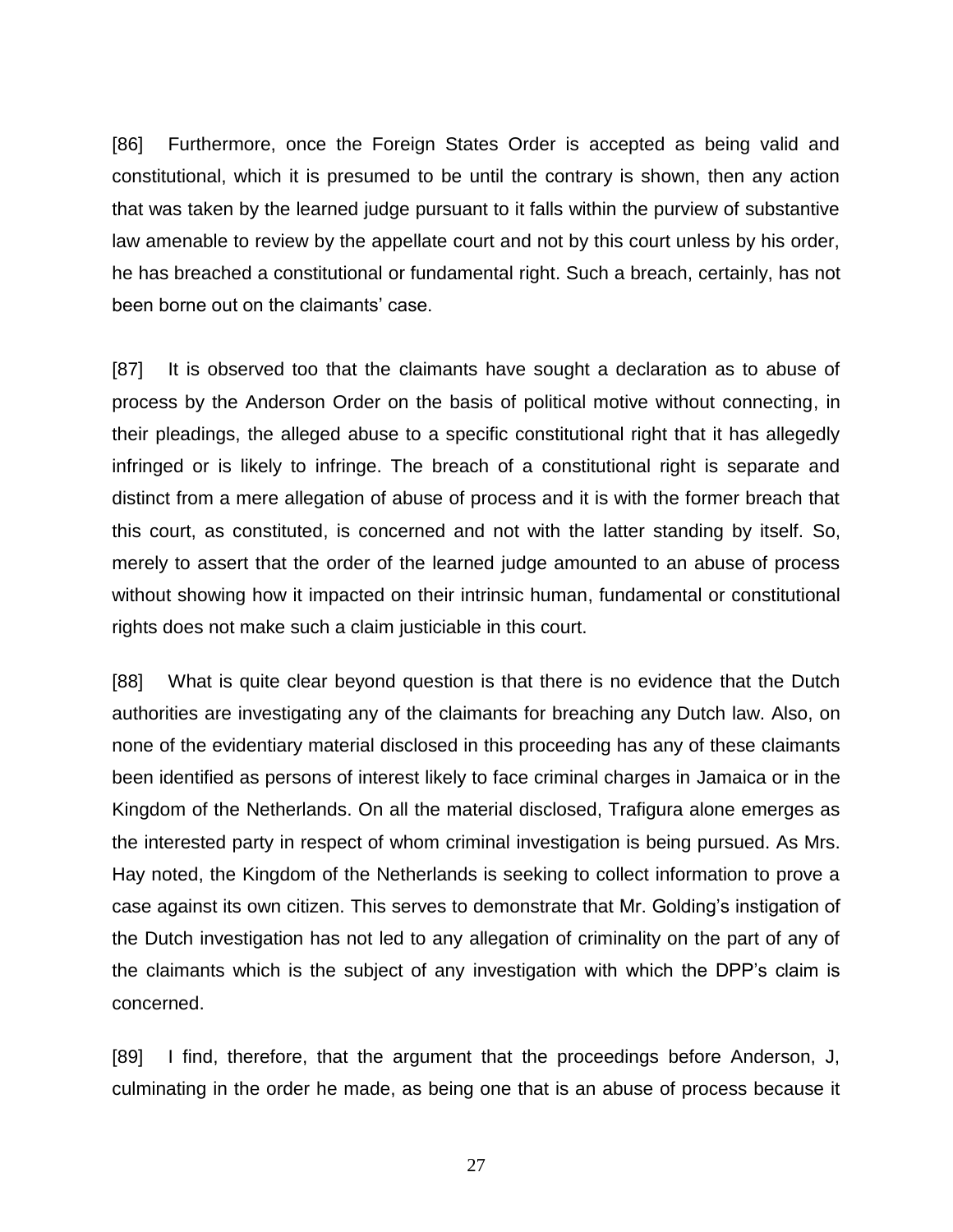was driven by political motive, is devoid of merit. I find that there is no basis on which this court can grant a declaration as sought that the Foreign States Order and the Order of Anderson, J constitute an abuse of the process of the courts for the reasons advanced in support of that aspect of the claim. I would, therefore, refuse to grant the relief in the terms as claimed in paragraph 1 of the fixed date claim form as amended.

# **Issue # 2**: **Whether Anderson Order breached right to equitable and humane treatment**

[90] The second declaration being sought by the claimants is that the Anderson Order has breached the Charter of Rights in that they were deprived of the right to equitable and humane treatment by a public authority (being the  $2<sup>nd</sup>$  respondent) in the exercise of its function as guaranteed to them under section 13 (3) (h) of the Charter of Rights.

[91] The evidence proffered by the claimants in their respective affidavits, concerning the treatment meted out to them, is that the  $2<sup>nd</sup>$  respondent procured the Anderson Order to compel them to appear in court and to give evidence on oath. According to them, they are treated as persons accused of a crime rather than as persons being asked questions to further an investigation about breach of Dutch law.

[92] Mr. Samuels, Ms. Martin and Mr. Stewart have all made detailed and thought – provoking submissions on behalf of the claimants. The submissions, when combined, embody some core contentions of the claimants in this regard. I do not propose to individualise the arguments since I have found that whatever was said in respect of one claimant is applicable to all. Furthermore, I do not intend to recite everything that has been said but I will give the assurance that all the arguments submitted have been noted and duly considered. In the interest of time, therefore, an attempt has been made to capture, as best as possible, the kernel of the arguments and a synopsis provided so as to indicate the framework within which my analysis and findings have taken place.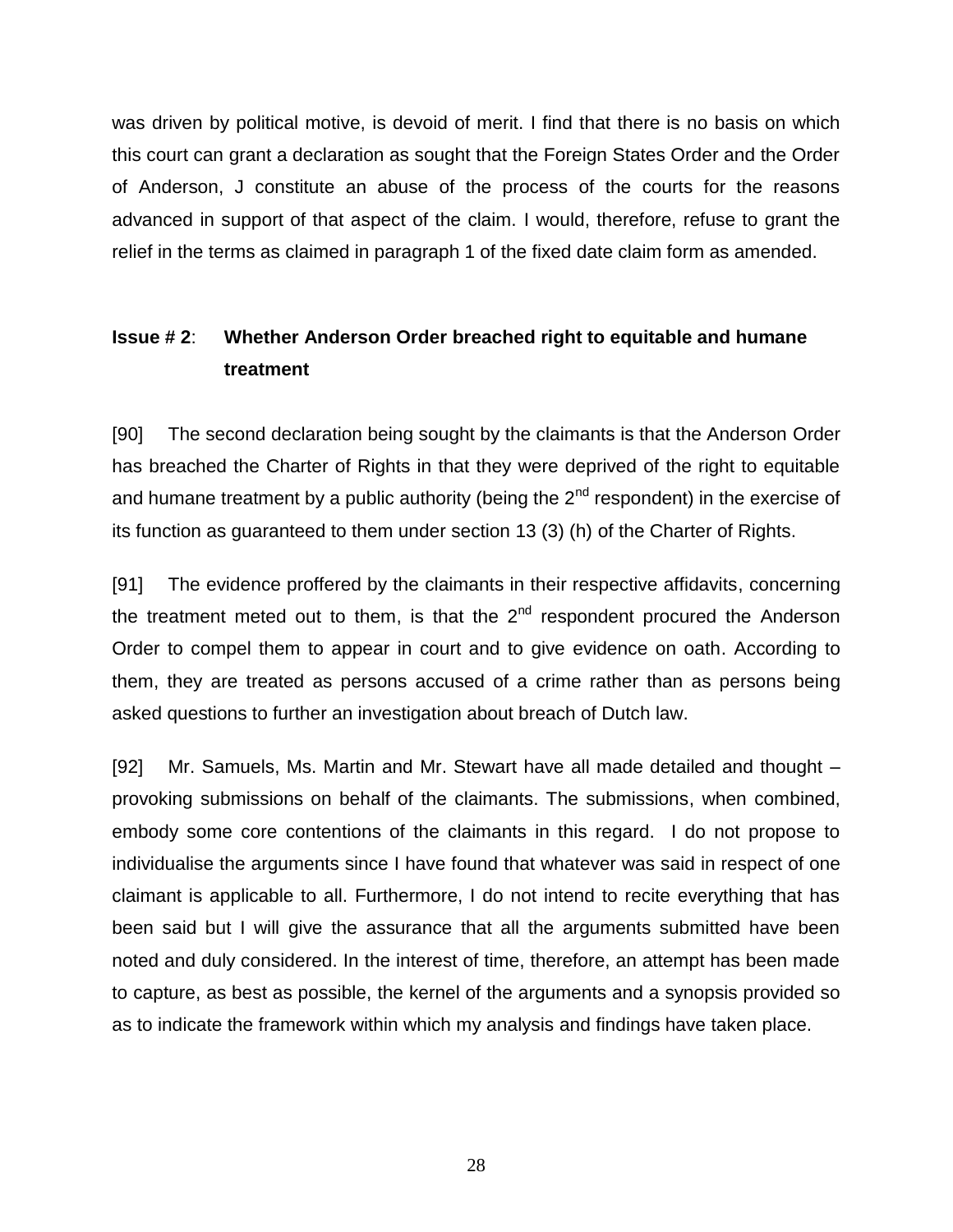[93] The main planks of the arguments advanced on behalf of the claimants that their right to equitable and humane treatment was breached by the  $2<sup>nd</sup>$  respondent, as a public authority in the exercise of her function, are paraphrased thus:

- (1) The claimants were subject to inequitable and inhumane treatment by the 2<sup>nd</sup> respondent as a public authority on the basis of the political influence by functionaries of the JLP.
- (2) The  $2^{nd}$  respondent embarked on a course in procuring the Anderson Order, supported by affidavit, the contents of which are in contravention of the safeguards laid down under section 13 (3) (h) of the Charter of Rights that provides for the claimants' right to equitable and humane treatment.
- (3) The conduct of the  $2^{nd}$  respondent had caused the order to be made that breached the constitutional rights of the claimants. This inequitable and inhumane treatment was manifested in several ways as follows:
	- (i) The claimants have been referred to as "Defendants" as opposed to the proper term of "Respondents" in the affidavit of the  $2^{nd}$  respondent. They have been treated as persons accused of a crime rather than as persons furthering the course of an investigation.
	- (ii) The DPP's claim, as filed, indicates to the claimants that there is a criminal investigation concerning bribery of public officials. The reasonable inference would be that investigation would be conducted against them. There are allegations made in the letter of Mr. Golding upon which the claimants could be prosecuted in Jamaica if there was evidence. Although they are designated as witnesses for the purpose of the MACMA, all material disclosed to them make it clear that they fall in the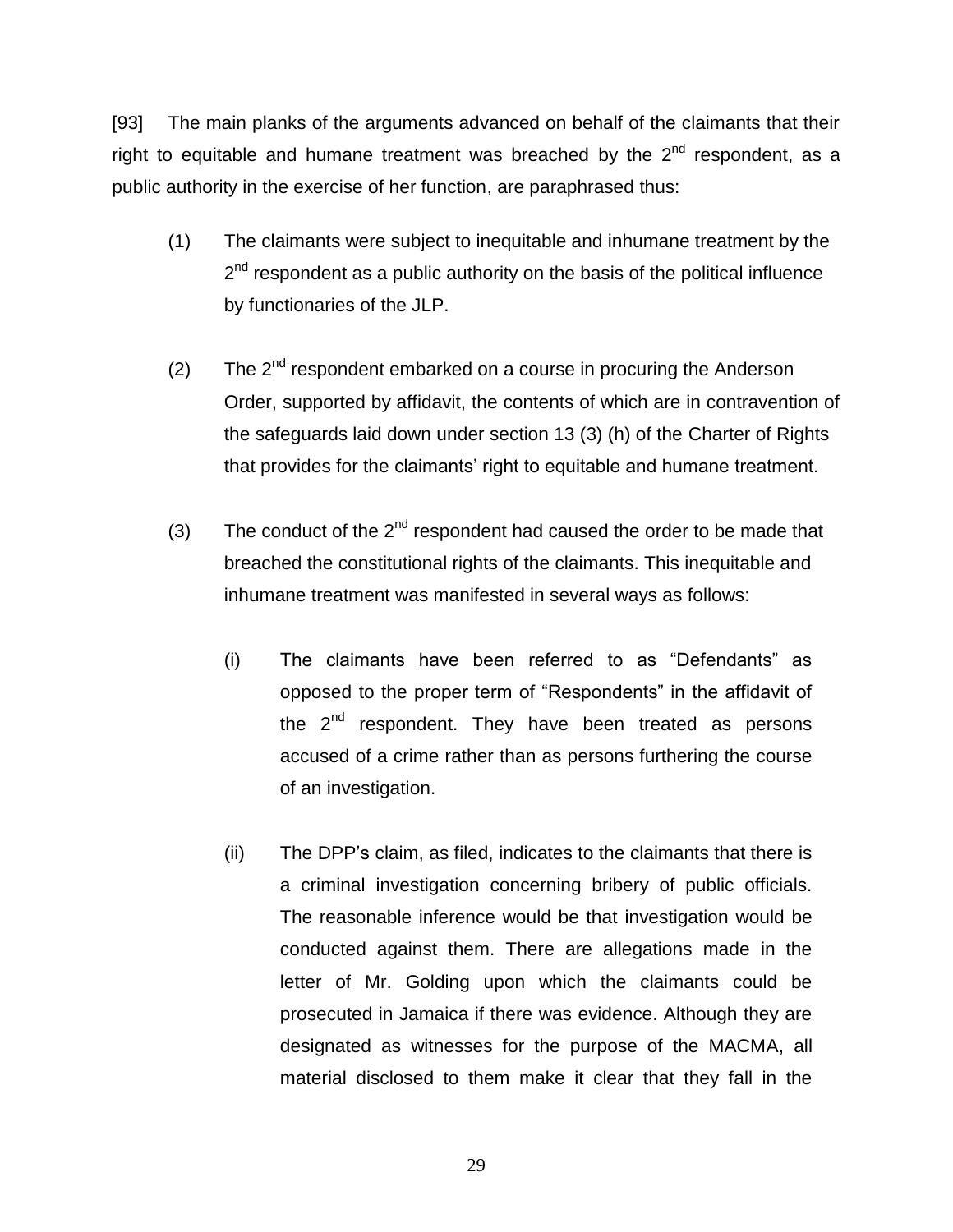category of 'suspects' for offences if proven in Jamaica and not merely as witnesses.

- (iii) They are being classified as witnesses by the respondent and treated in a manner in which no witness would be treated in Jamaica. No witness to the commission of any offence in Jamaica would be taken at an investigative process and put in a public place to give evidence on oath on issues arising in an investigation. There is no rule that permits it to be done in public. If they are witnesses, why then are they being compelled to come into open court to give evidence on oath concerning the transactions?
- (iv) The requirement that they give evidence on oath in a public hearing puts them in a category which is different from how other witnesses in Jamaica are treated and placed them in a less favourable and more disadvantageous position than other witnesses in similar position.
- (v) What is being sought is an order to interview as witnesses persons who are being investigated for crimes. The Anderson Order is to permit investigators to interview, as witnesses, persons who are suspects on the allegations in Jamaica.
- (vi) The  $2^{nd}$  respondent treated them as suspects and the language used makes it clear that there are allegations of a crime. The questions purported to be asked of the claimants demonstrate a clear rejection of all accounts given by the claimants as to how the PNP came to be in receipt of the money.
- (vii) The insistence to ask questions of the claimants is reserved for persons being cross-examined in a trial.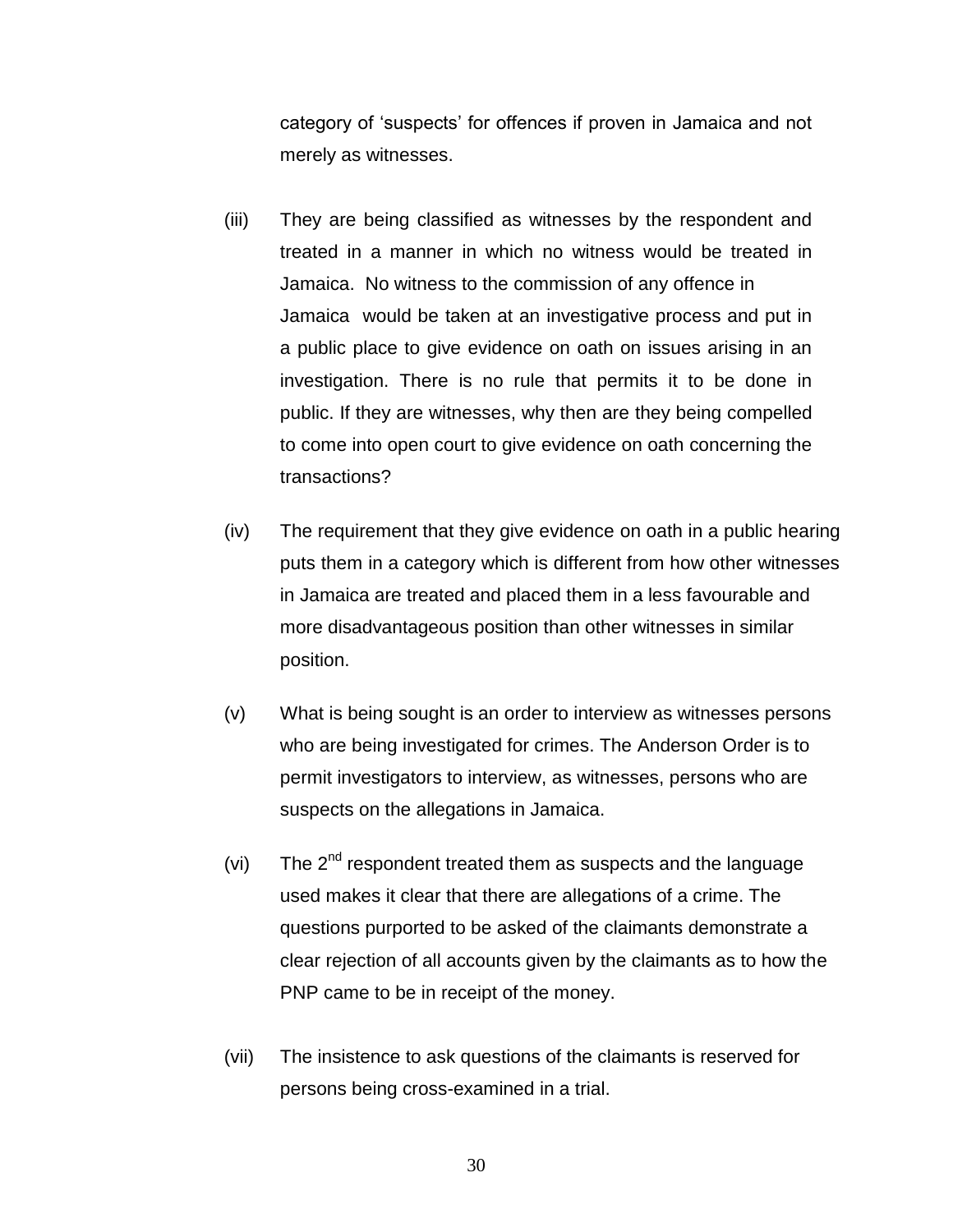(viii) The claimants are also treated in a way that suspects in Jamaica would not be treated. Persons in Jamaica who are viewed as persons of interest would not be brought into a court room open to the public and be questioned by a judge.

[94] In advancing these arguments, counsel relied on several statutory provisions to show that the claimants are being treated inequitably by the conduct of the  $2<sup>nd</sup>$ respondent in securing the Anderson Order and, by extension, the refusal of Campbell, J to hear the evidence in chambers. They made reference to sections 34 and 35 of the Justices of the Peace Jurisdiction Act that deals with committal proceedings for persons charged with an indictable offence and the taking of the evidence of witnesses in such proceedings.

[95] Section 35 of the Justices of the Peace Jurisdiction Act provides:

*"35. The room or building in which such Justice or Justices shall take such examinations and statement as aforesaid shall not be deemed an open court for that purpose; and it shall be lawful for such Justice or Justices, in his or her discretion, to order that no person shall have access to, or be or remain in, such room or building, without the consent or permission of such Justice or Justices, if it appear to him or them that the ends of justice will be best answered by so doing.*"

[96] Counsel for the claimants regarded the procedure under these provisions as the most analogous they could find to compare with proceedings under section 20 of the MACMA. They invoked these sections to argue strongly that the evidence of the claimants should be taken in chambers and so there are differences in the treatment of the claimants as witnesses in the MACMA proceeding amounting to inequitable treatment by the order of Anderson, J.

[97] Reference was also made by counsel for the claimants to sections 6 and 9 of the MACMA in so far as those provisions relate to how foreign witnesses who are requested to give evidence in Jamaica are treated under the Act. Section 6 states: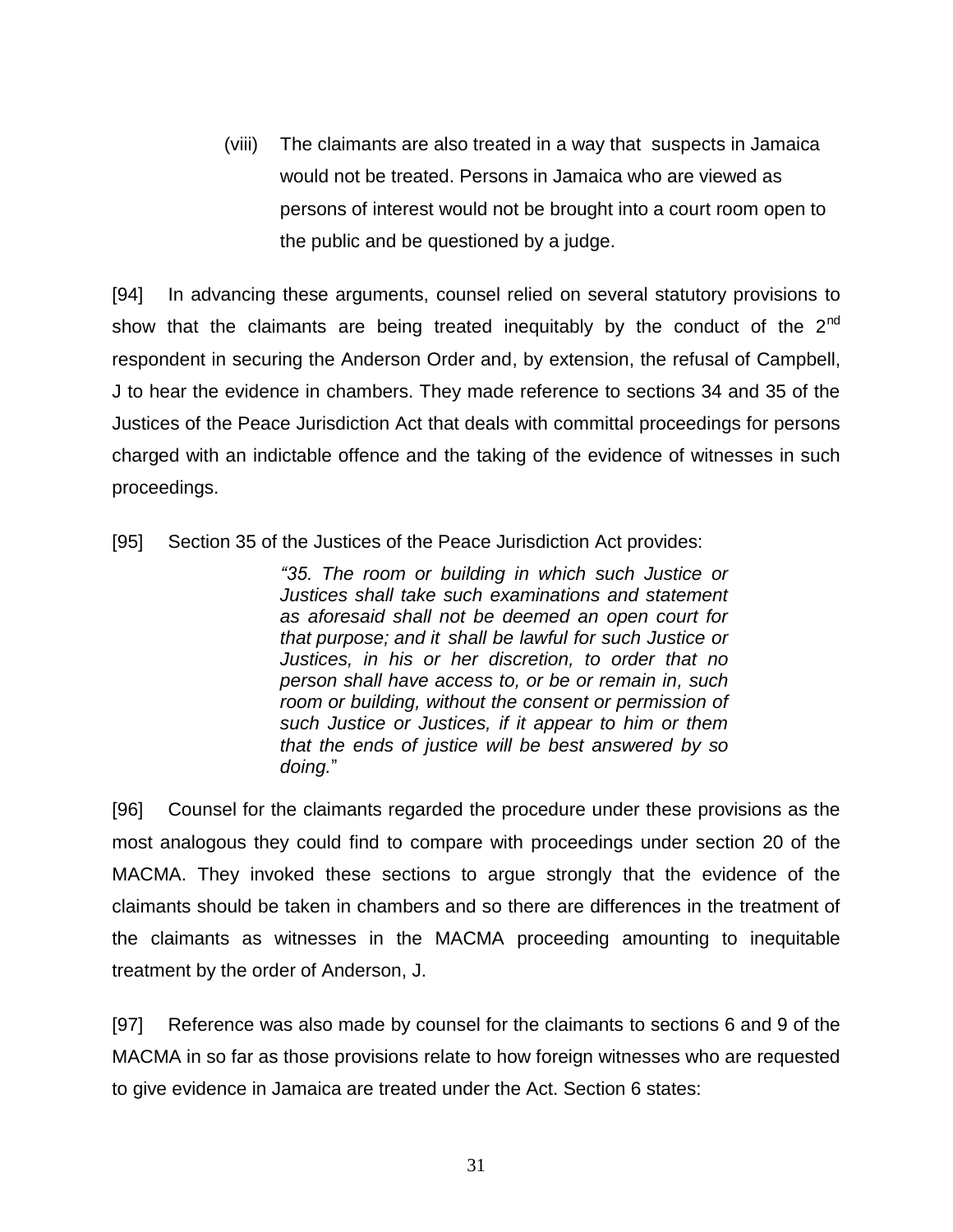- *"6. A person who-*
- *(a) pursuant to a request by the Central Authority under this Act, is served with a summons to appear as a witness in Jamaica; and*
- *(b) fails to comply with the summons, shall not, by reason of such failure, be liable to any penalty or measure of compulsion in Jamaica notwithstanding any contrary statement in the summons."*

[98] Section 9 also makes provisions for immunities and privileges of persons who are brought to Jamaica to give evidence in criminal proceedings or to give assistance in relation to an investigation pursuant to a request by the Central Authority of Jamaica.

[99] Section 9 (1) (d) states that such person shall not:

*"be required, in the proceeding to which the request relates (if any)-*

- *(i) to answer any question; or*
- *(ii) to produce any document or article, that the person would not be required to answer or to produce in a proceeding in the relevant foreign state or in Jamaica relating to a criminal matter."*

[100] The argument advanced on behalf of the claimants is basically that these provisions give protection to foreign witnesses requested by Jamaica to assist in criminal matters here and so reciprocity would demand that witnesses in Jamaica who are assisting a foreign state in criminal matters should enjoy the same protection, privileges and immunities. As such, the claimants, in being compelled to give evidence, are treated differently from foreign witnesses who cannot be compelled by virtue of these provisions. That is taken to mean that the claimants, in being compelled to attend court to give evidence, would not be treated equitably.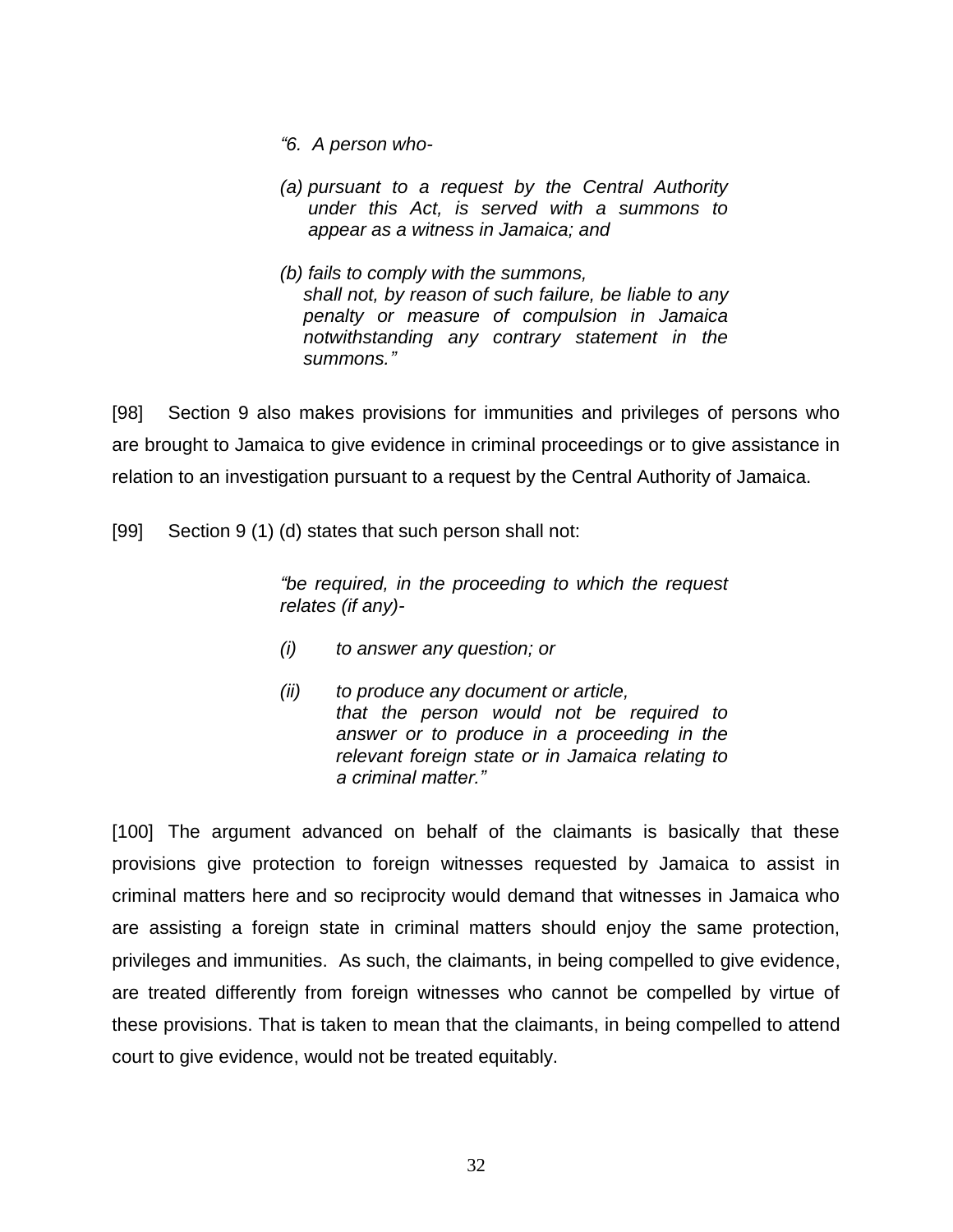[101] Reliance was also placed on section 16 (1) (a) (v) of the MACMA which provides that one of the grounds for mandatory refusal of request by the Central Authority is that the steps required to be taken in order to comply with the request cannot be legally taken in Jamaica in request of criminal matters arising in Jamaica.

[102] Within the same context, the court's attention was also directed to section 19 (1) of the MACMA which reads:

> *"19- (1) Subject to the provisions of this Act, requests to Jamaica shall be executed in accordance with the relevant laws in force in Jamaica and the procedure applicable under these laws."*

[103] The argument advanced on the basis of these provisions is that the procedures under which local investigative authorities would act in procuring a witness statement from witnesses in Jamaica are not those that have been employed in securing witness statements from the claimants.

[104] For all the foregoing reasons, and more not specifically restated here but which have been borne in mind, the claimants are contending that they are being treated as suspects and, in any event, they are being treated differently from other suspects in Jamaica. Also, they are being treated differently from other witnesses in Jamaica thereby resulting in a breach of their constitutional rights to equitable and humane treatment by the  $2<sup>nd</sup>$  respondent in the exercise of her public function.

[105] One important feature of the claimants' case under this head is that their complaint, although primarily aimed at the order of Anderson, J made on the DPP's claim, has managed to bring into its fold the decision of Campbell, J in refusing to hear the matter in chambers. This inclusion of Campbell, J's decision in the claim, as the records will show, was a late addition as at first the claimants were contending that it was the Anderson Order that had compelled them to attend court to give evidence on oath in public. When it was brought to their attention that the Anderson Order did not specify the mode of hearing, then, the amendment was sought to incorporate Campbell, J's decision.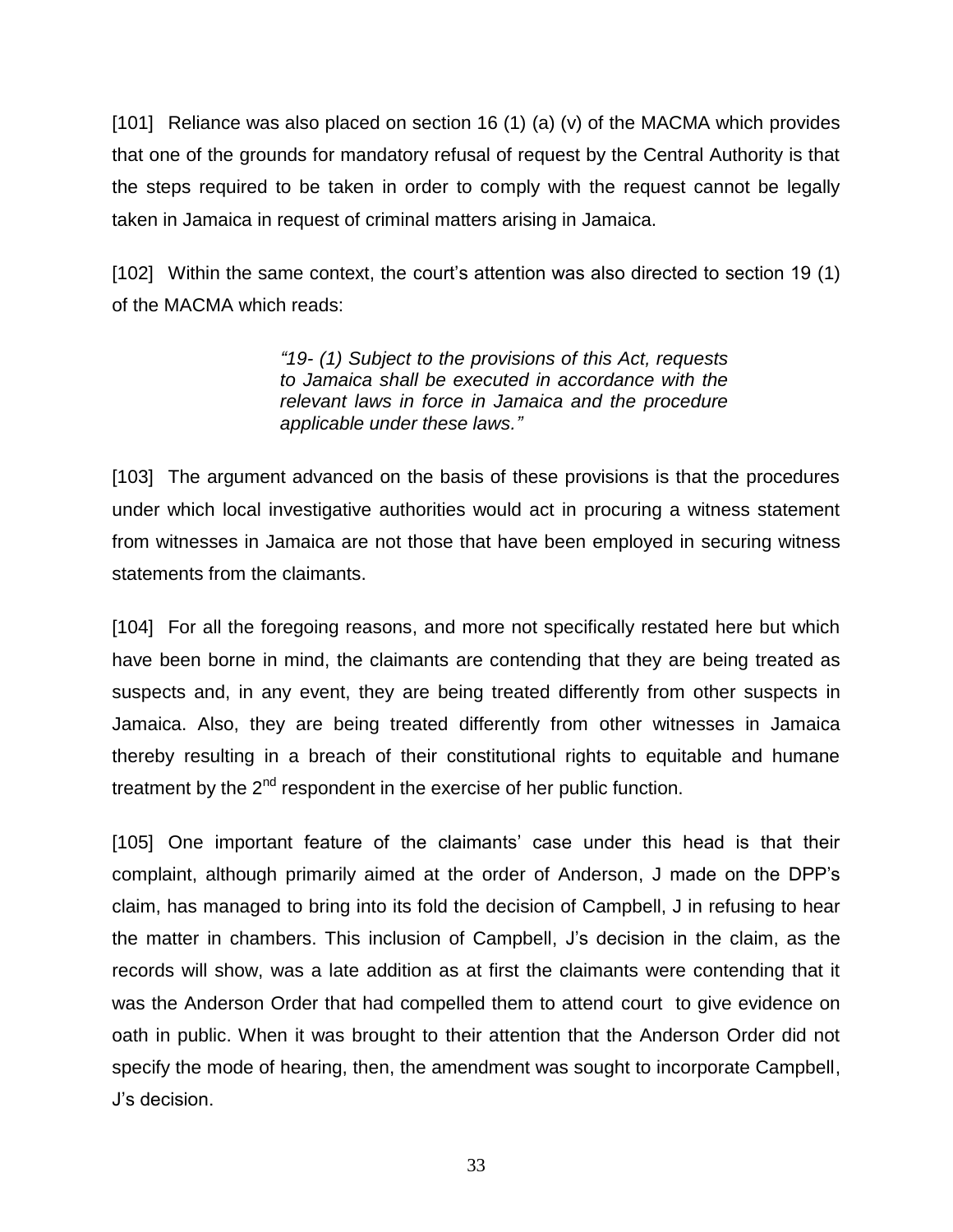[106] The orders of both Anderson and Campbell, JJ are, in the end, intertwined in this averment. So, for convenience, I have examined the entire proceeding concerned with the order for the taking of evidence from the claimants under this head of breach of right to equitable and humane treatment. The issue of the hearing in open court is, therefore, connected to the declaration being sought under this head as well as that being sought under paragraph 9 of the fixed date claim form as was further amended.

[107] Of note under this head, is that while the MACMA authorises the taking of evidence for the foreign state upon request, it says nothing how the proceedings should be conducted. The Act, by virtue of sections 32 and 33, has empowered the Minister to make regulations to give effect to the purposes and provisions of the Act as well as to also make Rules of Court to deal with all matters of practice and procedure in proceedings under the Act. To date, there are no specific Rules of Court made to deal with proceedings under the MACMA. The Act is, therefore, without its own procedural regime for its application.

[108] The only general procedural regime governing civil matters in these courts is the CPR and there is no provision under those Rules, specifically, concerning the MACMA proceedings. Similarly, there are no criminal procedural rules or code dealing with this question. It is my view that the specific rules governing proceedings under the MACMA are needed so as to avoid controversy like this in the future. The special procedural regime is imperative because it is not a common occurrence within our jurisdiction that witnesses or potential witnesses in criminal matters are required to give witness statements on oath to a judicial officer. Clear guidance is, therefore, required.

[109] It seems to me that in the absence of the Rules of Court for the conduct of proceedings under the MACMA, resort would have to be had, for the time being, to the existing practice and procedures governing applications to the Supreme Court for court orders coupled with the procedures relative to the taking of evidence from witnesses within the context of the general law of evidence. All this would be subject, of course, to the specific requirements of the MACMA; the discretion of the judge hearing the evidence; and what is ultimately required in the interest of justice. The judge taking the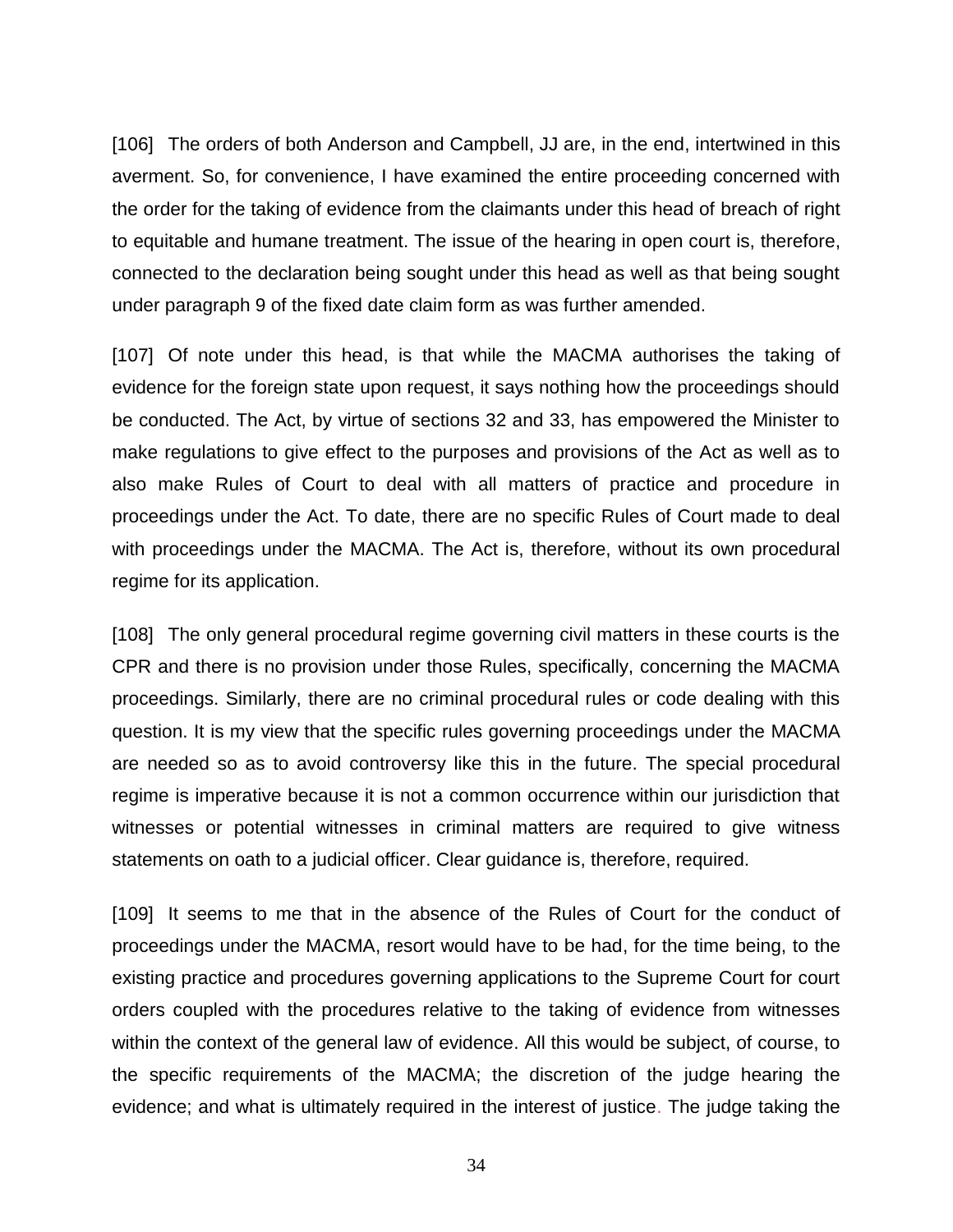evidence would have to be guided by his own professional judgment as to what is necessarily required to meet the ends of justice and, at the same time, to fulfil the mandate of the statute to give effect to the intention of Parliament.

[110] Having examined the complaints of the claimants against all the prevailing circumstances, to include the absence of clear rules of procedure, I have made several findings which I will now outline as succinctly as is possible.

### *Treatment based on political influence*

[111] There is no evidence that has been adduced by the claimants that is remotely credible and cogent to satisfy this court that the action of the  $2<sup>nd</sup>$  respondent in pursuing the Anderson Order for the claimants to give evidence on oath was influenced by political influence of the JLP and its functionaries. This assertion is rejected.

## *Reference to claimants as defendants*

[112] I have failed to see how reference to the claimants as defendants in the affidavit of the  $2<sup>nd</sup>$  respondent in support of the claim filed in court can amount to inequitable and inhumane treatment for the purpose of alleging a constitutional breach. In my view, nothing of materiality turns on the reference made to the claimants as defendants in the affidavit evidence of the  $2<sup>nd</sup>$  respondent. The claimants were not designated the term "defendants" in the claim itself. That reference only occurs in the affidavit evidence. I see it as a matter of form or style rather than one of substance going to the legal characteristics and standing of the claimants in the proceedings. The reference was not intended to convey that they are suspects or defendants in the Trafigura investigation, and cannot objectively or, indeed, subjectively, be taken as defining their status in relation to the Trafigura investigation. They were never referred to as defendants in any investigation relating to the request.

[113] In other words, the use of the terms "Defendants" or "Defendant" in the DPP's statement of case does not import the legal standing of the claimants in relation to the Trafigura investigation but rather their standing as parties in the proceedings brought by the  $2<sup>nd</sup>$  respondent for the requisite evidence to be taken. This complaint is, therefore,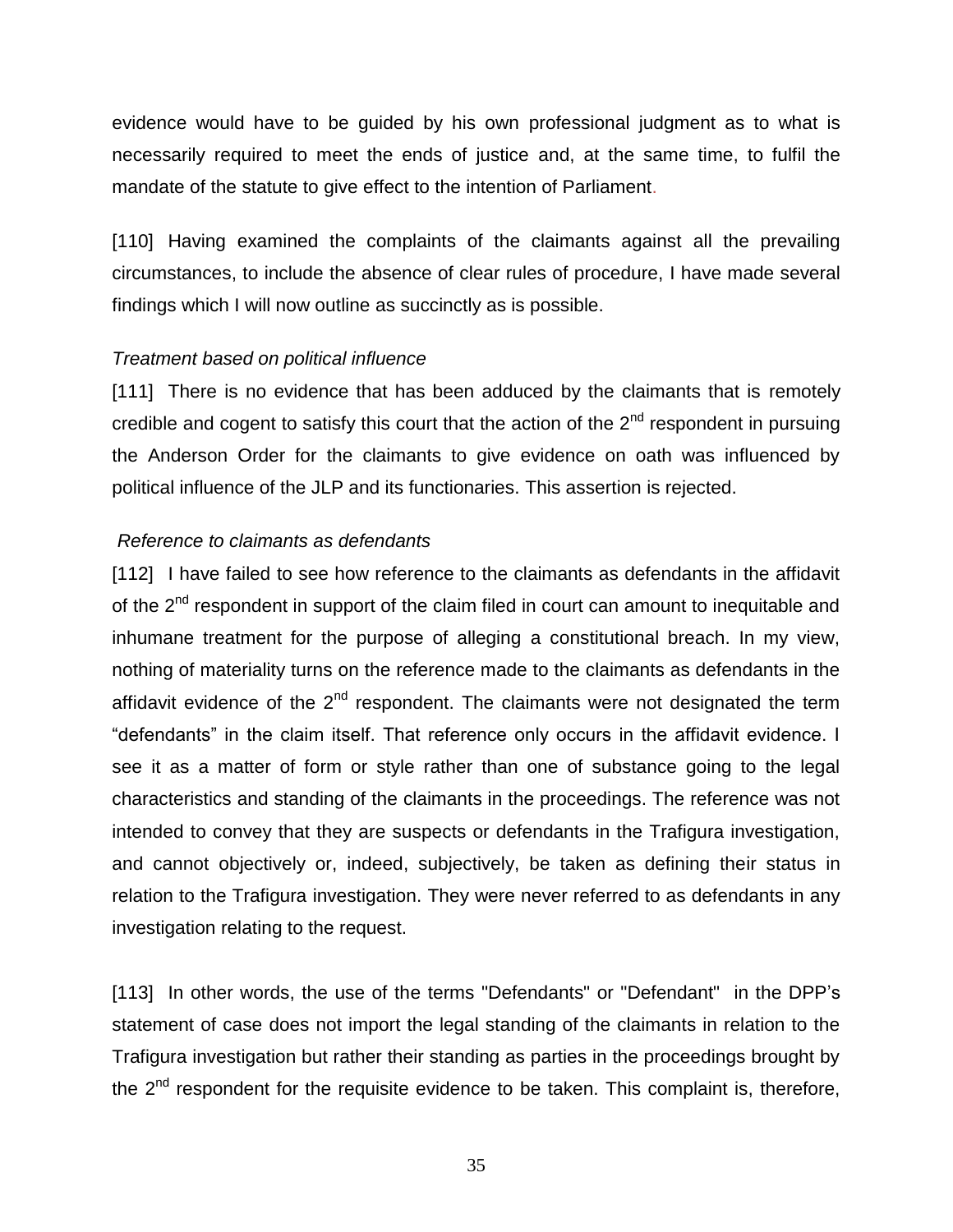unwarranted and is without merit in establishing that there is a breach of the claimants' constitutional right to equitable and humane treatment by the  $2<sup>nd</sup>$  respondent.

[114] It would be convenient to point out at this juncture, also, that there are no facts from which it can be properly concluded that the contents of the  $2<sup>nd</sup>$  respondent's affidavit that was before Anderson, J point to a contravention of section 13 (3) (h), which is the claimants' right to equitable and humane treatment. I find that the claimants' complaint concerning reference to them as defendants by the 2nd respondent has done nothing to advance their case of breach of constitutional rights.

#### *Treatment as suspects*

[115] In terms of the complaint that the claimants are being treated as suspects, again, there is nothing from which I can accept that any of the claimants is being treated as suspects on the DPP's claim in the acceptable meaning of that term, or at all. There was, at the time the Anderson Order was made, and still is, to the best of my information and belief, no investigation being conducted under Jamaican law in relation to the conduct of the claimants or Trafigura, for that matter, for the purpose of bringing criminal proceedings within this jurisdiction. As already indicated, the investigation and request relate to matters concerning the possible/ alleged breaches of Dutch law, as distinct from Jamaican law, with the party of interest (or the suspect) being Trafigura.

[116] In fact, the terms of the letter of Mr. Golding that the claimants contend have triggered this request have made no reference to the alleged commission of any offence or possible offence by any of the claimants to be investigated by the Jamaican authorities. I must concede that in his letter asking for the intervention of the Dutch, Mr. Golding did state that:

> *"Having regard to all the factual circumstances, the issue is raised that Colin Campbell a Minister of Government representing the People's National Party and Government of Jamaica conspired with Trafigura to disguise as a commercial transaction what is a political contribution to the people's National Party of* €*466,000 or a bribe."*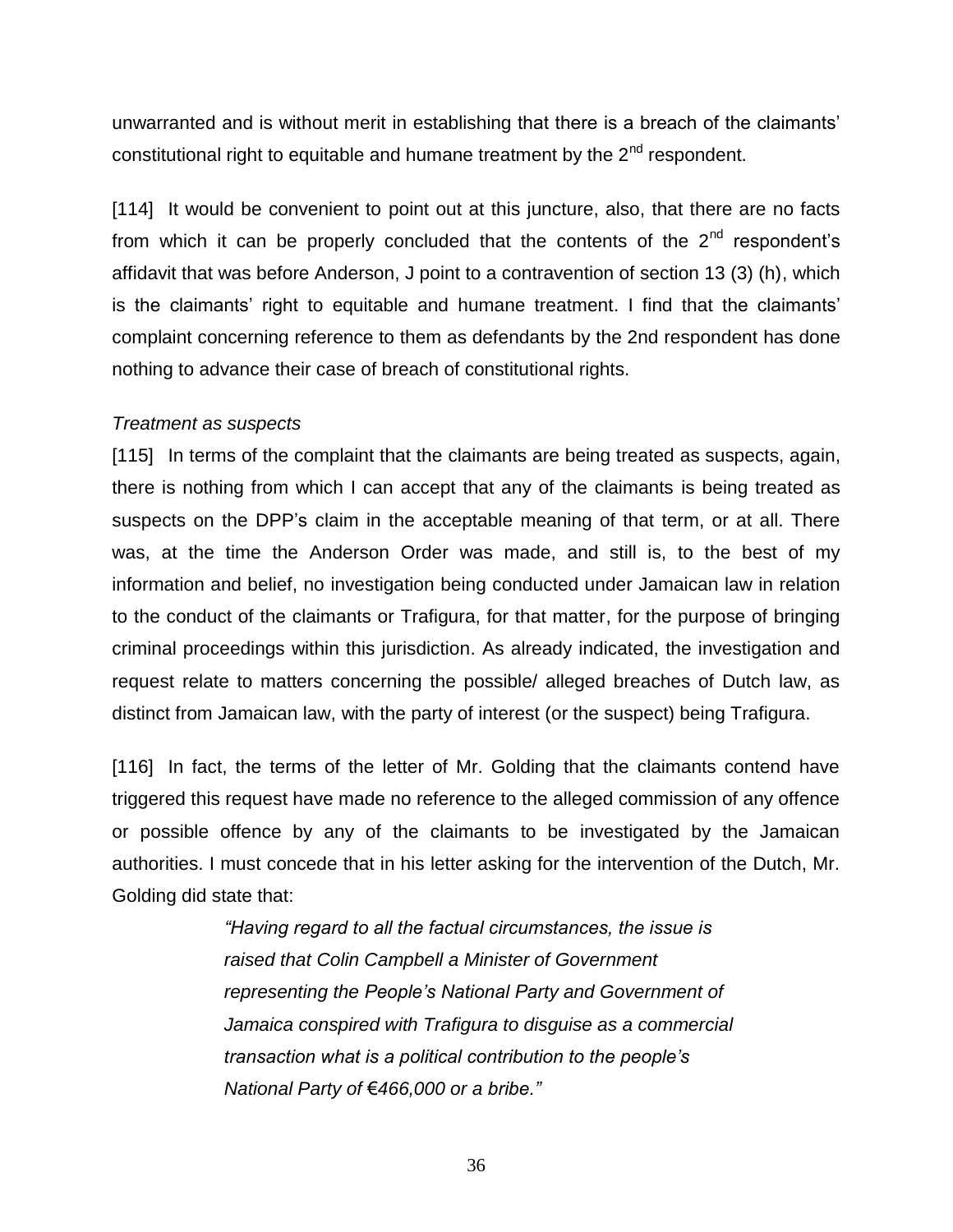[117] Apart from Mr. Golding making reference to an issue that, in his view, concerned the conduct of the  $3<sup>rd</sup>$  claimant acting on behalf of the PNP, there is nothing in that letter stating, categorically, that any offence was committed against Jamaican law or Dutch law by that claimant. Furthermore, even with the alleged involvement of the  $3<sup>rd</sup>$  claimant, the request of Mr. Golding was for the Dutch to enquire into Trafigura's conduct to see if it contravened Dutch law or international conventions. Nothing was said of any parallel investigation to be undertaken by the Jamaican authorities to see whether the PNP or its functionaries, including the claimants, have contravened any law. To date, no evidence has been adduced to show any circumstances from which it can be concluded that these claimants have attained that status as suspects as a matter of fact and law.

[118] I find it necessary to go on to say that even if the claimants were, or are being, treated as suspects, they have not demonstrated how being ordered to attend court to answer questions on oath, as applied for by the  $2<sup>nd</sup>$  respondent, could be translated into a breach of their right to equitable and humane treatment by the  $2<sup>nd</sup>$  respondent. All the 2<sup>nd</sup> respondent did was to furnish their names to the judge as persons in respect of whom an order should be made for them to attend court for questioning pursuant to the request of a foreign state. The names of the persons to be questioned were not the creation of the  $2<sup>nd</sup>$  respondent or the Jamaican law enforcement officials but were furnished by the foreign state. Also, there is no evidence that the  $2<sup>nd</sup>$  respondent was responsible for the formulation and terms of the questions required to be asked of these persons. So, if the claimants were being treated as suspects, it could not have been by the  $2<sup>nd</sup>$  respondent who was a mere facilitator of a request and who was acting within the ambit of the law in carrying out that request.

[119] Furthermore, in the event (albeit a highly unlikely one) that it could properly be concluded that the claimants are being treated as suspects, there is no law that is brought to our knowledge that prevents the questioning of suspects. The law gives a limited measure of cover to persons who are suspected of the commission of a crime through the privilege against self-incrimination. The right to silence is an off-shoot of this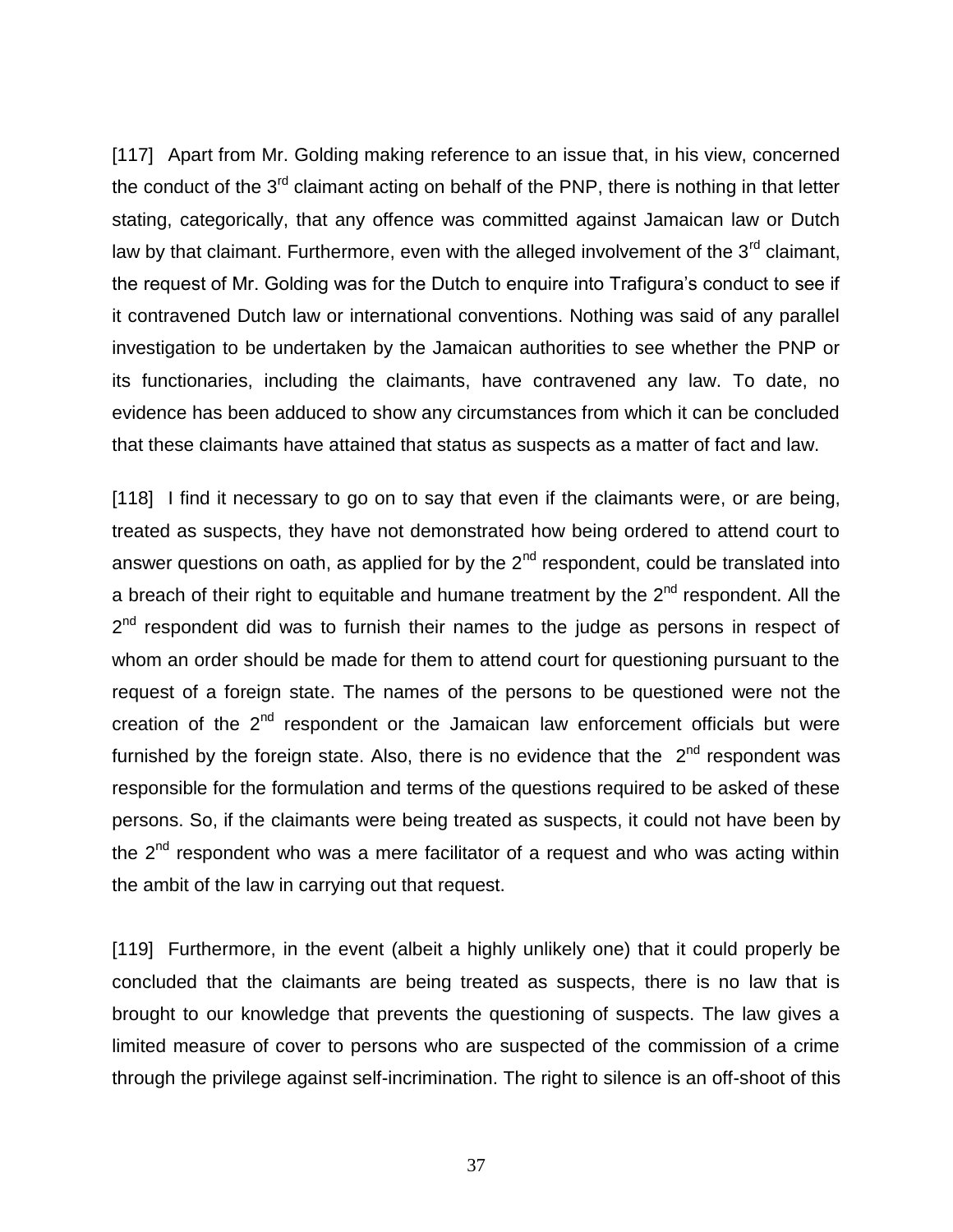privilege. This privilege is a common law construct, rather than one created by the Constitution, where suspects are concerned.

[120] On this point, I am deeply indebted to my sister Beswick, J (as she then was) and my brothers, Sykes and F. Williams, JJ for their illuminating judgment on this issue in the case relied on by the respondents, **Gerville Williams and Others v The Commissioner of the Independent Commission of Investigation** JMFC Full 1 delivered 25 May 2012. That Court explored in a comprehensive way these issues raised in this matter as to who in law is a suspect, the treatment of suspects, the right to silence and the privilege against self-incrimination.

[121] In that case, the earlier authorities on these subjects were examined and several relevant principles enunciated that have guided my deliberation on this point. What is abundantly clear from the authorities is that who is a suspect for purposes of the law is not a matter of a subjective evaluation but rather an objective one: See **R. v Osbourn**, **R v Virtue** [1973] Q.B. 678. So, even if one labels someone, or even himself, as a suspect that is not determinative of that person's status for the purposes of the criminal law and procedure.

[122] Even more importantly for immediate purposes, the authorities have also made it clear that there is nothing to stop a suspect from being questioned. As the law is, the gathering of information with respect to a criminal investigation can be gathered from anyone. What is required is that at some point during the gathering of the information when there emerges some evidence which is enough to charge that person for a criminal offence or there is some evidence that mark the beginning of a criminal case against him, then the need to administer the necessary caution, prescribed by the Judges' Rules, would be triggered. This arises from that person's privilege against selfincrimination bestowed on him by common law which does not arise as a right under the Constitution.

[123] It is established, therefore, by strong and long-standing authority, that the safeguard established against the infringement of the privilege against self-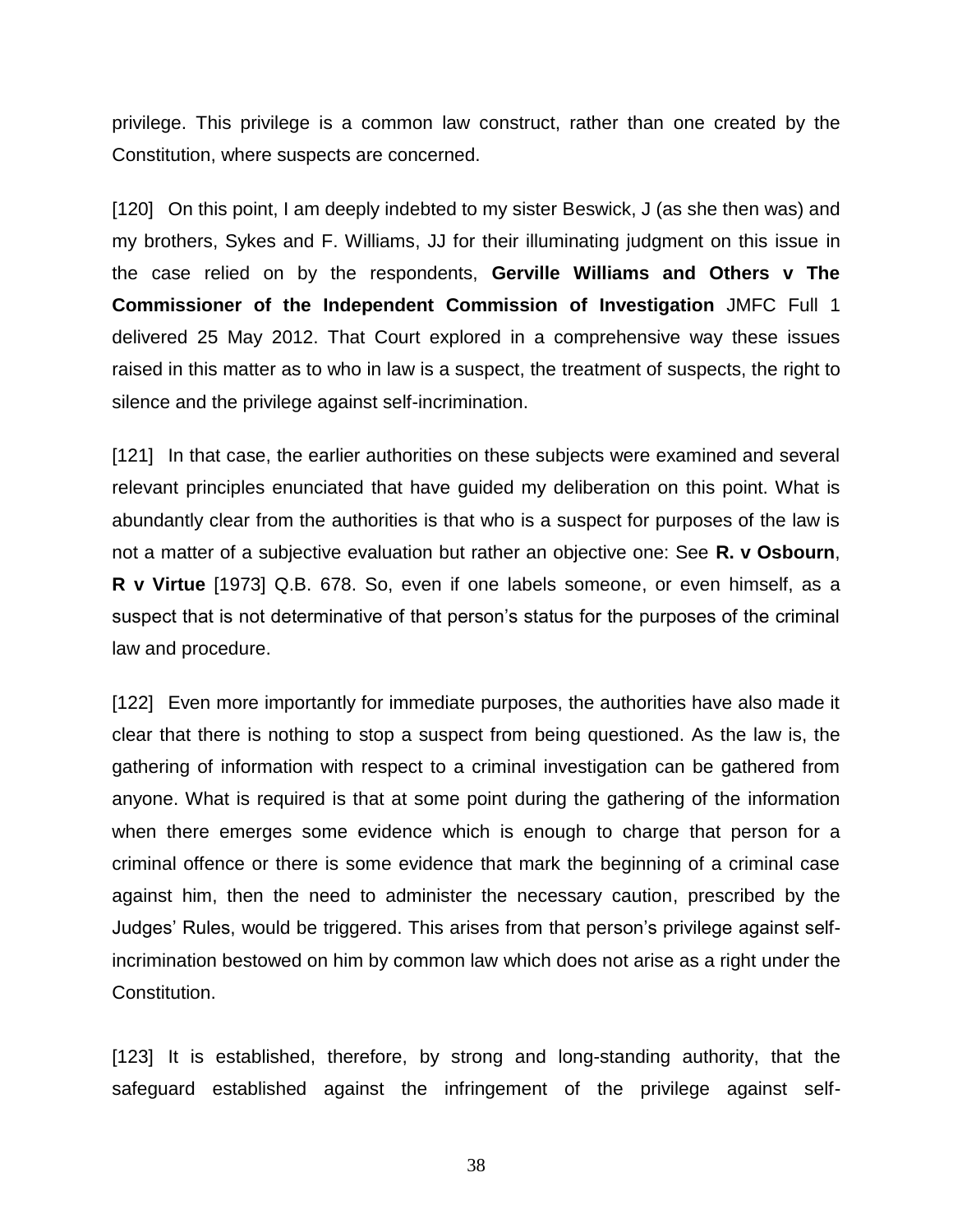incrimination, where suspects are concerned, is the administering of a caution to them before any answer from them is elicited. So, there is nothing to act as a bar to a person, even a suspect, being asked questions during the course of an investigation but the privilege against self-incrimination protects him in his response to the interrogation.

[124] The Constitution does make extensive provisions to protect the rights of a person charged with a criminal offence under the rubric of a right to due process. In so far as is materially relevant to this point, section 16 (6) (f) of the Charter of Rights provides that such a person is not to be compelled to testify against himself or to make any statement amounting to a confession of guilt. However, the Constitution makes no similar provision for a suspect or a witness being asked questions, as the case may be. There is thus no constitutional right of silence guaranteed to a suspect or any witness. The questioning of witnesses, and even suspects, therefore, would not, without more, amount to inequitable and inhumane treatment in contravention of the Constitution.

[125] I will go further to state that based on the law as it stands, whether these claimants can avail themselves of the protection of the privilege against selfincrimination, and claim a right to silence in the Trafigura investigation, is not for them to decide or even for this court. It is a matter for the judge who will be taking the evidence. Simply put, while the privilege exists, it cannot be claimed outside of the forum of the enquiry and without the objective evaluation of that forum as to whether the privilege should prevail to protect the claimants in responding to the questions posed. In fact, the privilege must be claimed while the witness is on oath.

[126] In **Downie v Coe** EWCA Civ 2648, cited in **Gerville Williams v Indecom** by Sykes, J at paragraph 200, Lord Bingham, CJ reminded that it has always been the practice that if any witness seeks to rely on the privilege against self - incrimination, for whatever reason, he must take the objection on his oath. It is for the court to see from the circumstances of the case and the nature of the evidence which the witness is called to give that there is reasonable ground to apprehend danger to the witness from his being compelled to answer: per Cockburn, CJ in **Reg v Boyes** [1861] 1 B & S 311, 329.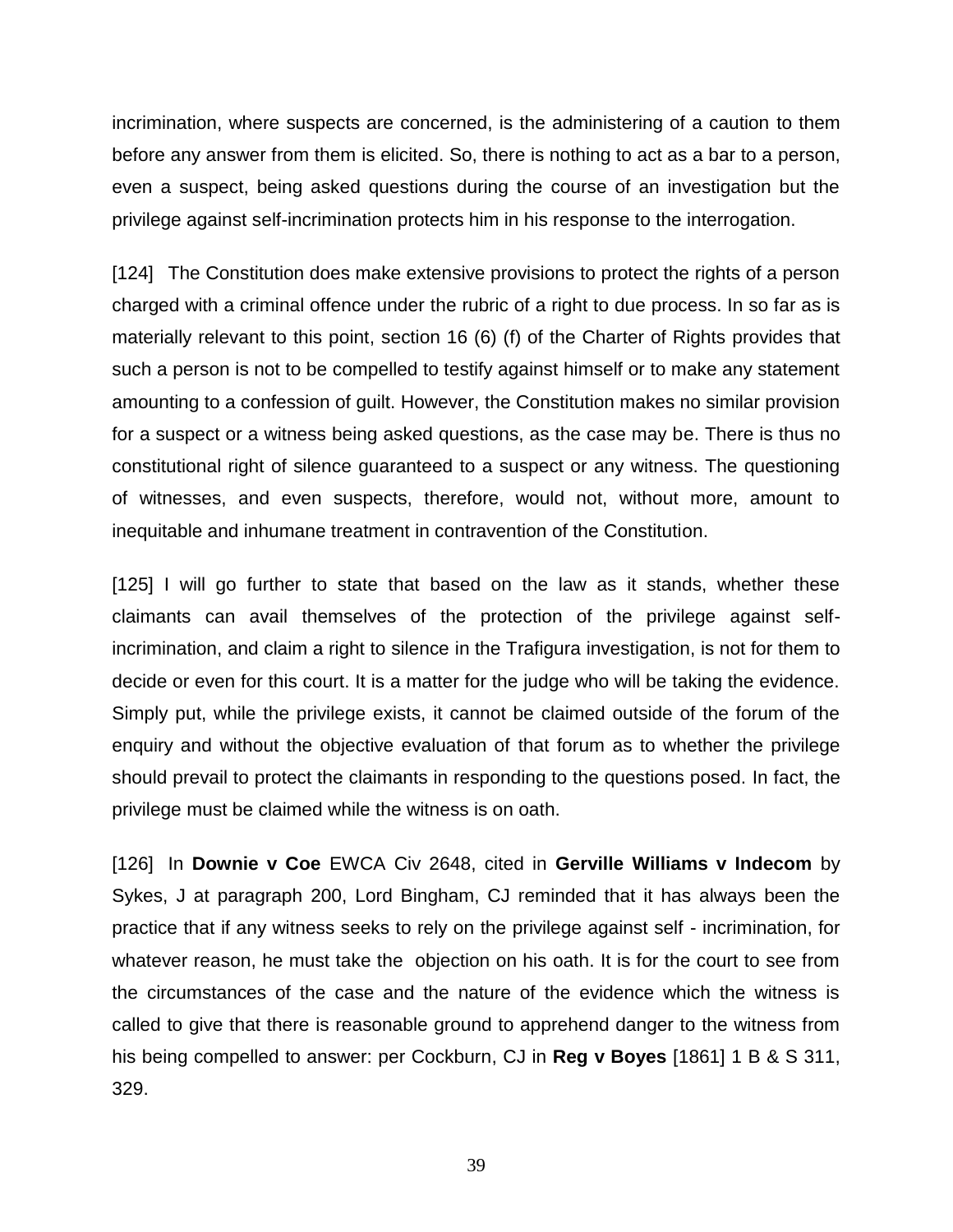[127] The claimants, therefore, would have to attend court and personally claim whatever privilege they feel they are entitled to and do so on oath. It cannot be done by their legal representatives as Sykes, J also indicated in **Gerville Williams v Indecom**.

[128] I would go a bit further to add that under the MACMA proceedings, the examiner on behalf of the foreign state is a judicial officer who is expected to deal with the enquiry within the ambit of established legal principles and in accordance with the laws and procedures of Jamaica. I would expect that he would record the particular claimant's objection to answer on the basis of the privilege against self- incrimination if that is raised. That would have to be done as a matter of record for the benefit of the requesting state. He would have to then determine whether the right to silence should be exercised in relation to each question and to make his ruling in writing accordingly.

[129] I would believe that if the judge were to conclude that the answer would tend to incriminate the person so as to expose him to danger of criminal sanctions, thereby entitling him or her to claim the privilege against self- incrimination, then the judge would make a ruling to that effect and not seek to compel the person to answer in such circumstances. For, one cannot lose sight of the law that a person cannot be compelled to give evidence under the MACMA proceedings for the purpose of a foreign state which he cannot be compelled to give under Jamaican law. In other words, once the person is not compellable in Jamaica, then he cannot be compelled to give the evidence requested by the foreign state. It is my humble view, therefore, that the examining judge cannot, and is not expected to, abdicate his role to ensure fairness to the particular witness and adherence to the rule of law because he is carrying out duties at the behest of a foreign state. However, all these matters, touching and concerning the privilege against self-incrimination and the right to silence, fall to be addressed at the substantive hearing for the taking of the evidence before the examining judge and not during the course of any satellite proceedings such as this.

[130] I say all this to ultimately say that an application made by the  $2<sup>nd</sup>$  respondent for an order that the claimants attend court to give evidence on oath does not carry with it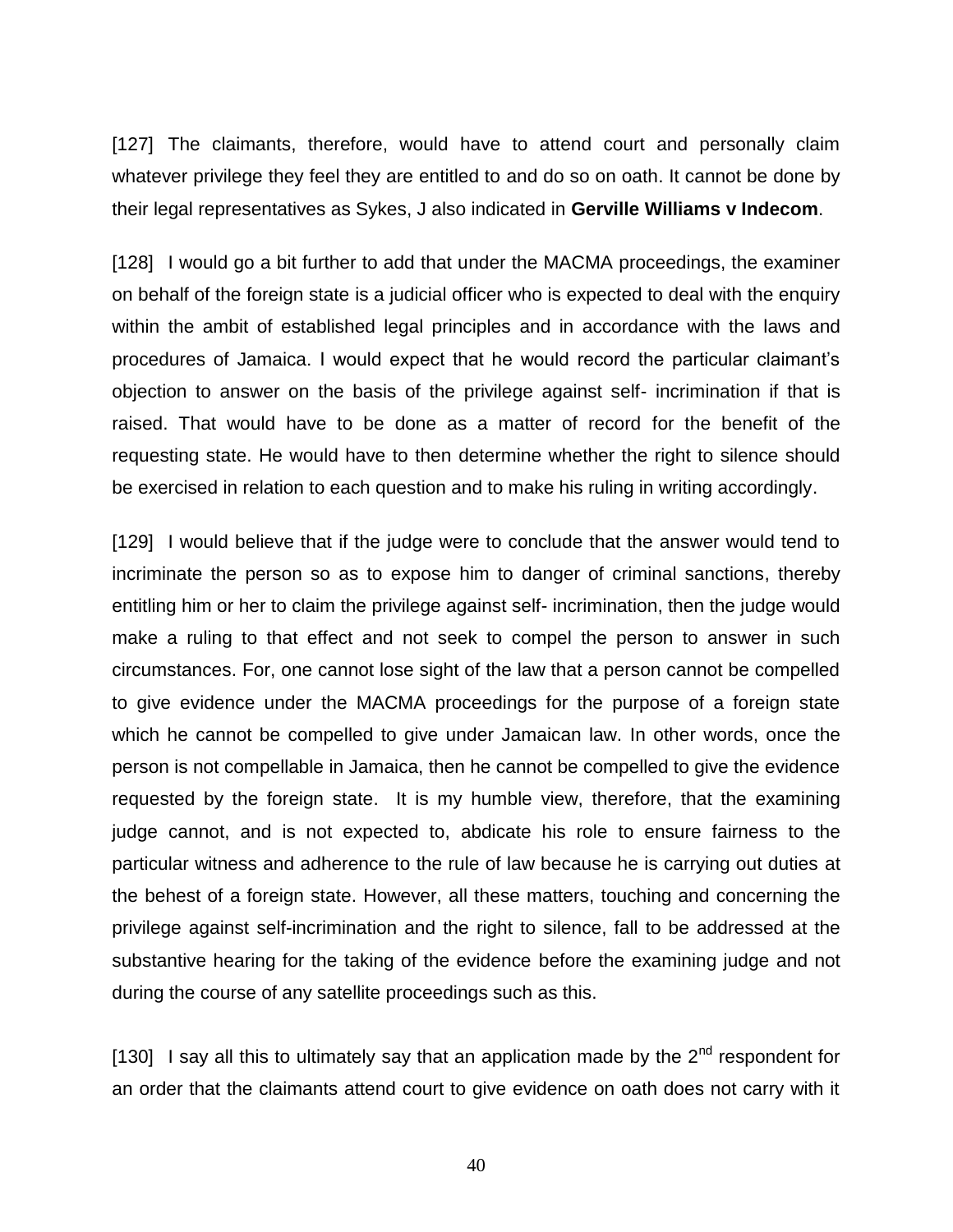any element of inequitable and inhumane treatment. This would be so even if the claimants could properly be regarded as suspects.

#### *Unfair treatment as witnesses*

[131] Apart from contending that the claimants are treated unfairly as suspects, learned counsel on their behalf have raised several statutory provisions to bring home the point that the claimants are also not being treated equitably as witnesses. I find that the comparison between the questioning of witnesses under the MACMA and under other circumstances relating to criminal proceedings, such as under the Justices of the Peace Jurisdiction Act, has done nothing to advance the claimants' cause.

[132] While it may be contended, with some force, that in this jurisdiction witness statements are not normally taken on oath by a Judge of the Supreme Court prior to a charge having been laid, the fact is that the MACMA has created this special regime which differs from what usually obtained. So, even if a witness under the MACMA is treated differently from other witnesses in this regard, that is by virtue of the statute passed by Parliament and not by the act of the  $2<sup>nd</sup>$  respondent as the public authority who is carrying out her functions in accordance with that statute.

[133] The  $2^{nd}$  respondent is merely acting pursuant to the powers conferred on her by section 20 of the MACMA and it is Parliament that has provided that the statement may be taken on oath by a judicial officer upon authorisation by the  $2<sup>nd</sup>$  respondent. The case of the claimants is not that the provision is incompatible with the Constitution and ought to be struck down. It is the action of the  $2<sup>nd</sup>$  respondent done pursuant to the statutory provision that is attacked. However, unless and until the statute is struck down as being inconsistent with the Constitution, then the action of the  $2<sup>nd</sup>$  respondent, indisputably carried out in accordance with that law, cannot be impugned as amounting to an infringement of the claimants' constitutional rights on the basis that they are treated differently from other witnesses. What the 2<sup>nd</sup> respondent did is exactly what the statute provides for. If there is to be a complaint about the treatment, then, that complaint or criticism must be levelled at Parliament if anyone is to be blamed for the difference in treatment of the MACMA witnesses from other witnesses.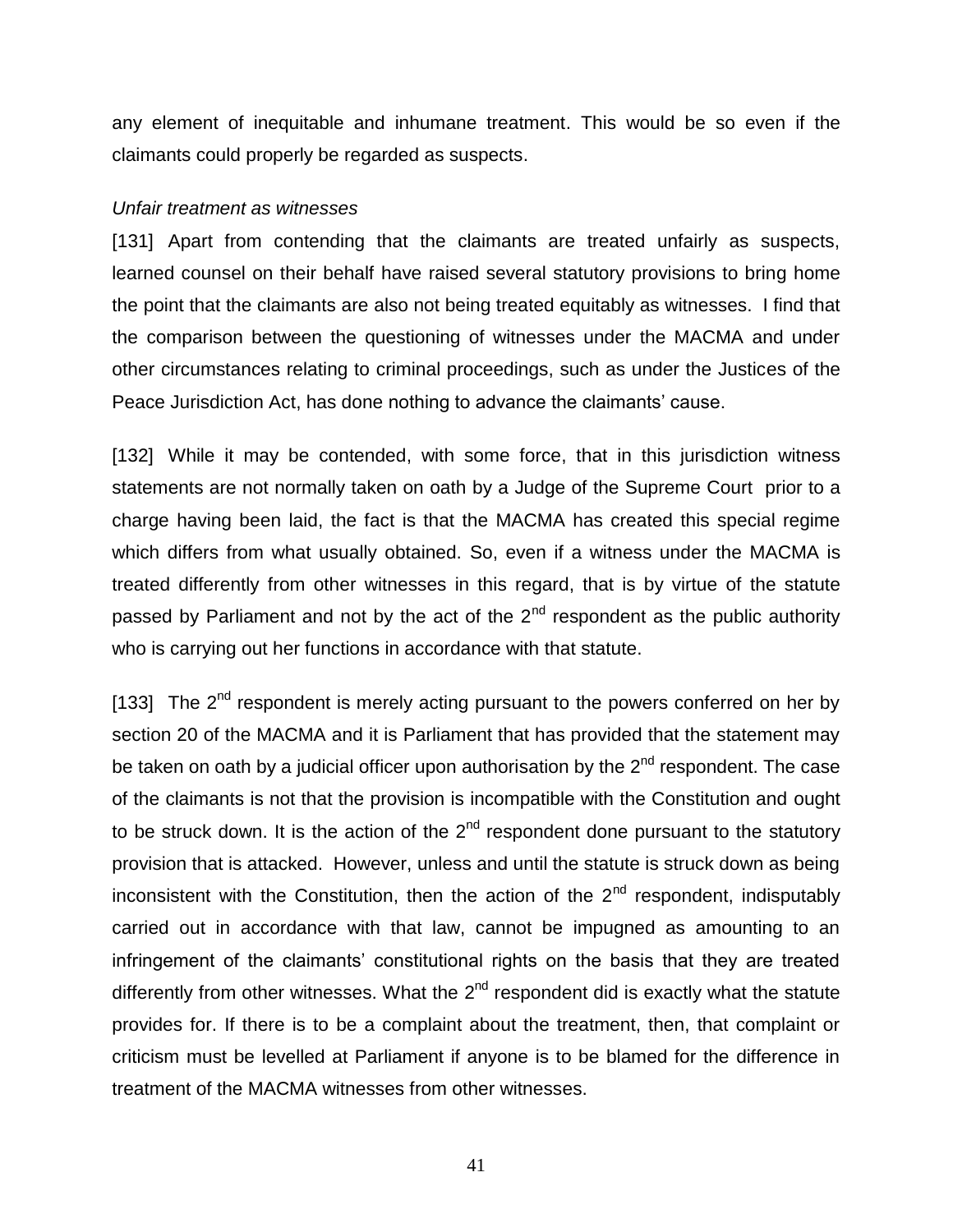[134] In **The Public Service Appeal Board v Omar Maraj** [2010] UKPC 29, their Lordships, in treating with this subject of the infringement of a constitutional right by an act of Parliament, reminded us that the constitutionality of a parliamentary enactment is presumed unless it is shown to be unconstitutional (**Grant v The Queen** [2006] UKPC 2 cited). They went further to make the important point that the Constitution must be given a broad and purposive construction (**Minister of Home Affairs v Fisher** [1980] AC 319, 328). It should, therefore, be presumed that Parliament intended to legislate for a purpose which is consistent with the fundamental rights guaranteed by the Constitution and not in violation of them.

[135] Their Lordships, through Lady Hale, stated further at paragraph 31 of the judgment:

> *"But of course these rights are not absolute. As the Board observed in Panday v Gordon [2006]1 AC 427, para 22, when rejecting the submission that section 4 (e) of the Constitution conferred an unqualified right to express political views: "It is for the courts to decide, in a principled and rational way, how the fundamental rights and freedoms listed in the Constitution are to be applied in the multitude of different sets of circumstances which arise in practice. It is for the courts to decide what is the extent of the protection afforded by these constitutional guarantees."*

[136] Citing verbatim from **Surratt v Attorney-General of Trinidad and Tobago**  [2008] A.C. 655, her Ladyship, repeating the statement of the Board in that case, continued at paragraph 58:

> *"It cannot be the case that every Act of Parliament which impinges in any way upon the rights protected in sections 4 and 5 of the Constitution is for that reason alone unconstitutional. Legislation frequently affects rights such as freedom of thought and expression and the enjoyment of property. These are both qualified rights which may be limited, either by general legislation or in the particular case, provided that the limitation pursues a legitimate aim and is proportionate to it."*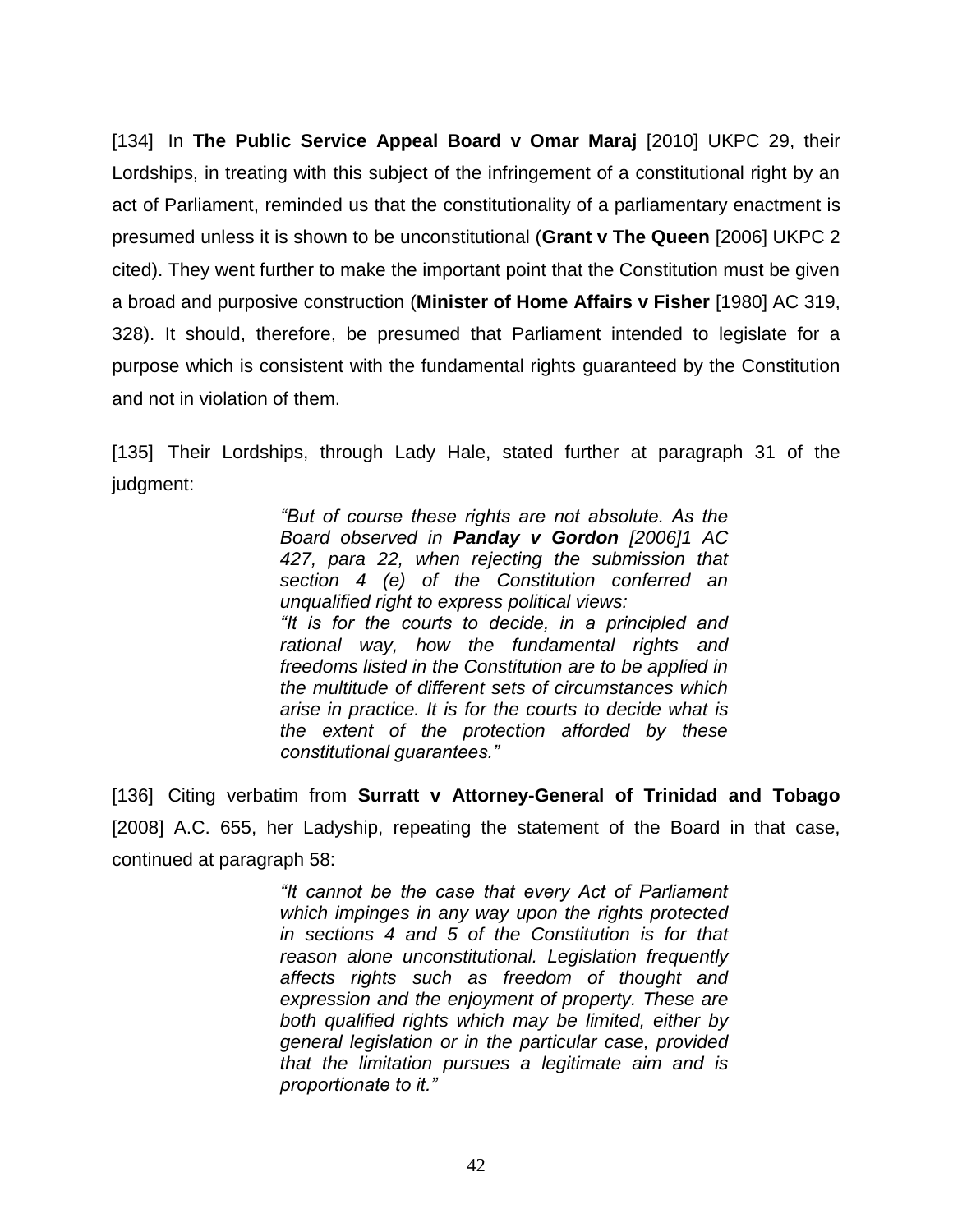[137] Against that background of the relevant principles enunciated by the Board in **The Public Service Appeal Board v Omar Maraj**, I make the following observations and findings on this issue. It is section 20 (1) of the MACMA that vests in the  $2^{nd}$ respondent the authority to pursue proceedings before a Judge of the Supreme Court for the taking of evidence of witnesses on oath pursuant to the request of a foreign state. It is the same section (in subsection 2) that had clothed Anderson, J with legitimacy to make the order he made. There is no challenge by the claimants to the constitutionality of section 20 of the MACMA *per se.* So, there is nothing in the circumstances, as presented, to displace the presumption that Parliament intended to legislate for a purpose that is compatible with the constitutional rights of potential witnesses to equitable and humane treatment by the Central Authority in the exercise of its functions under the MACMA.

[138] There is nothing to say that Parliament, in treating witnesses under the MACMA, the way it sought to do, is not pursuing a legitimate aim in doing so and/ or that the treatment is disproportionate to that aim. The constitutionality of the section, therefore, stands as unchallenged and remains intact. The claimants, on whom the burden lies, have not displaced that presumption of constitutionality of section 20 of the MACMA. In the end, they have failed to point to any treatment that would amount to inequitable and inhumane treatment of them by the  $2^{nd}$  respondent in exercising her function pursuant to that section.

[139] In so far as the decision that the hearing takes place in open court goes, it was Campbell, J, the examining judge, and not the  $2^{nd}$  respondent, as the public authority, who made that determination. Campbell, J, in his own judgment, formed the view that an open court hearing was more appropriate. In the light of that, how then can the blame be put on the  $2<sup>nd</sup>$  respondent that she has treated the parties inequitably by virtue of the mode of the proceeding being in open court? I think such a charge laid against the  $2<sup>nd</sup>$  respondent is unfair.

[140] I find too that the mere fact that Campbell, J refused to conduct the hearing in chambers does not render his decision one of treating the claimants inequitably so as to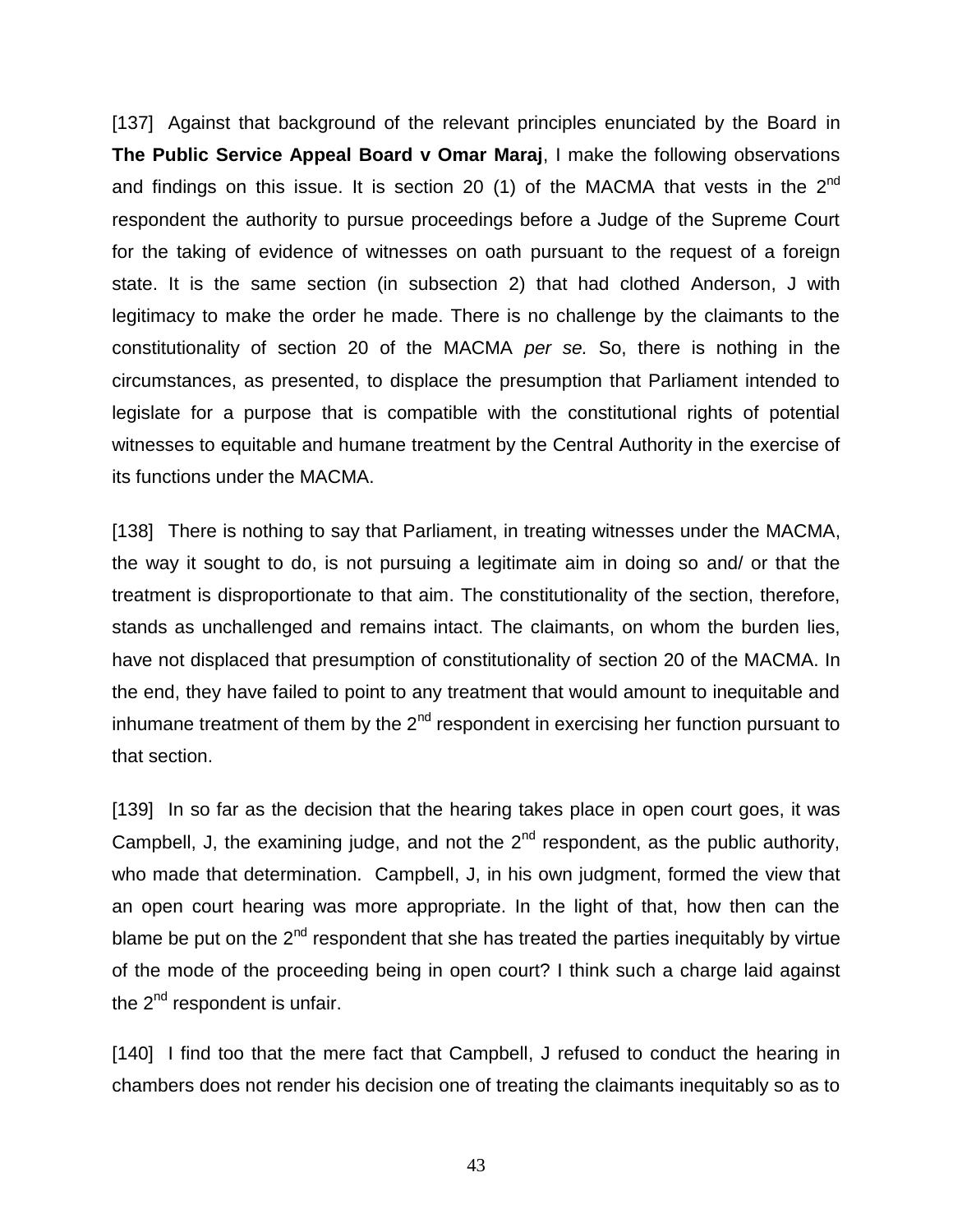constitute a constitutional breach. The claimants' counsel have all placed reliance on the Justices of the Peace Jurisdiction Act, ss. 34 and 35 in seeking to forcefully bring home this point of unfair treatment of the claimants as witnesses.

[141] As indicated in paragraph 95 above, section 35 provides that the court in which committal proceedings are conducted "shall not be deemed an open court" and so the examining justice has the discretion to exclude whomever he pleases from the room. This regime that provides for the taking of deposition under section 34 of the Justices of the Peace Jurisdiction Act is thus one created by statute and which Parliament, clearly, had no intention to render applicable to proceedings under the MACMA. If that were the case, then it could have simply said so by expressly making the MACMA subject to the Justices of the Peace Jurisdiction Act. So, there is nothing to say that such regime should be imported into proceedings under the MACMA in the absence of legislative provision for that. To draw on what obtains under other legislative regimes to compare with what obtains under the MACMA is really of no legal utility as, in effect, it is like comparing apples with oranges.

[142] I conclude, therefore, that the mere fact that witnesses in committal proceedings are not required to give evidence in open court or that other witnesses in criminal proceedings are not required to give written statements on oath before a judge, does not, in my view, render the learned judges' treatment of the hearing as being unconstitutional on the basis alleged. The judges' decisions are not open to challenge on this limb of alleged infringement of section 13 (3) (h) of the Charter of Rights as amounting to inequitable and inhumane treatment by a public authority in the exercise of its function. In fact, neither judge is a public authority within the meaning of the Constitution and so the section would be wholly inapplicable to his decision.

[143] The claimants have also made reference to sections 6 and 9 of the MACMA that make provisions for the treatment of foreign witnesses who are requested to provide assistance or give evidence in Jamaica. It is observed that it is Parliament that has made stipulations for the treatment of those witnesses and so if there is a difference in treatment, then, again, that must be laid at the feet of Parliament and not at the feet of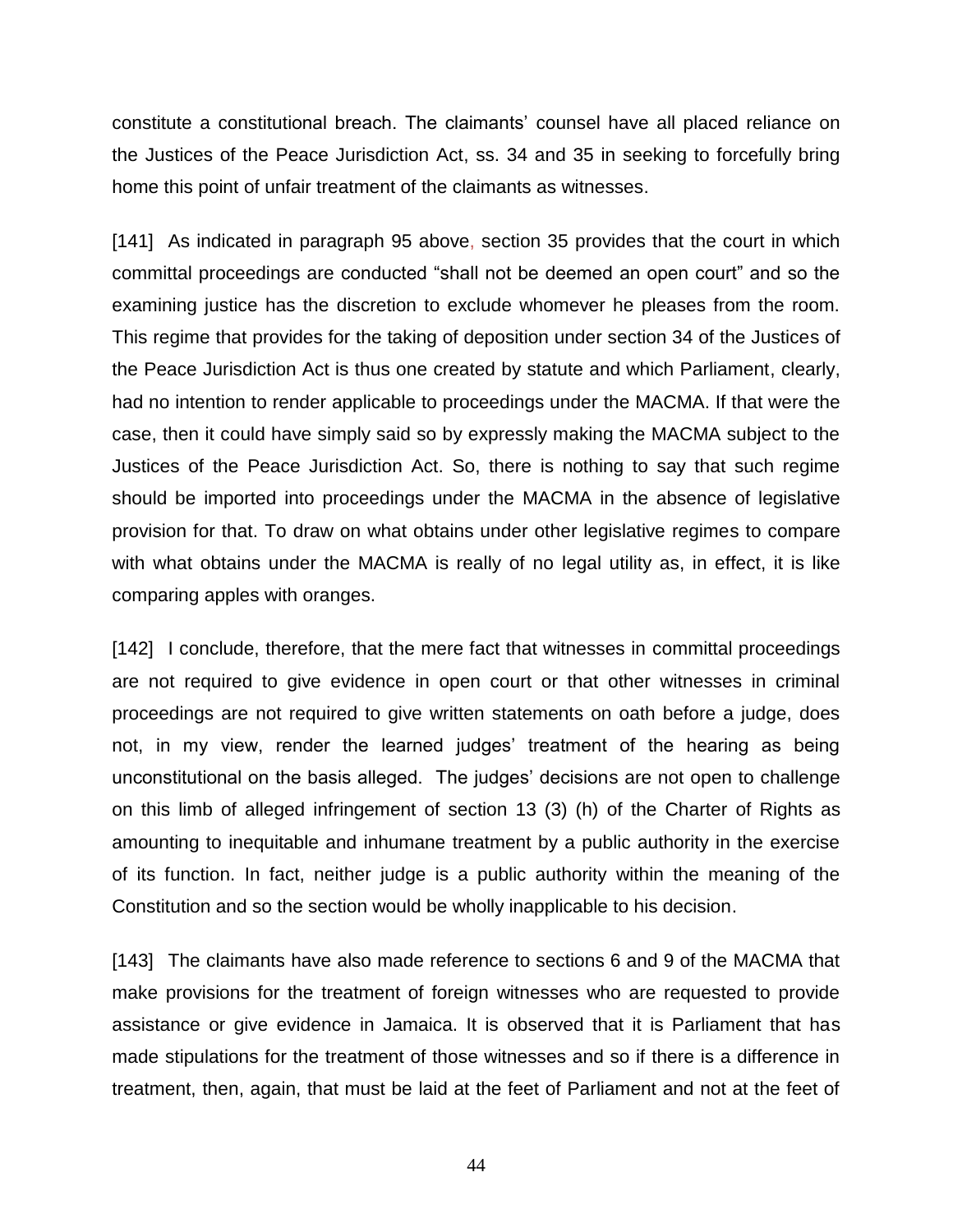the  $2<sup>nd</sup>$  respondent or the judges who made their orders pursuant to the request. There is no allegation that the provisions concerning witnesses in Jamaica giving witness statements in foreign matters is incompatible with the Charter of Rights.

[144] I must say further that the reliance by the claimants on the cited sections is misplaced. Section 6 deals with the situation where the witness is summoned to be a witness in Jamaica. In this case, the claimants are merely requested to provide information by answering on oath specified questions put to them. They are not summoned by the Kingdom of the Netherlands to appear as witnesses there. The giving of a witness statement is different from attendance as a witness to give evidence in a proceeding. Therefore, the witness for whom section 6 of the MACMA makes provision is not in the same position as the claimants are in this case. The comparison with such witnesses is unhelpful in establishing inequitable and inhumane treatment.

[145] It seems that the claimants have overlooked the provisions of section 25 (2) of the MACMA that states:

> *"(2) Where a proceeding relating to a criminal matter has commenced in a relevant foreign state and-*

- *(a) that state requests the attendance at a hearing in connection with the proceeding of a person (other than an inmate) who is in Jamaica;*
- *(b) there are reasonable grounds for believing that the person is capable of giving evidence in relevant to the proceeding; and*
- *(c) The Central Authority is satisfied that-*
	- *(i) the person has consented to giving evidence in the relevant state; and*
	- *(ii) that state has given adequate undertaking in respect of the matters referred to in subsection (3),*

*the Central Authority may, in its discretion, make arrangements for the person to travel to the relevant foreign state and shall notify that state of the arrangement.*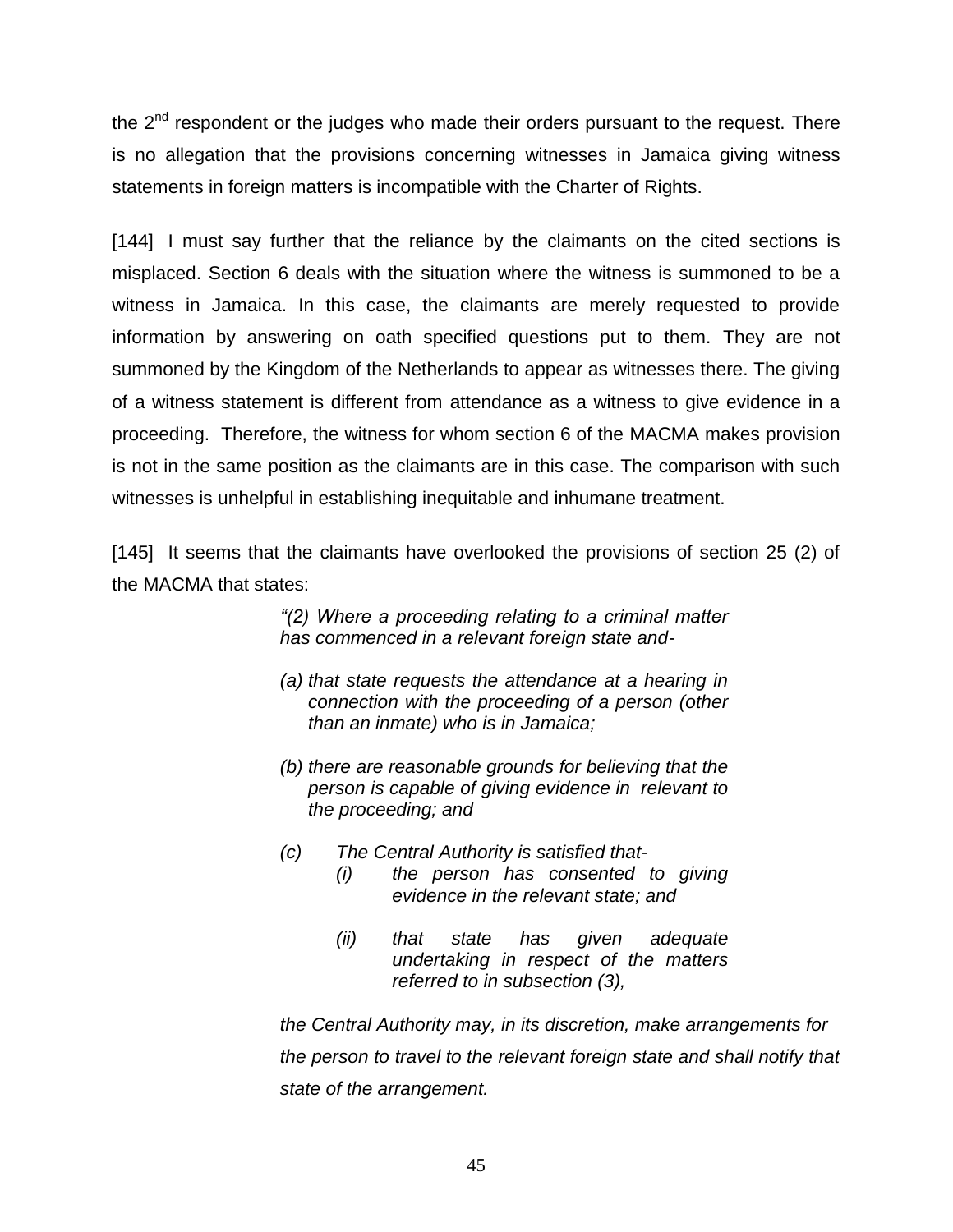[146] Subsection 3 follows this provision and it sets out the matters in respect of which the foreign state would have to give undertakings with respect to the person to be called as a witness within its jurisdiction. These undertakings include the same immunities and privileges accorded to foreign witnesses summoned for appearance as witnesses in Jamaica. The subsection shows too that before a witness who is requested to attend proceedings in the foreign state can be sent to the foreign state to give evidence, the Central Authority of Jamaica must be satisfied that that person has consented to give evidence in the foreign state. So, in actuality, the consent of a person to give evidence in the foreign state must be first obtained before he can appear in any matter in that jurisdiction as a witness. No one can be taken to the foreign state against his will to be a witness even if summoned to do so.

[147] Also, if that witness were to attend, then the foreign state is required by the law to give several undertakings before the witness leaves Jamaica which include the immunity of the person from detention, prosecution or punishment for any offence against the law of the foreign state that is alleged to have been committed before the person's departure from Jamaica [s. 25 (3) (a) (i)]. Neither can such person be subjected to any civil suit in respect of any act or omission that allegedly occurred before the person's departure from Jamaica [s. 25 (3) (a) (ii)].

[148] The statute, therefore, accords protection to a Jamaican witness assisting a foreign state as it does to a foreign witness assisting in a criminal matter in Jamaica. I can find no basis on which it can properly be found that the claimants are treated differently from foreign witnesses who offer assistance to Jamaica. Similarly, there is nothing on which it could be found that the claimants are, or would be, stripped of protection as witnesses by the Anderson Order for them to give evidence on oath in the matter as required. The MACMA, by its own internal mechanisms, has put in place measures to protect the rights of a witness assisting a foreign state. The fears of the claimants seem not to be well-founded in the light of the statutory regime taken as a whole.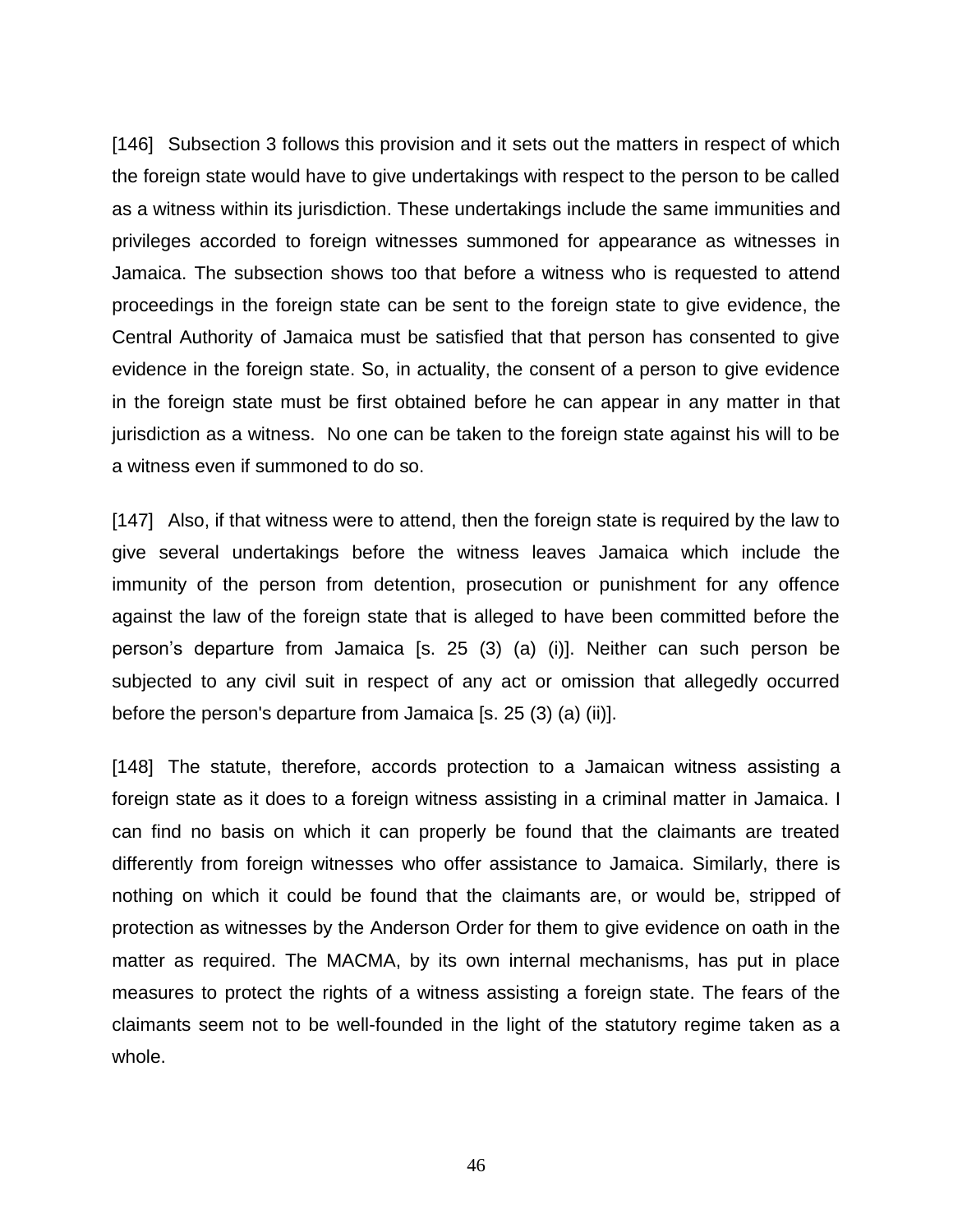[149] These provisions of the MACMA (section 6 and 9) cannot, therefore, assist the claimants in their assertion that they are treated differently from foreign witnesses in an adverse way so as to amount to inequitable and inhumane treatment by the 2<sup>nd</sup> respondent in the execution of her function under the MACMA.

[150] Mrs. Hay relied on dicta of the Privy Council in T**he Public Service Appeal Board v Omar Maraj** dealing with this issue of inequality of treatment under the Constitution of Trinidad and Tobago. On the strength of that authority, learned counsel noted that the issue of the contravention of the right to equal treatment guaranteed by the Constitution requires a demonstration that persons behaving in the same manner are meted out different treatment based on the possession of other distinguishing characteristics. She argued that there is no such evidence of inequality of treatment in this case.

[151] I do agree that the claimants have failed to demonstrate that they have been or are being treated differently by the  $2<sup>nd</sup>$  respondent as a public authority from other persons in their position who have behaved in like manner in proceedings under the MACMA. I believe that it is with these persons that the comparison should be made and not with witnesses called during preliminary enquiry which is a totally different proceeding governed by different procedures established by Parliament.

[152] The claimants have also raised the argument, through Ms. Martin, that what is being done in relation to them giving evidence could not legally be pursued with respect to a witness in criminal proceedings in Jamaica. In seeking to bolster this contention, learned counsel placed reliance on section 16 (1) (a) (v) of the MACMA which prescribes one of the bases on which the  $2<sup>nd</sup>$  respondent should refuse a request. This subsection, states, in summary, that a request for assistance made by a foreign state shall be refused if in the opinion of the Central Authority the steps required to be taken in order to comply with the request cannot be legally taken in Jamaica in respect of criminal matters arising in Jamaica.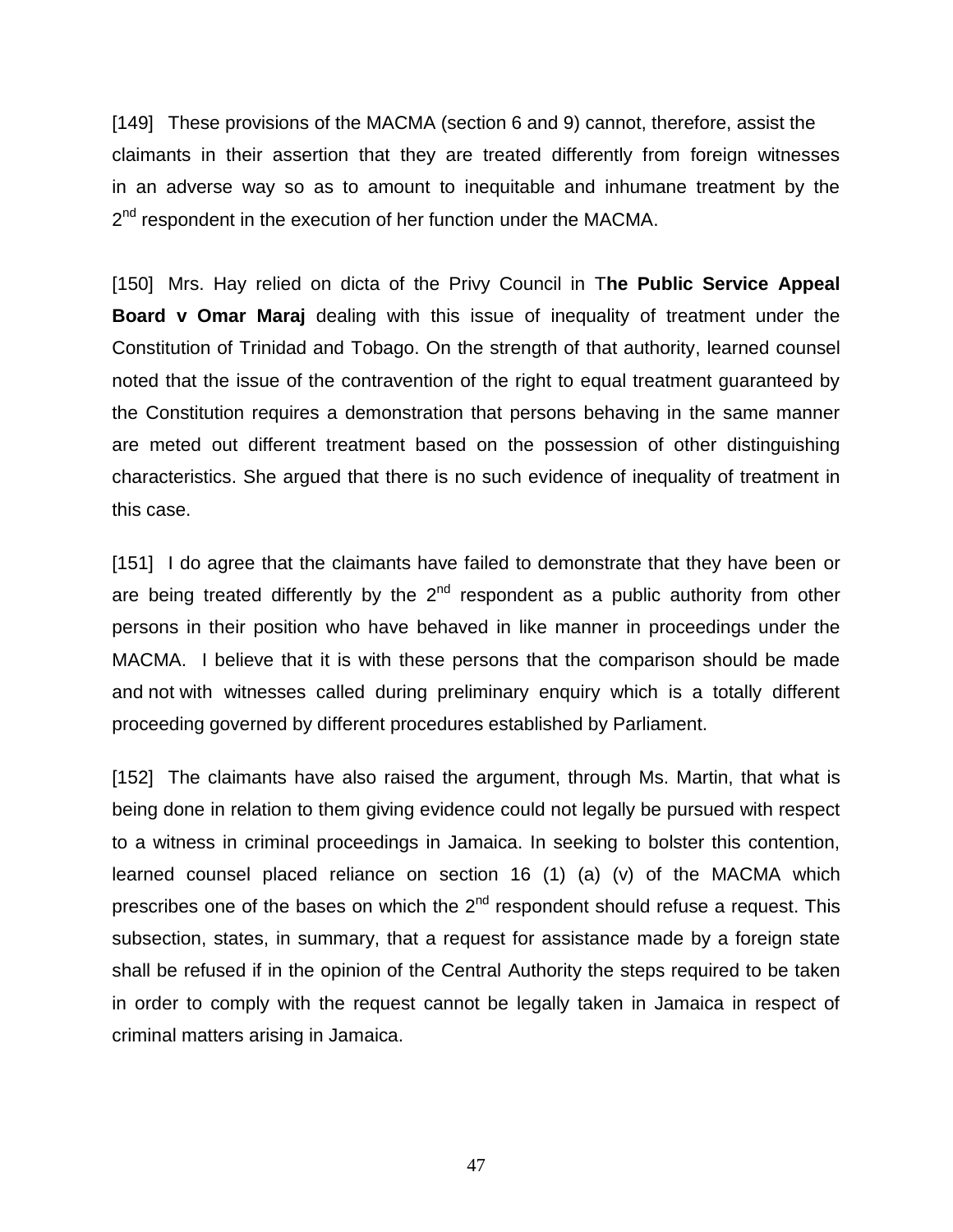[153] I find the claimants' reliance on this provision as a basis for constitutional redress to be misplaced in this proceeding. The  $2^{nd}$  respondent received a request from the Kingdom of the Netherlands made through a valid and appropriate legislative channel. Having exercised her professional judgment, she acceded to the request and embarked on a process to carry it through. No action has been taken by way of a claim for judicial review concerning the legality and/or rationality of the exercise of her judgment and her decision in granting the request.

[154] After a consideration of all the prevailing circumstances within the context of the constitutional provision under scrutiny, I reject this assertion by the claimants that they are being treated inequitably and inhumanely on the basis that the steps being taken to question them as witnesses cannot be legally pursued with respect to other witnesses in criminal matters in Jamaica. This assertion is not legally sound on which to hang a declaration that the claimants right to equitable and humane treatment pursuant to section 13 (3) (h) of the Charter of Rights has been breached by the  $2^{nd}$  respondent in the exercise of her function or by the Anderson Order.

[155] The same would hold true for the contention that there is a breach of section 19 (1) of the MACMA that provides for the execution of requests made by a foreign state. The section stipulates that requests to Jamaica must be executed in accordance with the laws of Jamaica and the procedures applicable under those laws subject, of course, to the provisions of the Act itself. The complaint is that in dealing with the claimants as proposed witnesses, the 2<sup>nd</sup> respondent failed to follow the procedures under which local investigative authorities would act in procuring witness statements. The contention is that the action taken by the  $2^{nd}$  respondent to secure the Anderson Order is not only in breach of subsection 19 (1) of the MACMA but is also unconstitutional.

[156] I find it necessary to reject this argument. It is important to note that the procedure to be adopted in executing the request is subject to the provisions of the MACMA. The procedure adopted is what is prescribed by the Act. It is, indisputably, in accordance with the provisions of the MACMA and the procedure it prescribes for the 2<sup>nd</sup> respondent to secure the evidence of witnesses in Jamaica on behalf of a foreign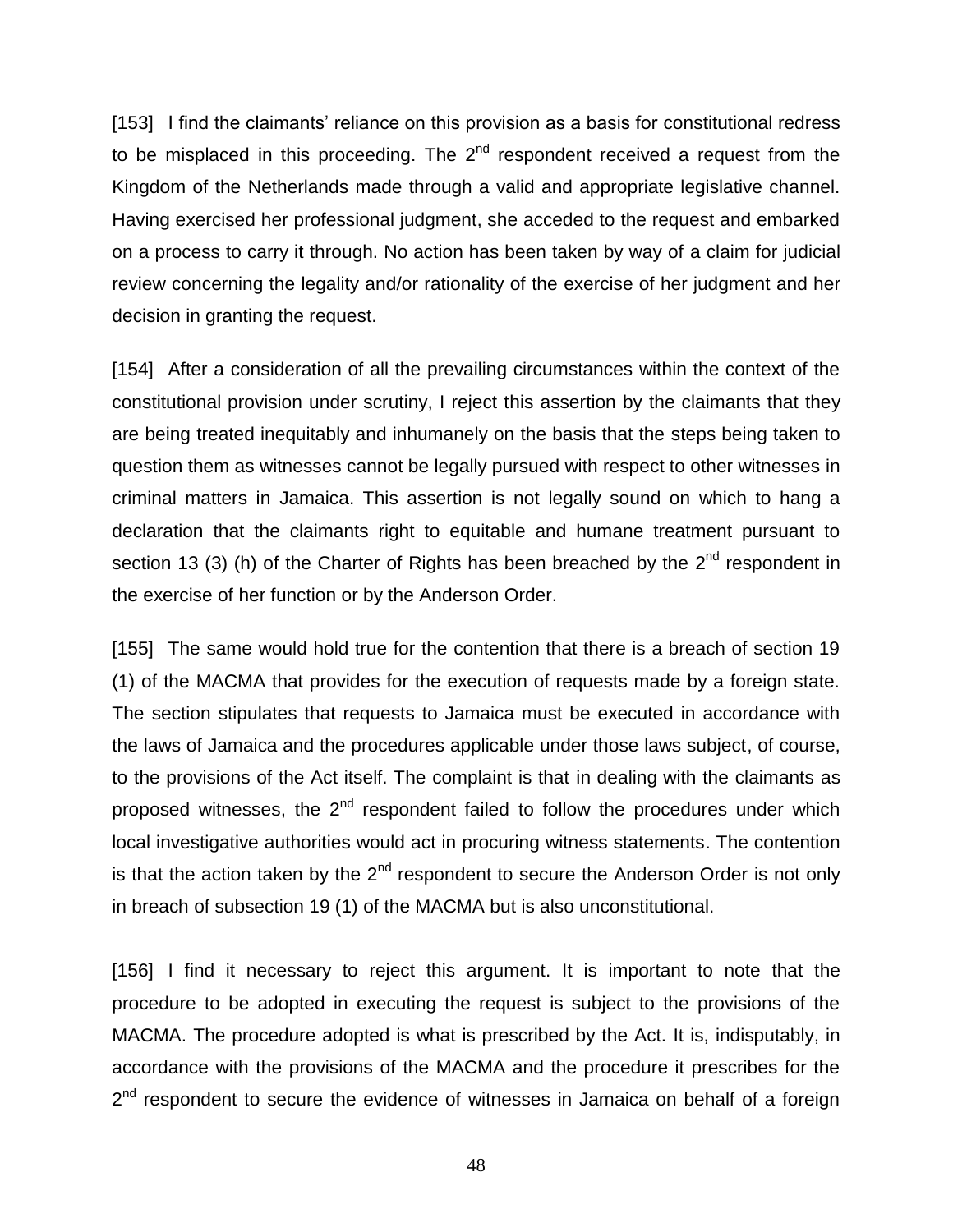state. In fact, there is nothing to say the procedure is not in accordance with the governing laws and, especially, the Constitution, of Jamaica. So the fact that the procedure under section 20 is different from what obtained under other statutes for the taking of witness statements is insufficient a basis on which to peg a claim of inequitable treatment, much more inhumane treatment, of the claimants by the  $2<sup>nd</sup>$  respondent.

[157] The course the  $2^{nd}$  respondent embarked on involved the intervention of a Judge of the Supreme Court. That judge not only had the statutory authority to deal with the application but he also had an inherent jurisdiction to guard the processes of the court from abuse and to protect the rights of all persons appearing before him. Having considered the claim before him, and, obviously, being satisfied that the basis existed in law and fact to grant it, Anderson, J made the order for the claimants to attend court to give the evidence required.

[158] The learned judge, purportedly, acted in accordance with the powers given him by the Act of Parliament upon examining the matter brought before him. If there is a belief that the Judge had no basis in fact and/or law to grant the order he did, or that he erred in law or otherwise, then that would, again, be a question to be resolved by an appeal. It would not be one for constitutional redress on the grounds of breach of the right to equitable and humane treatment when there is no evidence of any such treatment.

[159] The point was also raised on the claimants' behalf that the decision of Campbell, J, in refusing to conduct the proceeding in chambers, also combined with the Anderson Order to mean that the claimants were subject to inequitable and inhumane treatment by the  $2<sup>nd</sup>$  respondent. As already indicated, the method of hearing selected by a judge cannot be seen as inequitable and inhumane treatment, particularly, where it is not shown that in identical circumstances, the same judge had treated someone in the same position as the claimants differently and more favourably. There is no evidence of that.

[160] In the final analysis, I cannot find any basis on which a declaration could be granted, as sought, that the order of Anderson, J has breached the constitutional right of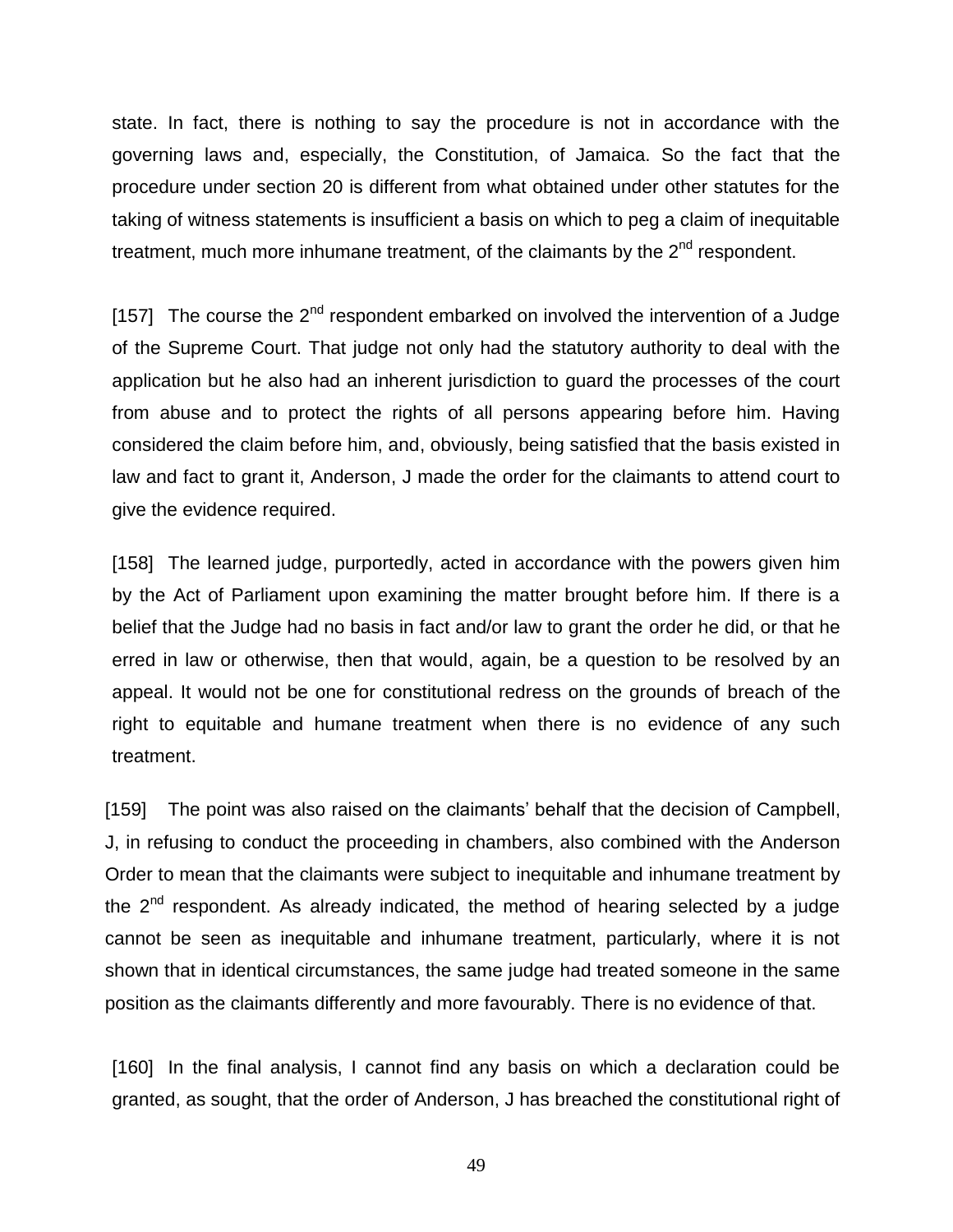the claimants to equitable and humane treatment by a public authority in the exercise of its functions provided for under section 13 (3) (h) of the Charter. The same would apply to the decision of Campbell, J. Accordingly, I would also deny this declaration as sought in paragraph 2 of the amended fixed date claim form.

## **Issue # 3: Whether breach of right to be free from discrimination on political ground**

[161] The claimants are also seeking a declaration that the Anderson Order has breached Section 13(3)(i)(ii) of The Charter of Rights in that they were deprived of the right to be free from discrimination on the ground of political opinions and/or to be free from harassment on the ground of lawful political action. The question now is whether such a fundamental right, as guaranteed by the Constitution, is shown to have been infringed by the order of Anderson, J as alleged.

[162] Some specific provisions that I have distilled from the Charter of Rights that would be relevant to the complaint of the claimants in this regard are (i) the right to freedom of thought, conscience, belief and observance of political doctrines guaranteed under section 13 (3) (b); and (ii) the right to freedom from discrimination on the ground of political opinions guaranteed under section 13 (3) (i) (ii).

[163] I do agree with the submissions of counsel for the respondents that this claim, as to discrimination on the grounds of political opinion, cannot succeed. The claimants have put forward not a scintilla of evidence of any political opinion held, or being advanced by them that could be, or is, the subject of any political repercussion or discrimination in relation to the  $2<sup>nd</sup>$  respondent carrying out the Dutch request. The claimants, like other named persons who were subjects of the Anderson Order, were to be asked questions preset by the Dutch authorities and not by the  $2<sup>nd</sup>$  respondent or any other authority in Jamaica. It is not demonstrated, through clear and credible evidence, or any evidence at all, for that matter, that the questions being asked and the answers to be elicited were based on any political opinion held or political doctrines observed by any of the claimants.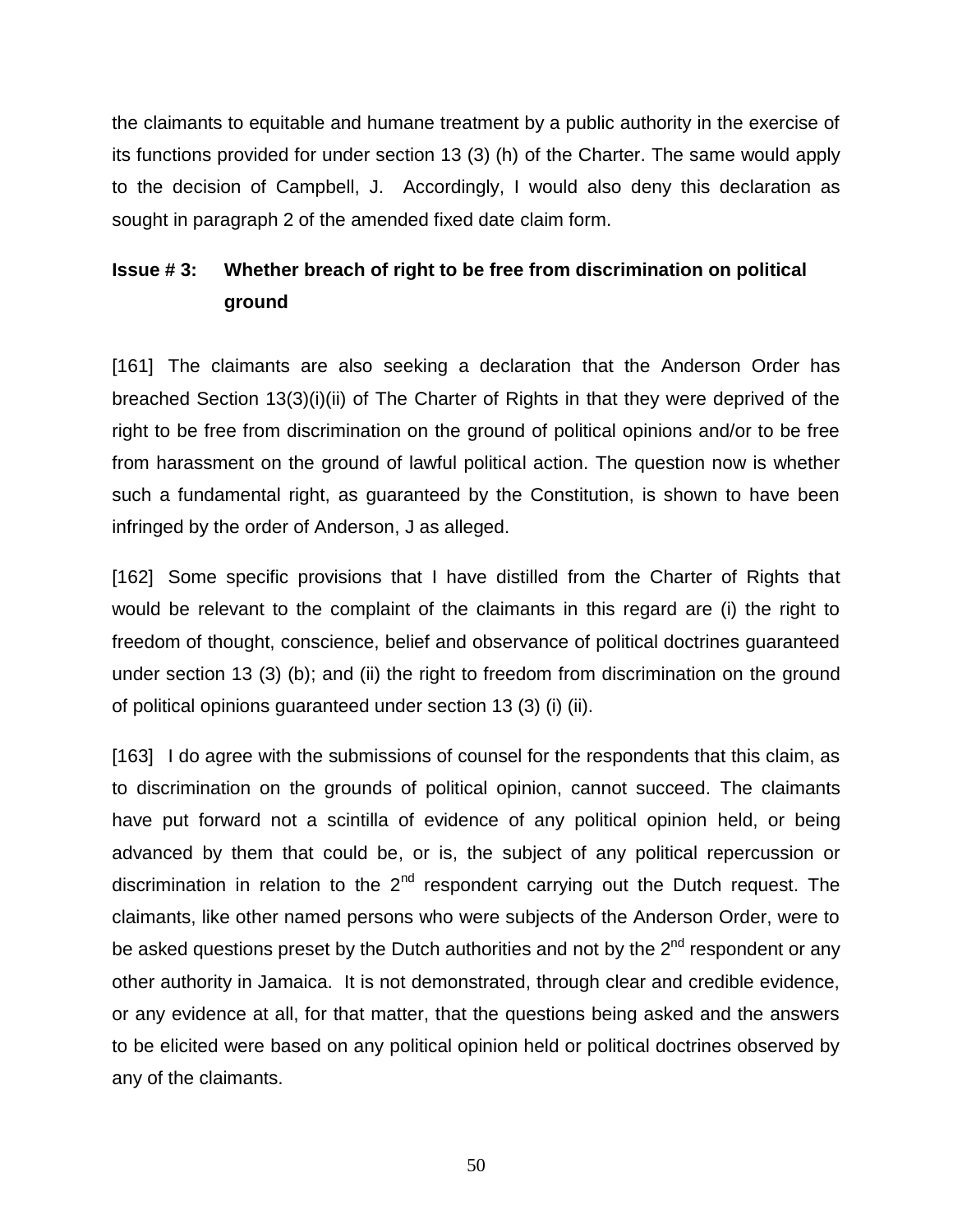[164] In fact, I find it unfathomable how it can be averred that the order of the learned judge, in the terms as stated and the purpose for which it was issued, could be said to have deprived the claimants of their right to be free from discrimination on the basis of their opinion or from harassment on the ground of lawful political action. There is no evidence given of any political opinion held by them on account of which they are being discriminated against or the lawful action they have taken for which they are being harassed by the learned judge's order. Even if they believe their action in accepting the Trafigura payment is a lawful political action, it is not their action that is in issue but the conduct of Trafigura in giving it to them. It is the action of Trafigura that is the subject of the investigation by the foreign state.

[165] At this juncture, I will simply state that I find, without the need for any more detailed consideration or to cite any authority in support of my findings that this, as a ground for constitutional redress, must fail. I would deny the declaration as sought in paragraph 3 of the amended fixed date claim.

## **Issue # 4: Whether Anderson Order breaches claimants' rights to fair hearing/ due process**

[166] The fourth declaration being sought by the claimants is that the Anderson Order breached section 16 (2) of The Charter of Rights in that the claimants were deprived of the right to a fair hearing. The complaint in this regard concerning the deprivation of the right to a fair hearing is multi-pronged.

[167] Section 16, as the marginal notes indicate, is, broadly speaking, the constitutional protection of the right to due process. Section 16 (2) reads:

> *"(2) In the determination of a person's civil rights and obligations or of any legal proceedings which may result in a decision adverse to his interests, he shall be entitled to a fair hearing within a reasonable time by an independent and impartial court or authority established by law."*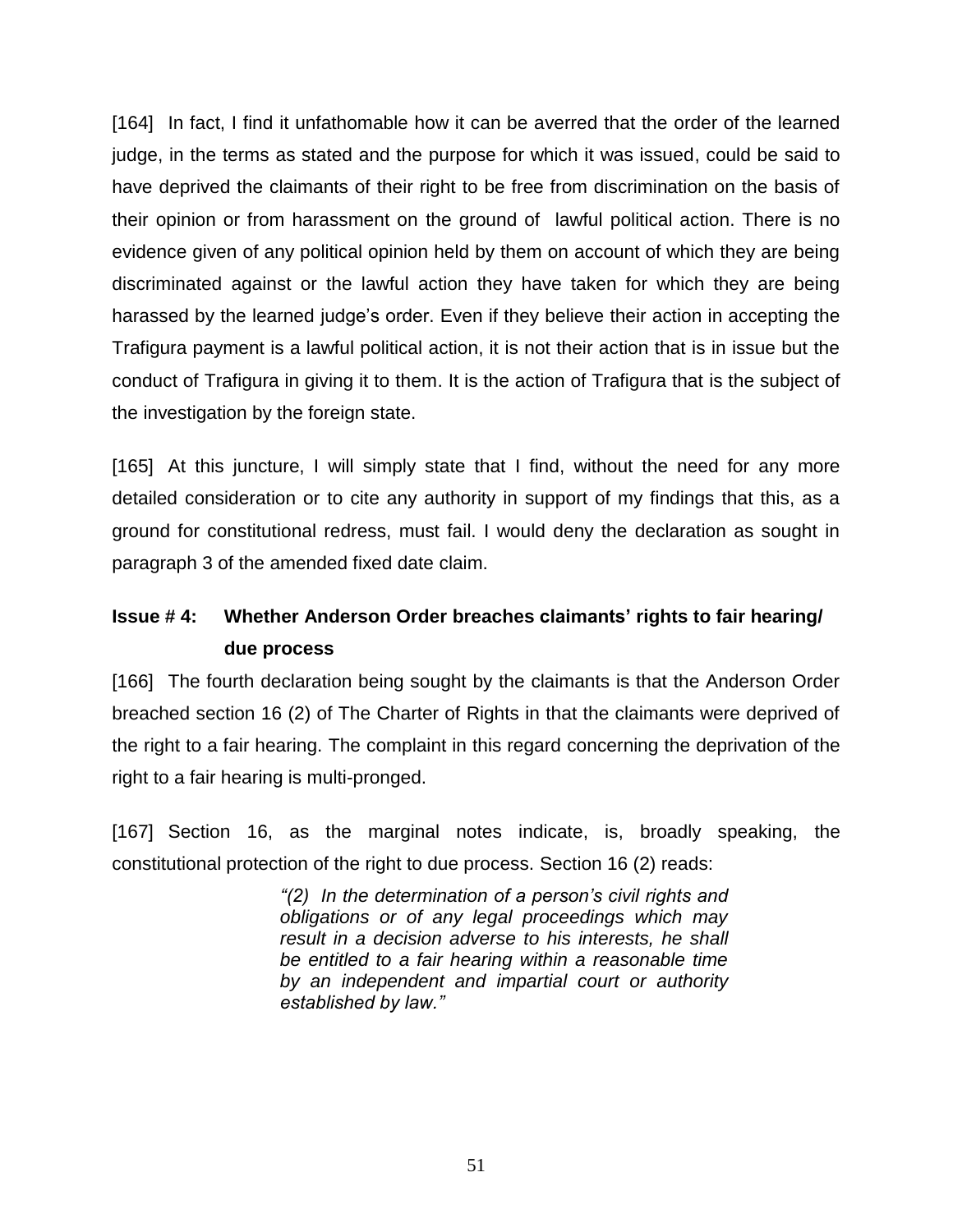#### *Ex parte proceeding unfair*

[168] The first issue taken by the claimants under this head is with the fact that the parties were not served before Anderson, J made the order for them to appear to give evidence. This, they said, deprived them of a right to a fair hearing under the Constitution. The claimants' contention on this point, as articulated by counsel on their behalf, is that they were never served with notice of the DPP's claim before the Anderson Order was made for them to attend court for questioning. The claim was made *ex parte* and so the order was the culmination of a process in which they did not participate.

[169] It was argued that Anderson, J ought to have required that hearing to be changed to an *inter partes* hearing. Mr. Samuels, being quite vociferous in his submission on this limb, submitted that Anderson, J was well aware that his order concerned criminal matters as the DPP's claim made it clear that the request was for assistance in a criminal matter in the Kingdom of the Netherlands. Further, he contended, proceedings under the MACMA can lead to criminal proceedings being pursued against a person who gives information which amounts to a criminal offence under Jamaican law. According to counsel, it was clear that one of the matters being investigated was bribery of a Jamaican public official and all the offences except those concerned with campaign financing are also offences in Jamaica.

[170] According to Mr. Samuels, Anderson, J ought to have exercised his inherent jurisdiction and have the matter proceed *inter partes* before he made the order. He cited provisions of the CPR, Rule 17.4 which prescribes the circumstances under which an order may be pursued *ex parte.* Counsel submitted that such provisions do not apply to the circumstances of the DPP's claim for the claim to have been dealt with *ex parte.* According to him, Anderson, J had before him no evidence to take the matter within the exceptions of Rule 17. 4 (4) of the CPR and the hearing being one concerned with criminal matters, the case ought not to have been heard in the absence of the claimants. This, he said, was in breach of section 20 (2) of the Constitution which was the applicable constitutional provision at the time the order was made (now section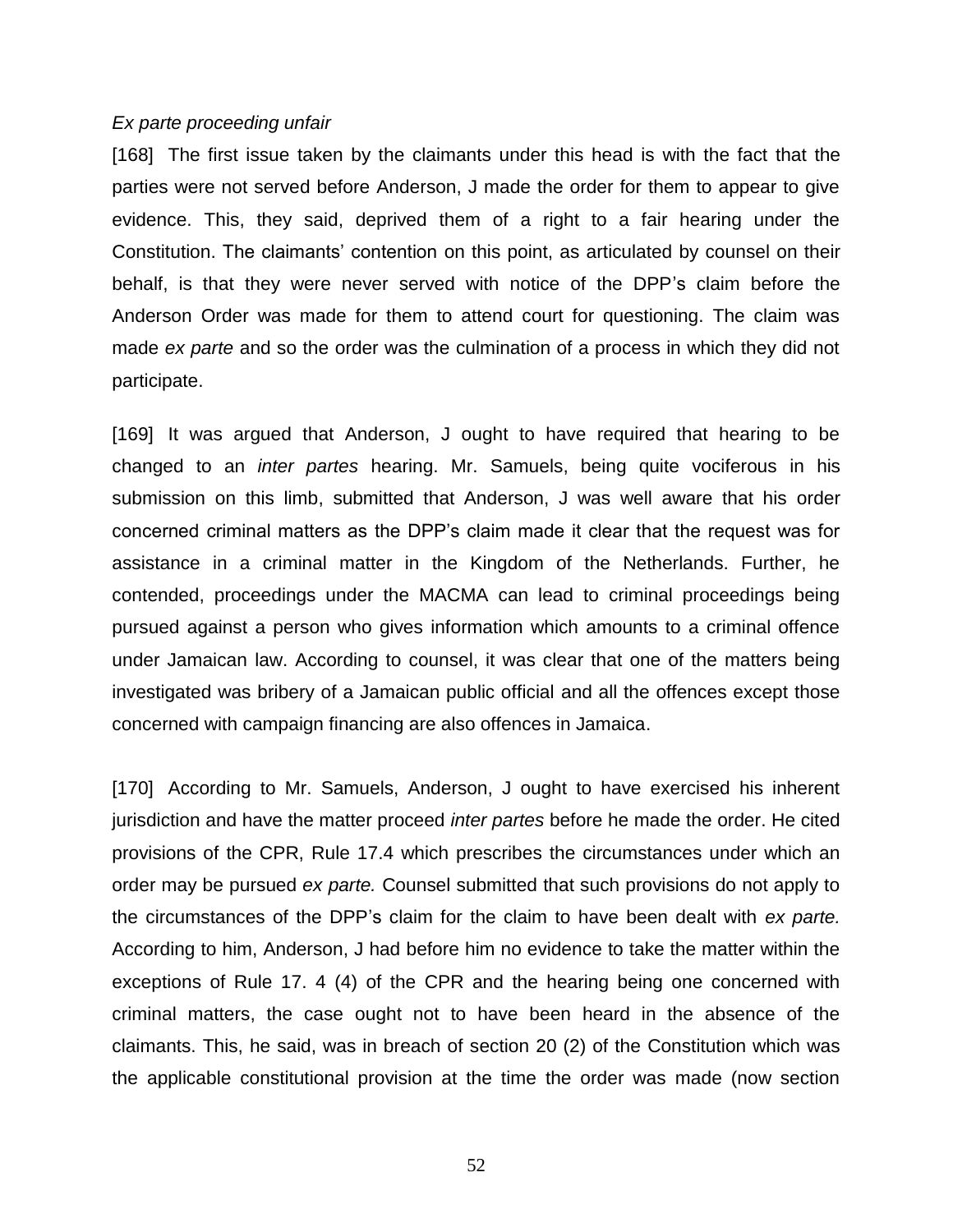16(2)). As he stated, *"one must be reminded that section 20(2) gives the right to be heard and heard fairly. It is part of the Audi Alteram Partem Rule, which concerns a matter of great public interest."* 

[171 Learned counsel, in pushing forward this point, cited **National Commercial Bank Jamaica Limited v Olint Corp. Ltd** [2009] UKPC 16 as the binding authority that the judge ought not to have entertained the 2nd respondent by way of *ex parte* proceeding. He pointed out that the Privy Council in **NCB v Olint** had frowned on *ex parte* proceedings even in the context of civil matters.

[172] Mr. Samuels identified several matters in the circumstances of the case that he said, cumulatively, constitute a serious breach of section 16 (2) of the Charter of Rights in that the claimants were deprived a fair hearing. These are, as he stated:

- A. the public importance attached to the matter;
- B. the fact that the matter concerns the liberty of the subject;
- C. the order was obtained in breach of Rule 17.4 (4);
- D. the Charter of Rights no longer makes it mandatory for the application of redress in any other law but rather it is discretionary; and
- E. that part of the complaint made against the claimants at the *ex parte* hearing was not disclosed to the court by the Applicant, the Director of Public Prosecutions, who was under a duty to disclose all relevant material in her hand, to wit, notes of the answers to be given to the Dutch investigators under her duty of disclosure established in the case of **Linton Berry v The Queen** [1992] A.C. 364.

[173] After a consideration of all the components of the claimants' complaint within the terms of the constitutional provision at section 16 (2), I form the view that the circumstances of the case do not put the claimants within the realm of the protection afforded by the subsection. It is the  $2<sup>nd</sup>$  respondent, as the Central Authority, that has the power to authorise the taking of such evidence as required by the Kingdom of the Netherlands. The procedure before Anderson, J, at the time, was not directly or indirectly concerned with the determination of the rights and obligations of anyone, not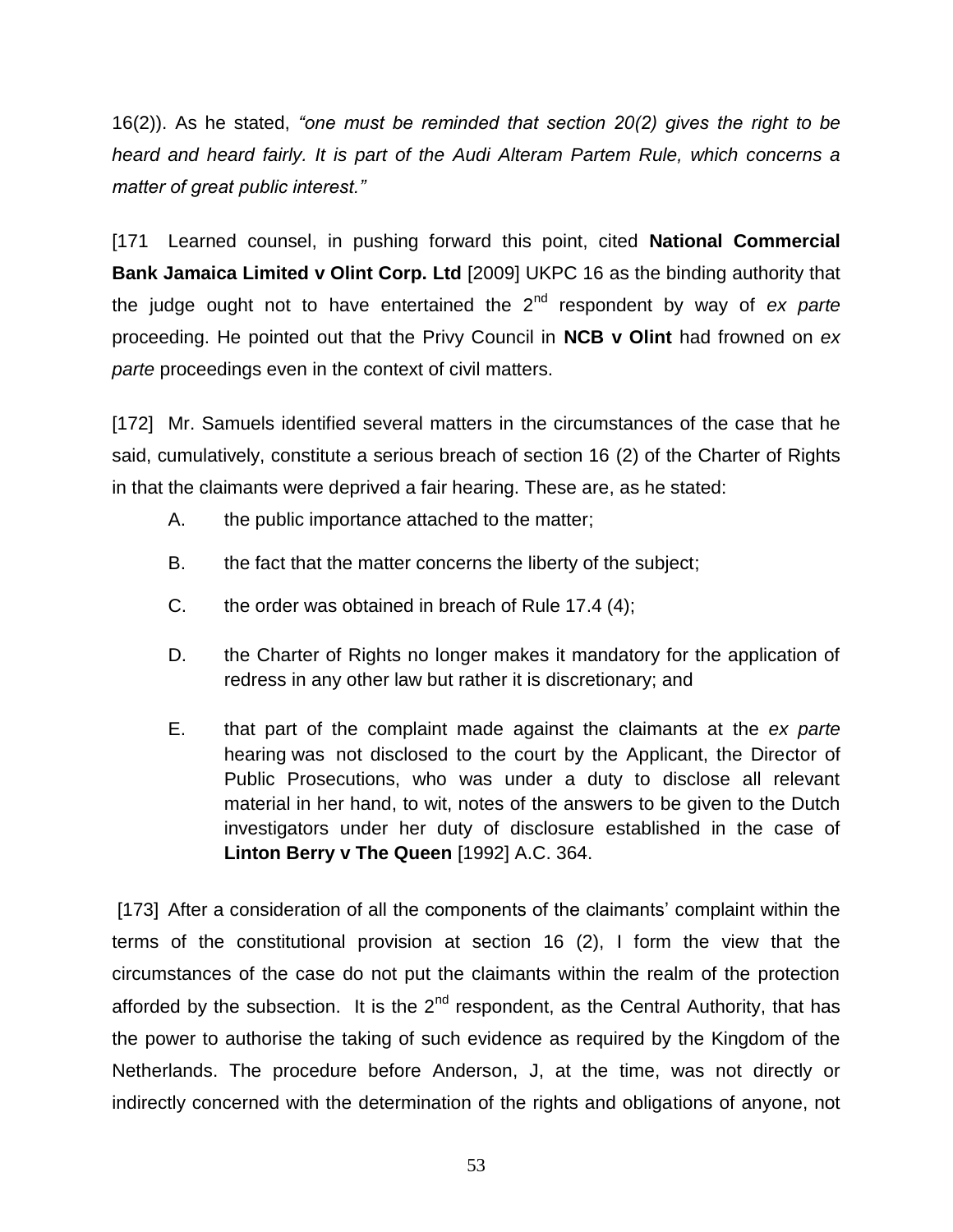even the party of interest, Trafigura. All the  $2^{nd}$  respondent was seeking was an order for the persons listed in the request to attend court to be questioned pursuant to the provisions of the MACMA.

[174] In the circumstances that obtained before Anderson, J, there was clearly no determination of the civil rights or obligations of any of the claimants. The judge merely heard the application of the 2<sup>nd</sup> respondent and, apparently, having satisfied himself that he could act on it, he made his order pursuant to law. So, the learned judge, at that point, would not have been acting as a decision - maker in any way but merely to see whether the request of the  $2<sup>nd</sup>$  respondent should be facilitated under the laws of Jamaica. He had no input in the types of questions to be asked and he was not in a position to make any decision that could adversely affect the rights and interests of any of the claimants, or anyone else for that matter.

[175] The constitutional provision under section 16 embodies the fundamental principle of natural justice which means that before a decision adverse to a person is made, he should be given an opportunity to be heard. It seems to me, however, that it was not in the contemplation of the Legislature, and, therefore, its intention, when making provision under section 20 of the MACMA that the *audi alteram partem rule* would operate at the point in the procedure when the  $2^{nd}$  respondent was authorising the taking of evidence by a judge and seeking an order for that to be done. There is nothing in section 20 of the MACMA to suggest such a right of the claimants to be heard at that stage. I think it safe to conclude, therefore, that the rules of natural justice were not meant to operate at that stage when the 2<sup>nd</sup> respondent, as the Central Authority, was making a request for the proposed witnesses to be examined on oath.

[176] I have arrived at this conclusion partly based on section 20 (3) of the MACMA which makes provision for the examining judge to permit specified persons to be a part of the hearing in which the evidence is being taken. The subsection provides:

> "*(3) The Judge of the Supreme Court or the Resident Magistrate conducting a proceeding under subsection (2)-*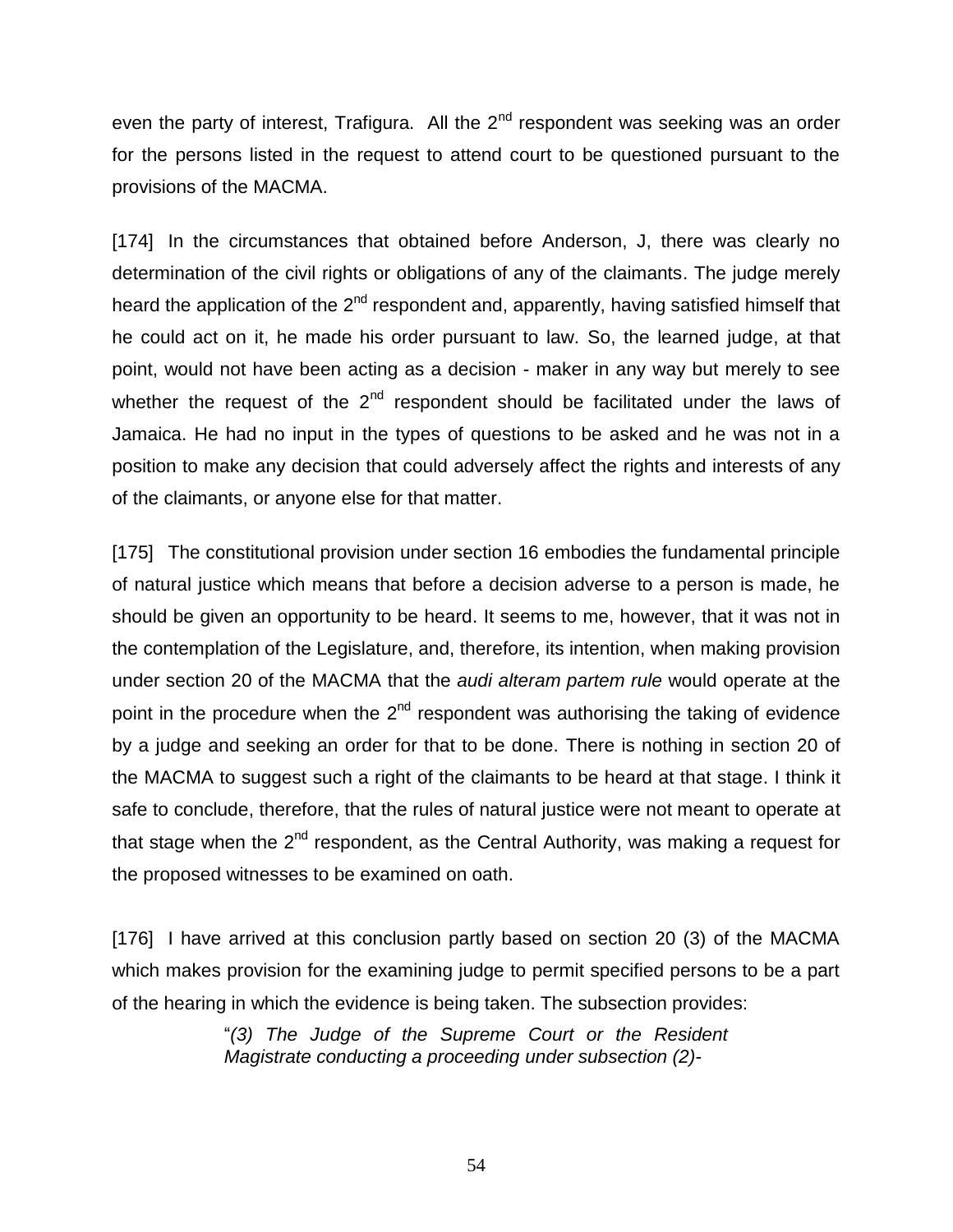- *(a) may, subject to section 22, order any person to attend the proceeding and to give evidence or to produce any documents or other articles at that proceeding;*
- *(b) may permit-*
	- *(i) the relevant foreign state;*
	- *(ii) the person to whom the proceeding in that state relates; and*
	- *(iii) any other person giving evidence or producing documents or other articles at the proceeding to have legal representation during the proceeding;*
- *(c) shall afford to the person referred to in paragraph (b) (ii) facilities to examine in person or by his legal representative, any person giving evidence at that proceeding."*

[177] The use of the word *'shall"* as distinct from *'may'* in paragraph (c) of the subsection is noted and this shows that the only person that the statute allows the right to participate, by way of examining persons during the course of the proceeding, is that person to whom the proceedings in the foreign state relates (the interested party). In this case, that would be Trafigura. That right given to Trafigura is limited to putting questions to the witnesses. It is duly noted that Trafigura would have the statutory right to participate not at the point that the  $2<sup>nd</sup>$  respondent was authorising the taking of the statement or when Anderson, J was making his order to secure the attendance of the persons to be questioned but rather after the persons to be questioned have been summoned and are being examined on oath.

[178] The claimants are not subjects of the investigation for the purpose of initiating criminal proceedings against them. So, they are not interested parties on the same footing as Trafigura. Their role in the investigation is as persons with information that the Dutch believe could assist in their investigation in relation to Trafigura. It is Trafigura that is most likely to be ultimately affected by the proceeding conducted here in the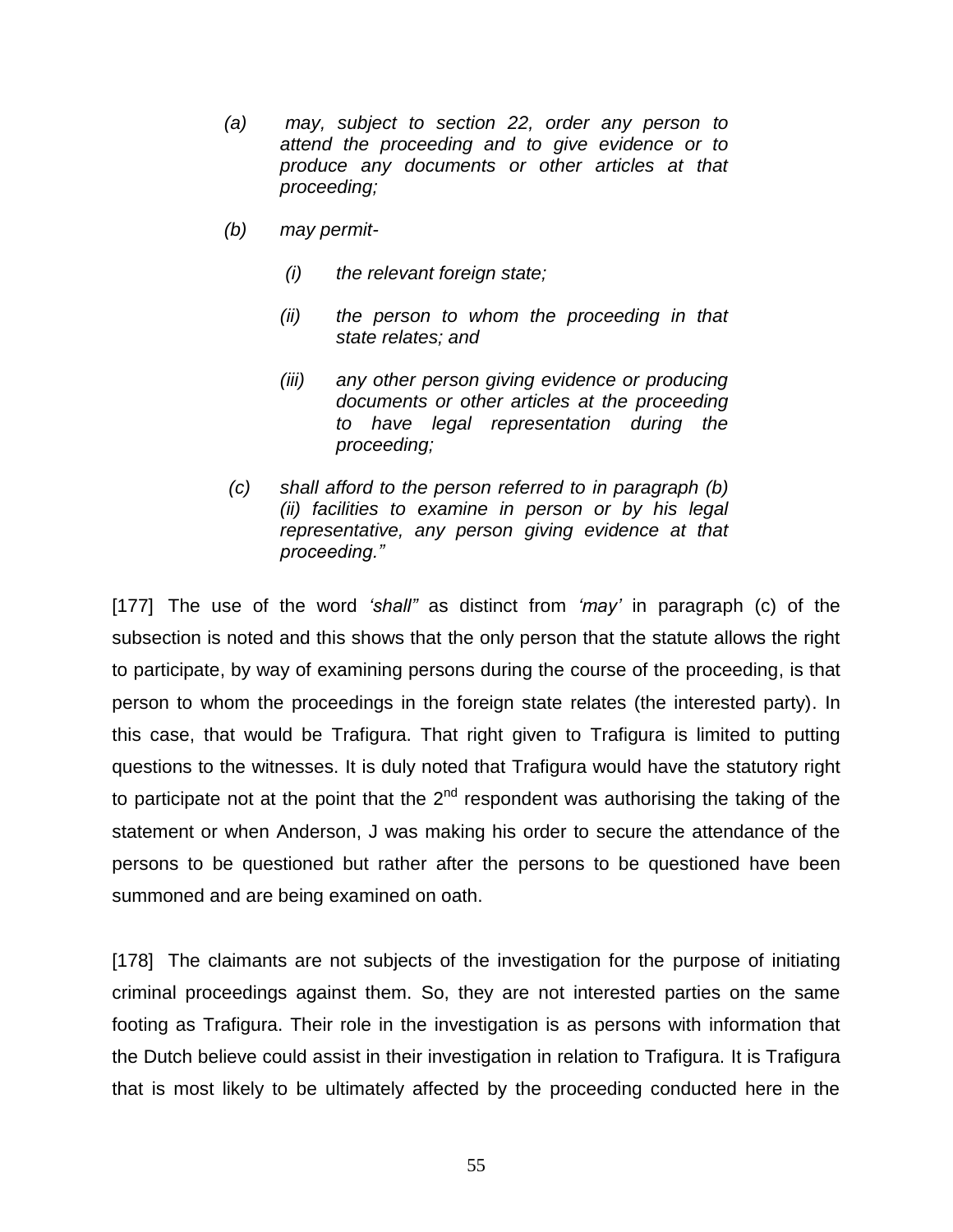taking of the evidence by virtue of the request. Apart from answering questions to be put to them, the claimants have no other statutory right of participation in the process.

[179] The respondents have placed reliance on the Caymanian case, **Bertoli and Others v Malone (Cayman Mutual Legal Assistance Authority)** [1991] 39 WIR 117 in dealing with this aspect of the claimants' case. This authority has also served to fortify my view that the principles of natural justice was not intended by Parliament to operate at the point of the proceeding before Anderson, J. In that case, the appellants were US citizens and defendants to an indictment that was pending in the US courts where they were charged for what amounts to 'racketeering'. During the course of the proceedings, Letters of Request were issued to the Central Authority of the Cayman Islands pursuant to the Mutual Legal Assistance (United States of America) Law for documents to be produced and the depositions of certain witnesses to be taken.

[180] The appellants contended that they had a legal right to be heard and to oppose the application. The Attorney-General of the Cayman Islands responded that on a true construction of the Law, no hearing needed to be accorded them nor was the Central Authority obliged to consider whether a hearing should be given.

[181] It was then conceded by the appellants on appeal to the Privy Council that they had no right to demand a hearing. However, the question that remained for the determination of the Board was whether the Central Authority was bound, before executing the request, to consider whether as a matter of discretion, he should have given the appellants an opportunity to make oral representations. The Privy Council, agreeing with the Grand Court and the Court of Appeal of the Cayman Islands, decided that there was no such obligation on the part of the Central Authority to give the appellants a right to be heard at the point at which he was deciding whether to grant the request.

[182] I believe that albeit that the facts in **Bertoli v Malone** are a bit different from the case at bar, the principle could, nevertheless, be extended to cover this scenario where the  $2<sup>nd</sup>$  respondent is empowered by statute to authorise a judge to take evidence from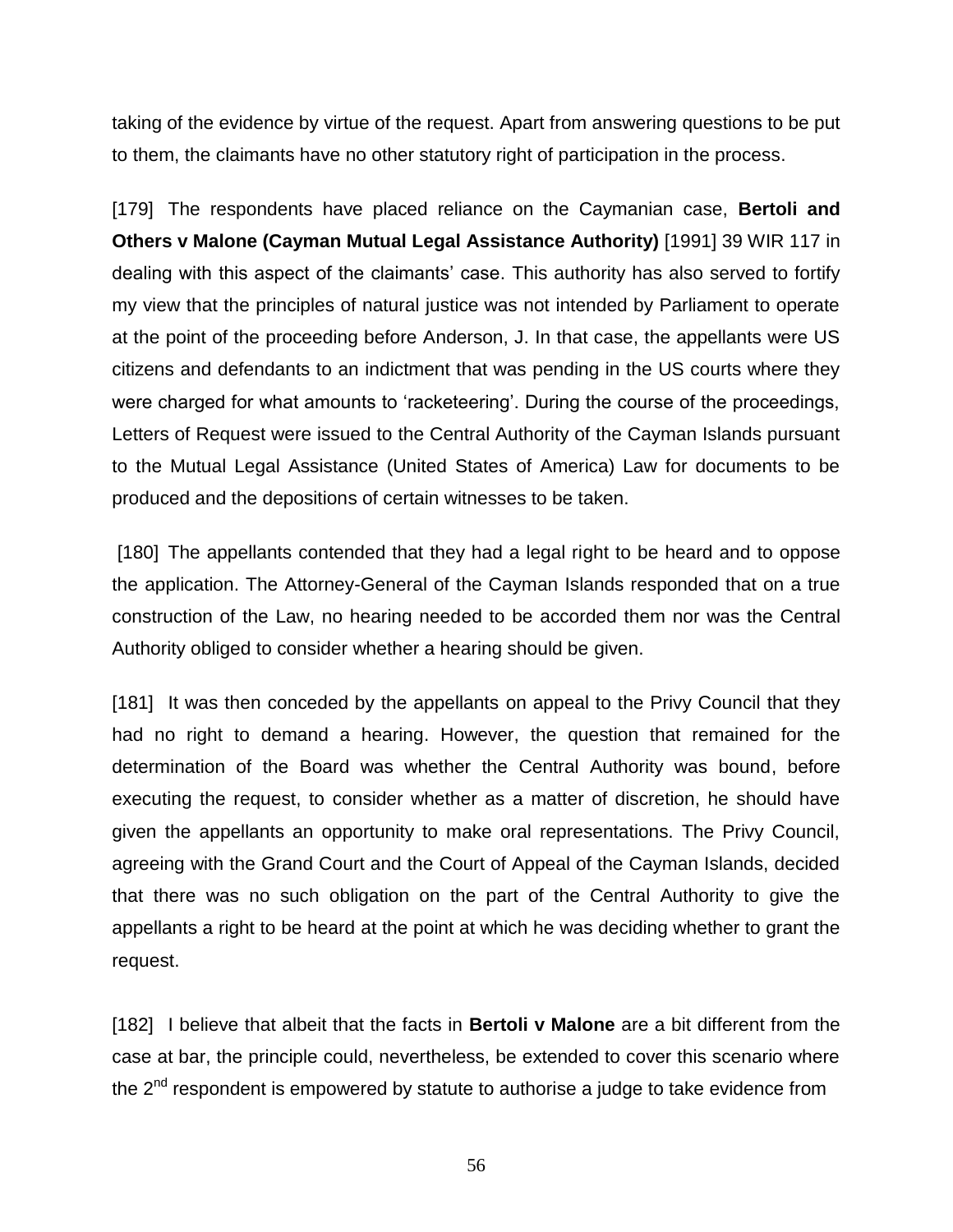persons pursuant to a request for assistance from a foreign state. The authorisation of a judge to take the statements from the claimants is a decision to be made solely by the 2<sup>nd</sup> respondent as it is exclusively her right to decide whether to grant the request for assistance. Her position in making the decision to deal with the Dutch request was, therefore, no different from that of the Cayman Islands' Central Authority in **Bertoli v Malone.**

[183] Following on the guidance afforded by the Privy Council in that case and on a proper construction of the relevant provisions of the MACMA, it would mean that in the instant case no participation from the claimants would be required as a matter of law in the decision taken by the  $2<sup>nd</sup>$  respondent to apply to the judge for an order summoning them for questioning. The persons who were seeking a right to be heard in **Bertoli v Malone** were the parties most likely to be affected by that proceeding yet they were held not to have had such a right. The principle would apply with even greater force to persons who are merely required to furnish information in the furtherance of the investigation as these claimants are in this case.

[184] In considering this issue of the right to be heard as a requirement of natural justice, I find it necessary to repeat the words of Lord Reid in **Wiseman v Borneman** [1971] A.C. at 308 as reinforced in **Bertoli v Malone,** and with which I find favour, that:

> *"Natural justice requires that the procedure before any tribunal which is acting judicially shall be fair in all the circumstances, and I would be sorry to see this fundamental general principle degenerate into a series of hard-and-fast rules. For a long time the courts have, without objection from Parliament, supplement procedure laid down in legislation where they have found that to be necessary for this purpose. But before this unusual kind of power is exercised it must be clear that the statutory procedure is insufficient to achieve justice and to require additional steps would not frustrate the apparent purpose of the legislation*."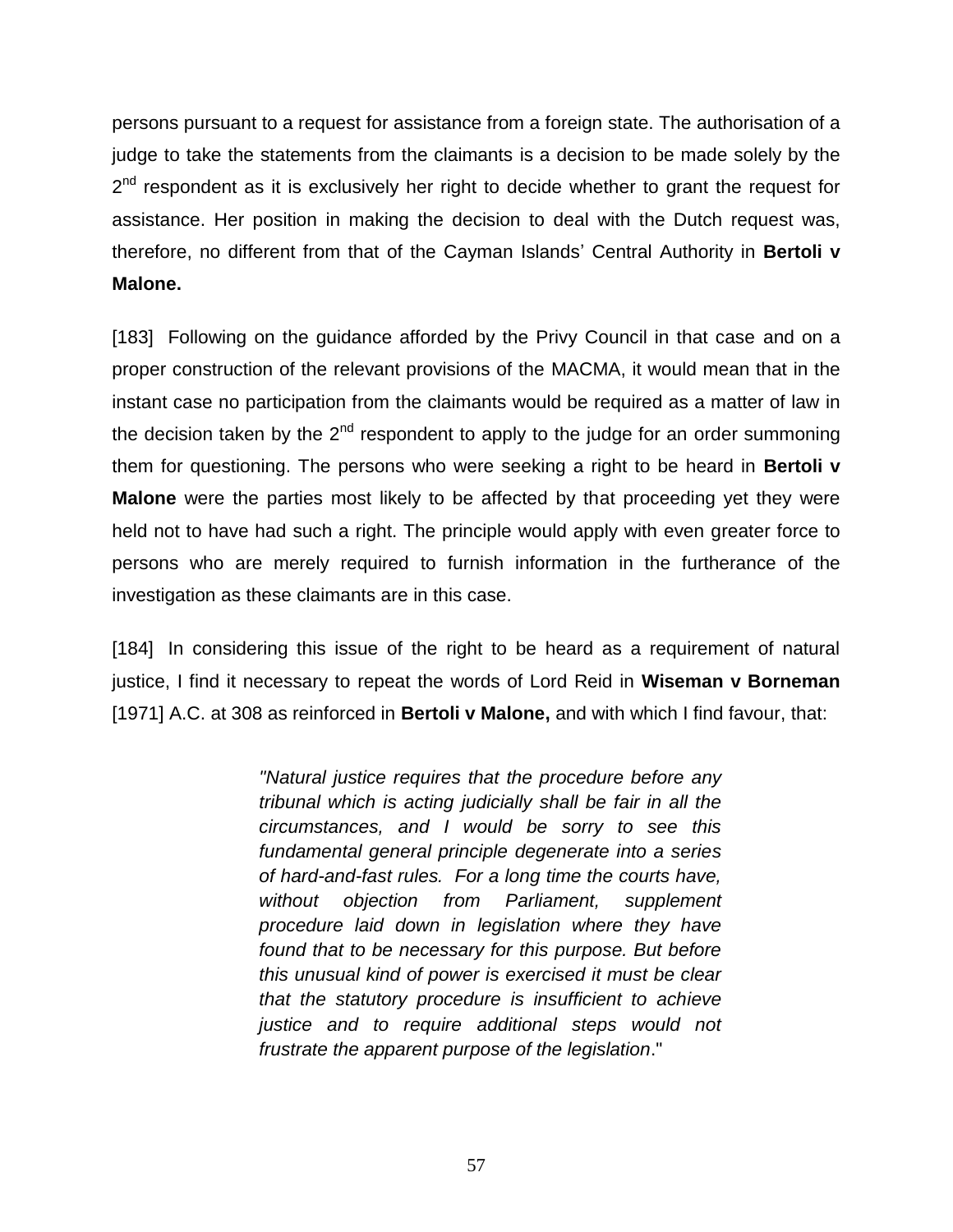[185] Following on the persuasive lead of **Bertoli v Malone; Wiseman v Borneman;** and the dictum of Lord Bridge of Harwich in **Lloyd v McMahon** [1987] A.C. 702,703, I would hold steadfast to my view that the statutory provision empowering the 2 **nd** respondent to authorise the taking of the claimant's evidence by Anderson, J must be, in the words of Georges, J.A., "the starting point for the enquiry into the procedural requirements which acting fairly requires in this case."

[186] Therefore, having paid due regard to the wording of the relevant portions of the MACMA governing the request for the taking of evidence and the general circumstances of this case, I find there was no entitlement to the claimants to be heard as to whether an order should have been made by Anderson, J for them to attend court to give evidence. On the clear and unambiguous wording of the statute and given the general legislative schema, there was absolutely no need for the claimants to enter the picture before the order securing their attendance was made. In my view, the *ex parte* proceeding before Anderson, J did not deprive them of the right to a fair hearing or stripped them of any constitutional right to due process of law.

[187] I must say, therefore, that the guidance given by the Privy Council in **NCB v Olint** as to the requirement to serve notice on the party to be affected by an application for interim injunction is, for obvious reasons, wholly irrelevant to the circumstances of this case.

[188] I would hold that the claimants are not entitled to the declaration that there has been a breach of their right to a fair hearing guaranteed to them by section 16 (2) of the Constitution as a result of the order granted by Anderson, J in their absence.

### *Abuse of process amounting to denial of due process*

[189] The claimants had gone further to allege breach of their right to due process of law on the ground that the Anderson Order was an abuse of process for separate and distinct reasons. Firstly, they argued that it was an abuse of process, it being the culmination of a process driven by political motives of the JLP and, in particular, its then leader, Mr. Golding. In essence, and as indicated before, the abuse of process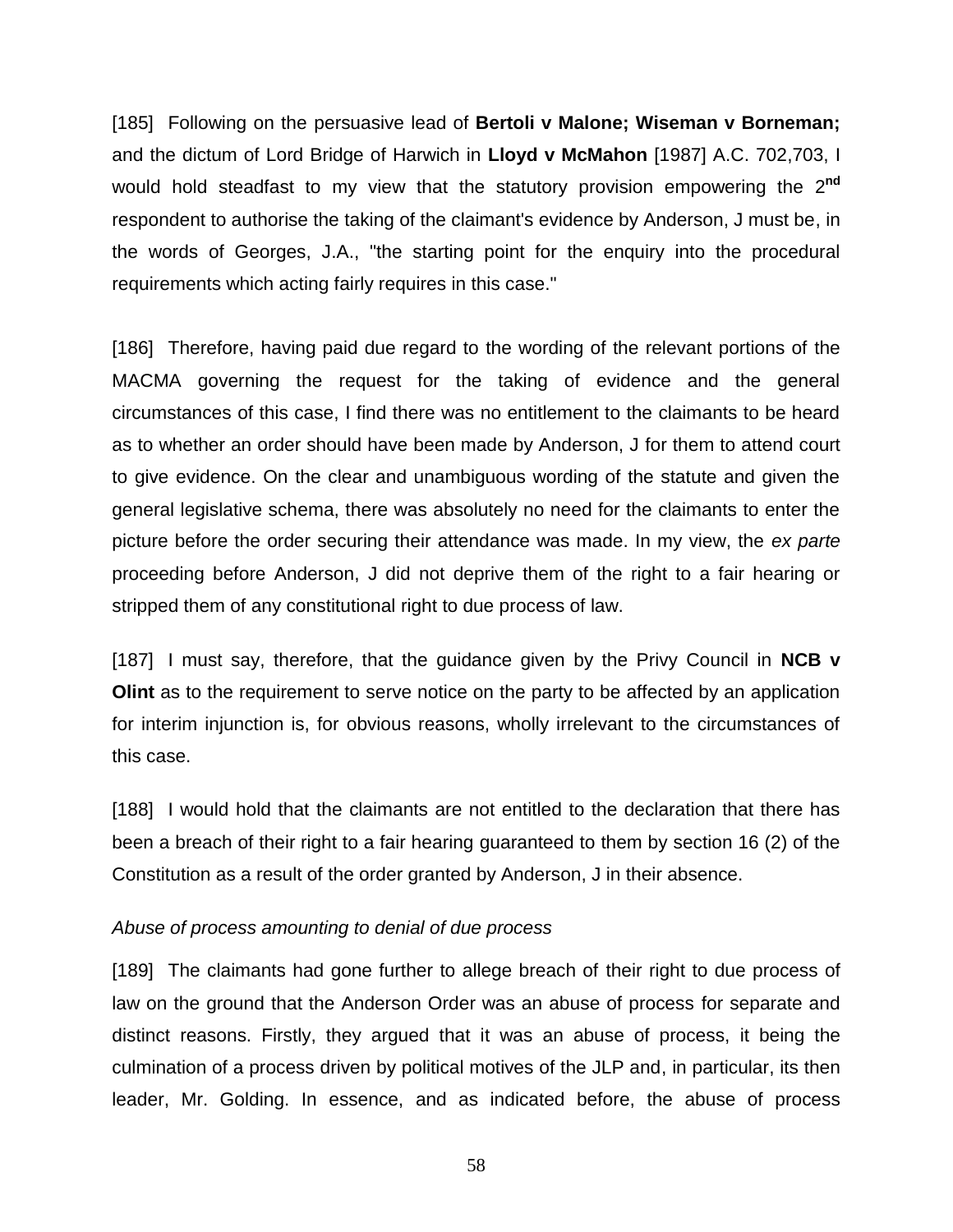complaint which is the subject of paragraph 1 of the claim form has been extended and translated by the claimants, by way of submissions, to be a deprivation of their constitutional right to due process.

[190] Mr. Samuels had ventured further to argue under this limb of abuse of process amounting to deprivation of due process of law, that no protection was offered to the claimants when the Anderson Order was granted. He maintained that prior to any person being charged, it is against public policy for a person to give evidence in public. The reason for this, he said, is clear. According to him, the 2nd respondent, for the protection of the witness, has no duty to disclose that witness statement until someone is charged, or legal proceedings require the production of that material. According to him, this stems from the reason that witnesses must have the confidence that in supporting a criminal case to be made out against someone, they must do so in private so that they are free to implicate anyone, if needs be, without reprisals.

[191] He argued that it is on these bases, that Anderson, J, in issuing his order, ought to have given direction for due process for the protection of the claimants as witnesses. He urged this court to apply section 35 of the Justices of the Peace Jurisdiction Act and to say that the learned judge should have made directions for an *in camera* hearing as that section prohibits in clear language the use of an open court to carry out this exercise.

[192] I have given serious consideration to all that learned counsel has urged on this court. However, upon considering what the constitutional right to due process of law truly entails, I am unable to discern how the grounds raised on behalf of the claimants, as being an abuse of process, could translate into deprivation of a constitutional right to due process of law. There is, as already indicated, no evidence that the judge's order was influenced by political motives of the JLP and/or its operatives. That argument is, therefore, rejected out of hand.

[193] In relation to the second limb of Mr. Samuels' submission, concerning the treatment of the DPP's claim by Anderson, J, I have already stated my views in my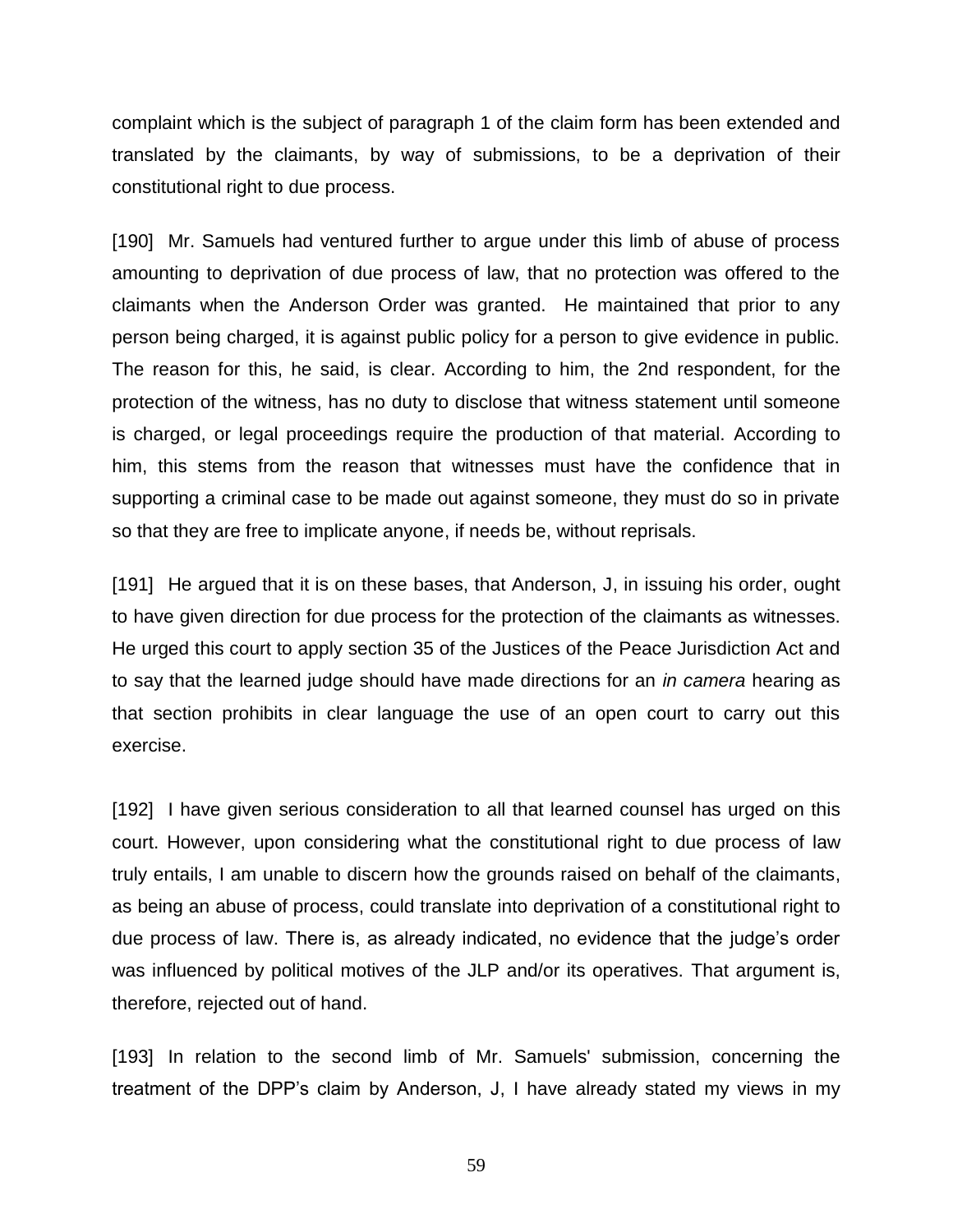consideration of the claimants' allegations of breaches of their right to equitable treatment and a fair hearing. My observations under those headings are quite applicable here with equal force. I see no need to repeat them. I will simply say, in the interest of time, that I have found no constitutional breaches arising from the judge's treatment of the matter in the way he did. The learned judge, purportedly, did what the enabling provision of the MACMA empowered him to do, that is, to make an order for the claimants to appear before a Judge of the Supreme Court to give answers to the questions raised in the request as authorised by the Central Authority. He ordered that they be served with all documents and they were given the opportunity to secure legal representation for their appearance.

[194] As I have already stated in dealing with the issue of the judge proceeding *ex parte* , If the claimants are of the view that the learned judge acted wrongly or should have done differently, then that is a matter to be resolved by the appellate court and not this court consisting of judges of concurrent jurisdiction. This is so because there is nothing arising from the learned judge's treatment of the matter, in my humble view, that amounts to an erosion of any of the claimants' constitutional rights whether to due process of law, or otherwise, that would place them within the jurisdiction of this court.

[195] I will say for completeness too that it is not at all the duty of this court to extend the application of section 35 of the Justices of the Peace Jurisdiction Act to the MACMA proceedings, where the legislature has not so provided. The invitation to do so is, therefore, refused.

[196] In all the circumstances, I find that the claimants' claim that there has been a breach of their rights to a fair hearing and to due process of law by the Anderson Order must be rejected as being unsubstantiated and, therefore, unsustainable as a matter of law. The declaration sought to that effect in paragraph 4 of the amended fixed date claim form is refused.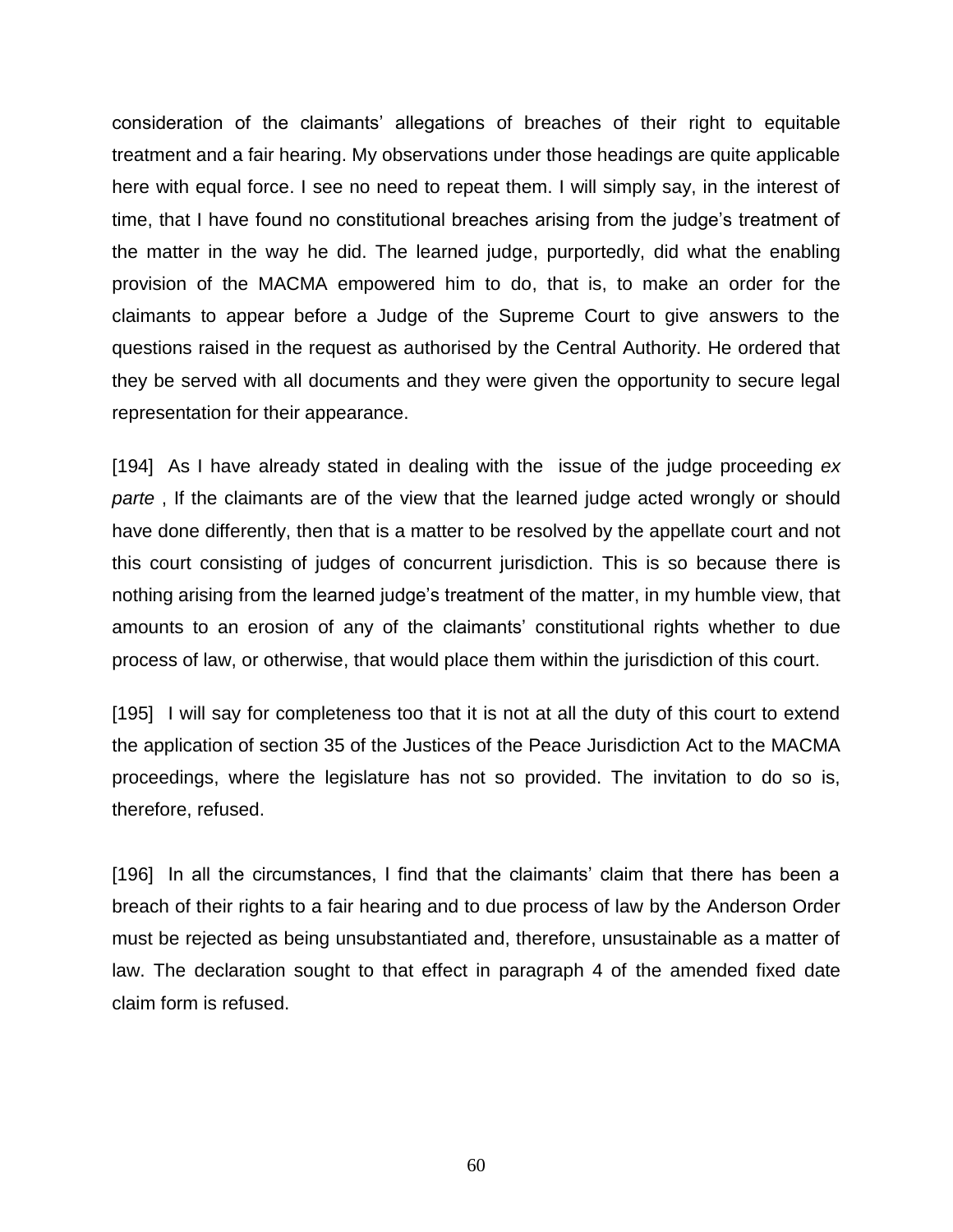## **Issue # 5:** Whether 2<sup>nd</sup> respondent breached constitutional rights of the **claimants by making application for them to give evidence**

[197] The claimants, under paragraph 5 of their amended fixed date claim form, are seeking a declaration that the 2<sup>nd</sup> respondent has violated and is violating their constitutional rights when she proceeded to seek to compel them to testify publicly on oath concerning matters in which she, as the Central Authority of Jamaica, on behalf of the Kingdom of the Netherlands, alleges criminal conduct in Jamaica by the said claimants.

[198] The first hurdle that the claimants have not managed to surmount, in seeking this relief, is to identify and specify the rights under the Constitution that they claim have been, are being, or likely to be infringed. They have failed to set out their claim in accordance with Rule 56.9 (3) (c) of the CPR which stipulates that in a case of a claim under the Constitution, the claimant in his affidavit must state the provision of the Constitution that he is alleging has been, is being or likely to be infringed. In looking at the assertion of the claimants in this regard, I have a difficulty identifying any rights and freedoms guaranteed by the Constitution which was, is being, or likely to be, breached by the 2<sup>nd</sup> respondent in seeking the order of the judge in the way and in the circumstances she did.

[199] Secondly, the claimants have put forward no evidence that the  $2<sup>nd</sup>$  respondent has alleged criminal conduct by them in Jamaica on behalf of the Netherlands. Indeed, there is no evidence arising from anywhere in this proceeding of any allegation of criminal conduct on the part of the claimants emanating from the Kingdom of the Netherlands.

[200] Finally, the  $2^{nd}$  respondent did not seek an order to compel the claimants to testify *publicly* on oath (emphasis added). The decision for the hearing to be in open court was the decision of Campbell, J, the judge taking the evidence. The learned judge's decision was not made on the application of the  $2<sup>nd</sup>$  respondent that the hearing should have been so conducted.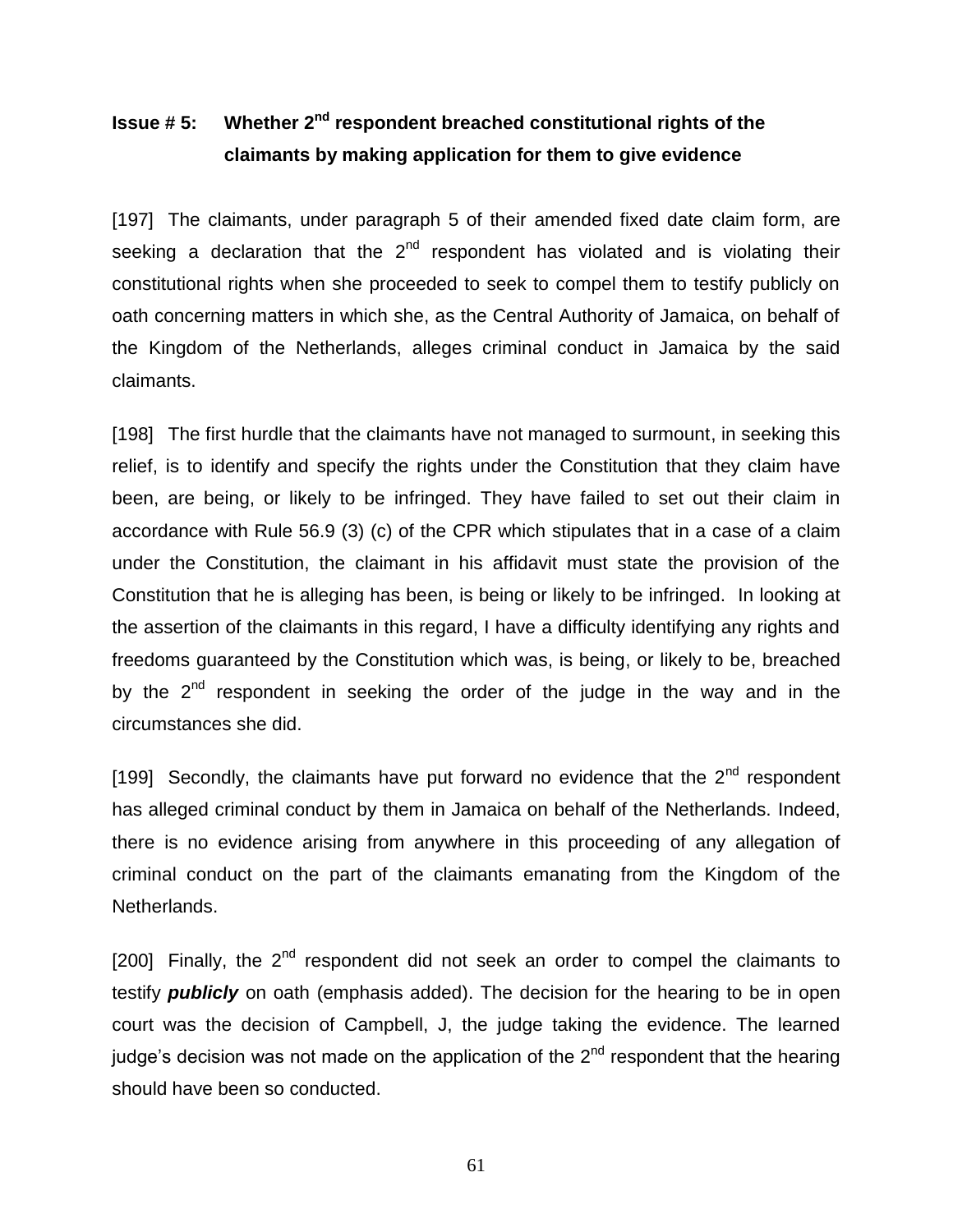[201] I find, therefore, that there is no factual and legal basis for the declaration being sought by the claimants in the terms as claimed, or at all, that the  $2<sup>nd</sup>$  respondent has breached, or is breaching, their constitutional rights when she sought the order for them to attend court to give the evidence requested. In the result, I would deny that declaration sought in paragraph 5 of the claim.

# **Issue # 6: Whether the 2nd respondent acted** *ex post facto* **in relying on the amendment to the Schedule of the MACMA**

[202] The claimants, in paragraph 6 of their amended fixed date claim form, are seeking a declaration that the 2<sup>nd</sup> respondent acted *ex post facto* when she relied on an amendment to the Schedule of the MACMA to include the Kingdom of the Netherlands. According to them, this amendment was made subsequent to the request by the Kingdom of the Netherlands for the  $2<sup>nd</sup>$  respondent to act on its behalf.

[203] This aspect of the claimants' claim does not raise any allegation of constitutional breach for the consideration of this court and so no redress could lie from this court on that issue by way of the declaration sought. It does not fall within the ambit of section 19(1) of the Constitution. I would venture to say, however, that even if this aspect of the claim could properly be dealt with as raising a constitutional question, the prospect of success of it would be, at best, rather dubious given the evidence in this case. The uncontroverted evidence is that the passing of the Foreign States Order predated the request on which the 2<sup>nd</sup> respondent proceeded to act in assisting the Kingdom of the Netherlands and pursuant to which the Anderson Order was made. The claimants' contention is, therefore, not supported by the evidence.

[204] I would refuse to grant this declaration sought in paragraph 6 of the amended fixed date claim form that the 2<sup>nd</sup> respondent acted *ex post facto* when she granted the request to assist the Kingdom of the Netherlands.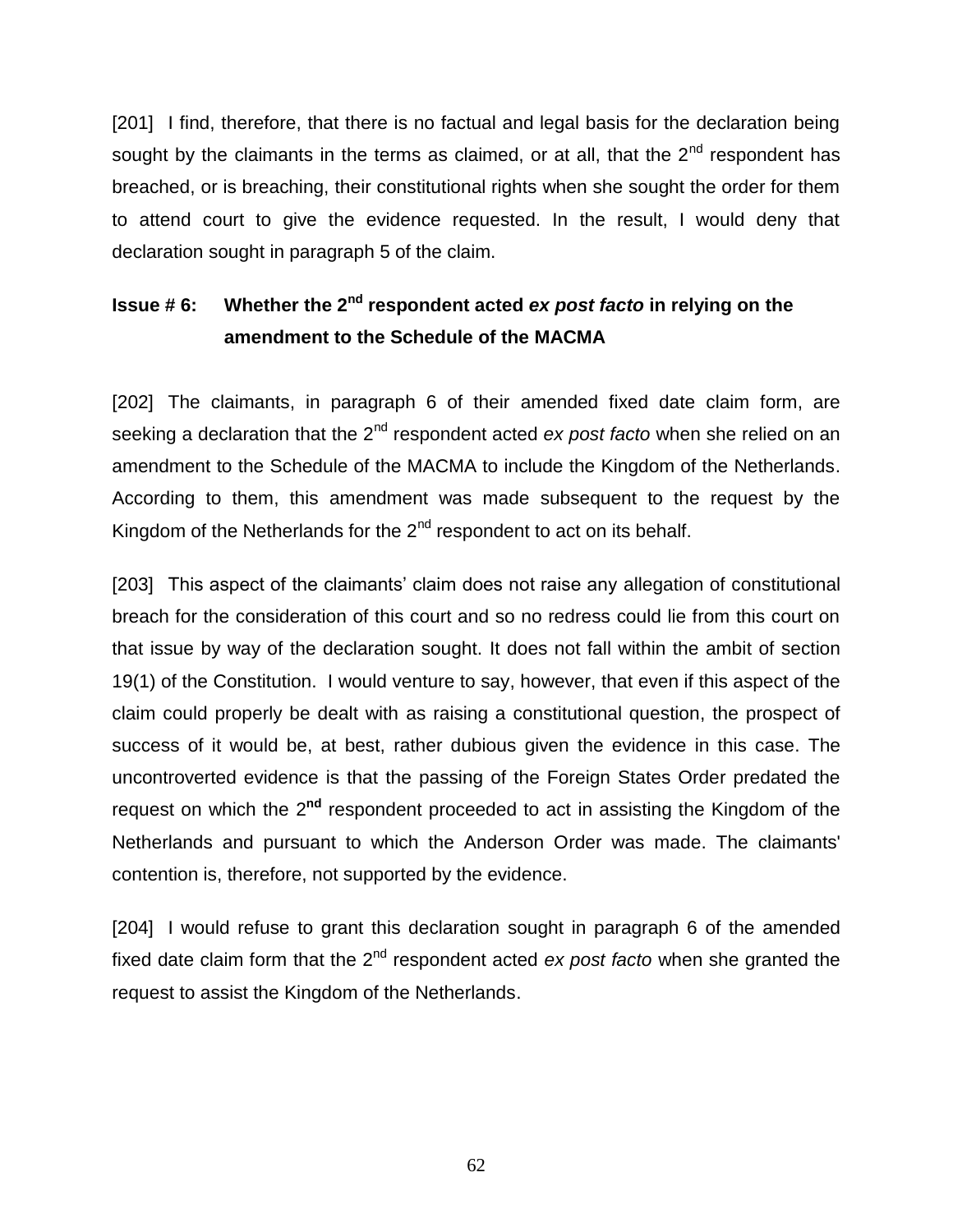### **Issue # 7: Whether claimants entitled to a declaration that the Anderson Order is an abuse of process as it was instigated for political reasons**

[205] The claimants also seek, by way of relief, a declaration that the Anderson Order is an abuse of process as it was instigated by political agents and operatives of the Jamaica Labour Party, namely, its then leader, Mr. Golding, and Mr. Harold Brady, Attorney-at-Law, for political reasons.

[206] As is evident from all the material placed before this court, nowhere on the claimants' averments or evidence is there any assertion of breach of any constitutional right of the claimants on this basis. This claim overlaps substantially with the claim for declaration under paragraph 1 with respect to abuse of process and which have been already dealt with extensively under that heading above.

[207] In disposing of this complaint, I will simply state that Mr. Golding did not act on the request of the Kingdom of the Netherlands. The Kingdom of the Netherlands, acting on information it received, exercised its own judgment to initiate an investigation into the conduct of its own citizen. The  $2^{nd}$  respondent acted on a request from the Dutch that, in her view, was properly made in accordance with Jamaican law. She, purportedly, acted on the basis of the enabling provisions of the MACMA exercising her independent judgment in doing so. There is not an iota of evidence that she acted on any instruction of the JLP or its functionaries, particularly, Mr. Golding and Mr. Brady, as is alleged.

[208] There is thus no evidence whatsoever that the order of the learned judge, made on the application of the  $2^{nd}$  respondent, was instigated by Mr. Golding, Mr. Brady or any agent or affiliate of the JLP and/or for political reasons. Accordingly, no breach of any of the constitutional rights of the claimants is established on such a basis.

[209] I conclude that the claimants would not be entitled to such a declaration from this court that the Anderson Order was an abuse of process as it was instigated for political reasons. The declaration sought in paragraph 7 is, therefore, refused.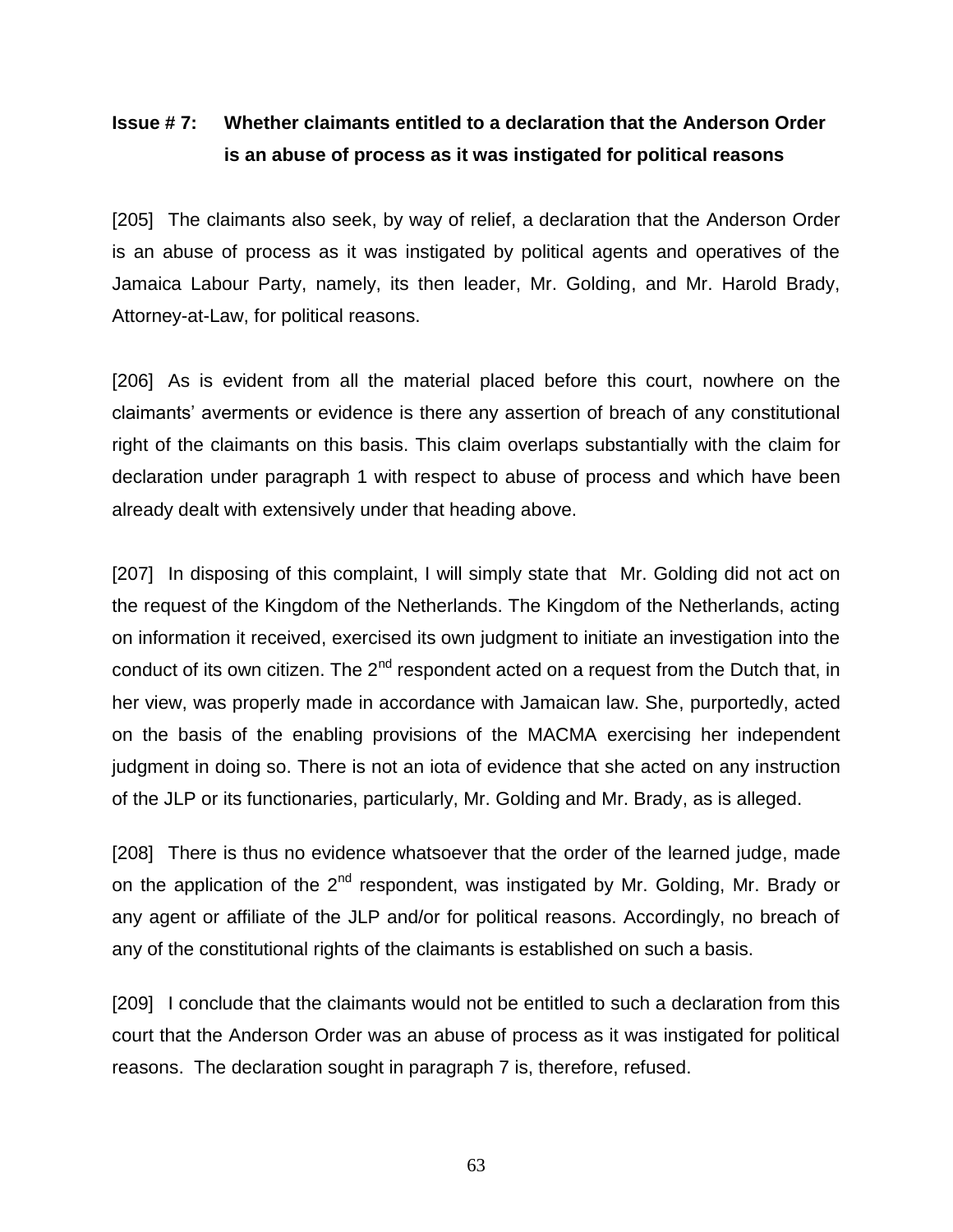### **Issue # 8: Whether open court procedure adopted by Campbell, J breaches the claimants' right to due process and a fair hearing**

[210] Finally, the claimants are asking for a declaration that the procedure adopted by Campbell, J pursuant to the Anderson Order, "to wit, conducting the taking of evidence in open court and refusing to revert to having the matter conducted in chambers, amounted to breach of the claimants' constitutional right to the protection of their right to due process and a fair hearing under Section 16 (2) of the Charter of Rights." This challenge is now to the decision of Campbell, J in hearing the DPP's claim in open court.

[211] As already noted, in terms of the right to due process which must be protected broadly, it encompasses the right to a fair hearing within reasonable time before an independent and impartial tribunal established by law. This right to a fair hearing, as contained in section 16 (2) of the Charter of Rights, is but one of the components of the right to the protection of due process. It should be reminded that the right to a fair hearing, as set out in section 16, is accorded to persons charged with a criminal offence [s.16 (1)]; to persons whose civil rights and obligations are to be determined and to persons whose interest would be adversely affected by any legal proceedings [s. 16(2)].

[212] In treating with this aspect of the claim of breach of right to due process, Mr. Samuels argued that the claimants' refusal to answer the questions asked of them is an acceptance by them of their right to due process. It was, according to him, a "legitimate allowable right" that resides with the  $1<sup>st</sup>$  and  $2<sup>nd</sup>$ ] claimants which they can exercise under Jamaican law. In his view section 16 (2) is the relevant constitutional provision that protects them. The refusal of the claimants to cooperate with the Dutch authorities through the facilities of the  $2<sup>nd</sup>$  respondent is, therefore, a right they possess under the MACMA as well as under the Charter of Rights. In his view, the claimants' requisite cooperation under the Act should have come to an end when they refused to answer questions prior to the order being sought.

[213] Learned counsel maintained that the claimants, having asked whether they were suspects, and having not received that information from the  $2<sup>nd</sup>$  respondent, do have a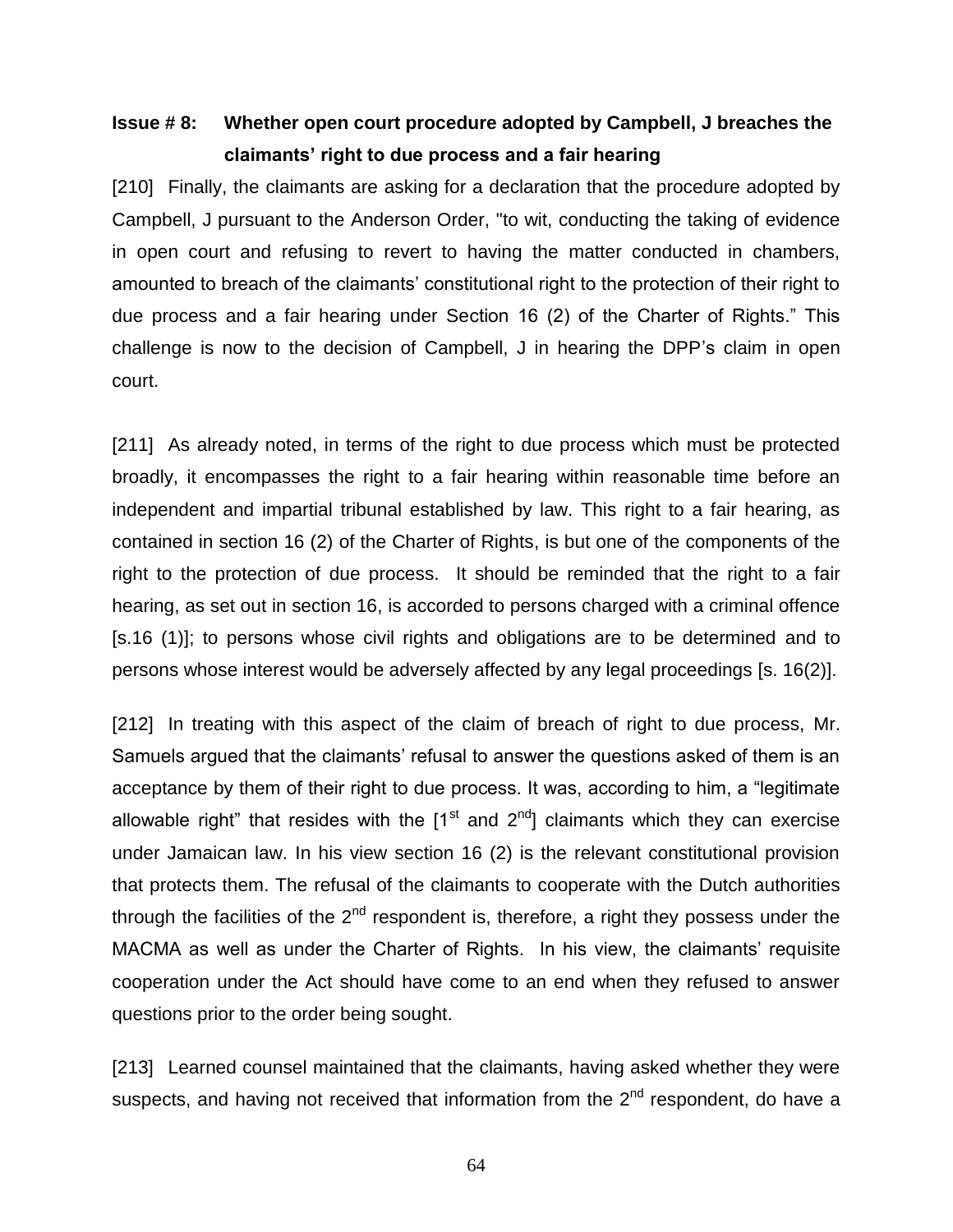right to refuse to answer any further questions. According to him, where that right had been exercised by the claimants, compulsion in any form, by an order or otherwise, is a breach of their constitutional right to a fair hearing. Counsel maintained further that to use the order of the court as a vehicle to subject to questioning persons who refused to attend to be examined amounts to trespassing on the constitutional rights of these persons. That, he said, amounts to breach of their right to protection of the law.

[214] As indicated before, the claimants do not fall within any of these categories of persons to which this protection through right to silence and a fair hearing is given under the Constitution. That is to say that they are not persons who are charged for a criminal offence; they are not persons whose civil rights and obligations are to be determined and they are not persons whose interest would be adversely affected by the relevant proceeding. I find no basis, therefore, on which it could properly be found that there is any violation of their right to a fair hearing in the sense guaranteed by the Charter of Rights.

[215] It is my view that the constitutional right to a fair hearing under section 16 (2) is not breached by the procedure adopted by Campbell, J to hear the matter in open court.

[216] Another aspect of the right to due process protected by the Constitution, which is somehow relevant to the case being advanced by the claimants, is the right to a public hearing in all court proceedings as enshrined in section 16(3) of the Charter of Rights. The section reads:

> *"(3) All proceedings of every court and proceedings relating to the determination of the existence of the extent of a person's civil rights or obligations before any court or authority, including the announcement of the decision of the court or authority, shall be held in public."*

[217] Subsection 16 (4) then goes on to state that nothing in subsection 16 (3) shall prevent any court or any authority from excluding from the proceedings, persons other than the parties and their legal representatives in certain specified circumstances. These circumstances include: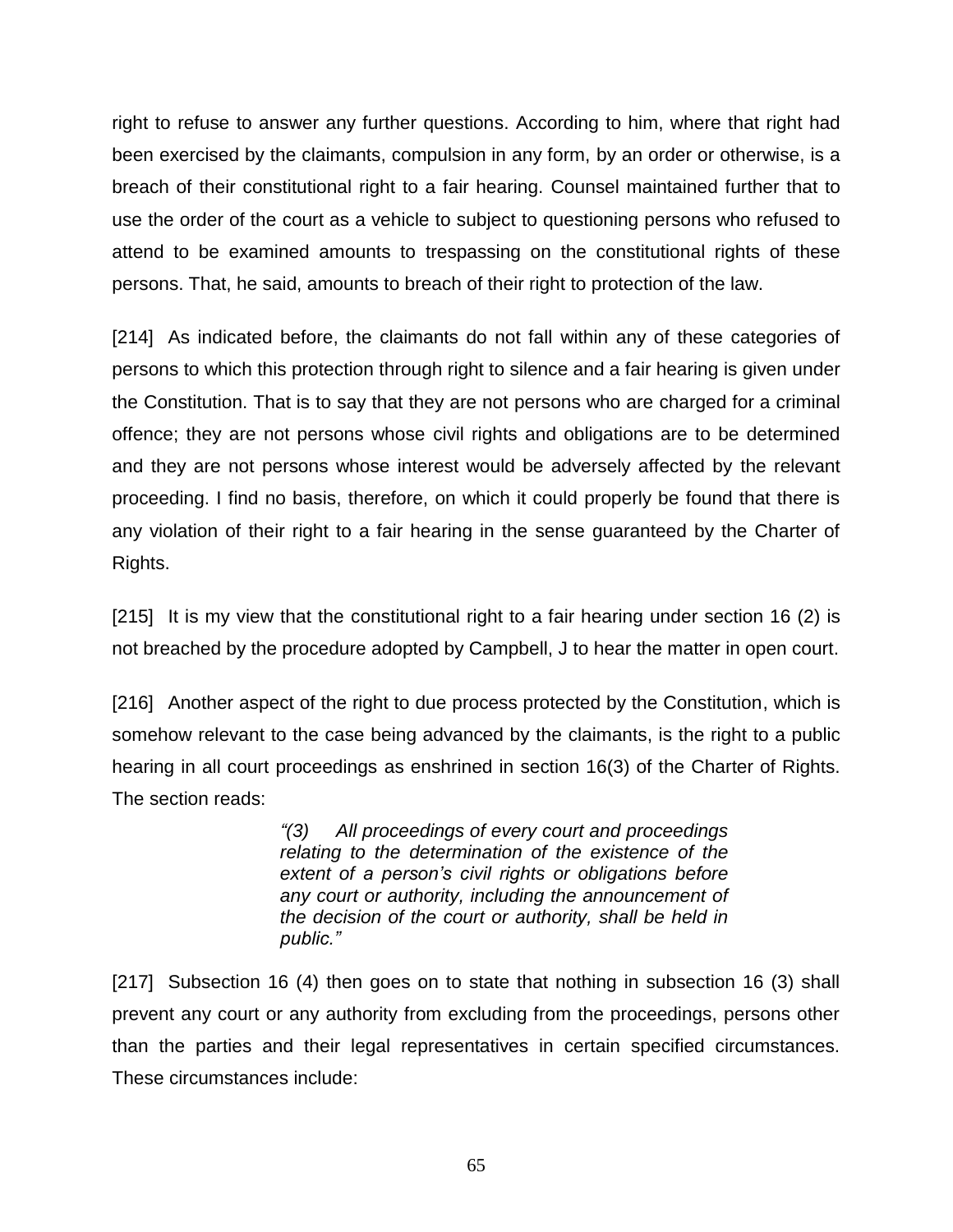- *(1) "where it is considered necessary or expedient in circumstances where publicity would prejudice the ends of justice; or*
- *(2) where it is required by law or is necessary in the interests of defence, public safety, public order, public morality, the welfare of children, or the protection of the private lives of persons concerned."*

[218] In the case of the MACMA, no specific provision is made that the taking of evidence from persons in Jamaica, on behalf of a requesting state, should be in public or private. So, there is no requirement in the relevant statutory regime that the proceeding for the taking of the evidence of the claimants should be conducted in chambers or in private as the claimants are contending it should be. Also, there is no evidence that the Kingdom of the Netherlands has requested the taking of evidence to be in private as it could have done as provided for in the MACMA under the First Schedule to section 15 (4).

[219] In the absence of all these special provisions as to the procedure to be used in the taking of the evidence, Campbell, J had a discretion to deal with the hearing in private as can be seen from the relevant constitutional provisions in section 16(4) of the Charter of Rights. He, however, opted for an open court hearing in keeping with the provisions of the Constitution that, as a general rule, all proceedings of any court should be held in public. This is in keeping with an existing common law rule.

[220] The claimants' sought to draw some support from the opinion of the Privy Council in **Meerabux v Attorney-General of Belize** [2005] 2 WLR, 1308 in arguing that the proceeding should be conducted in chambers. In that case, the hearing was conducted in private but the argument advanced by the appellant was that the hearing should have been in open court in accordance with the constitutional provision of Belize. It was held that the constitutional requirement for every court or other authority to sit in public when determining the existence or extent of any civil right or obligation did not apply to the Belize Advisory Council whose function was not judicial but uniquely part of the executive. The proceeding in chambers was, therefore, not found to have infringed the appellant's right to a public hearing.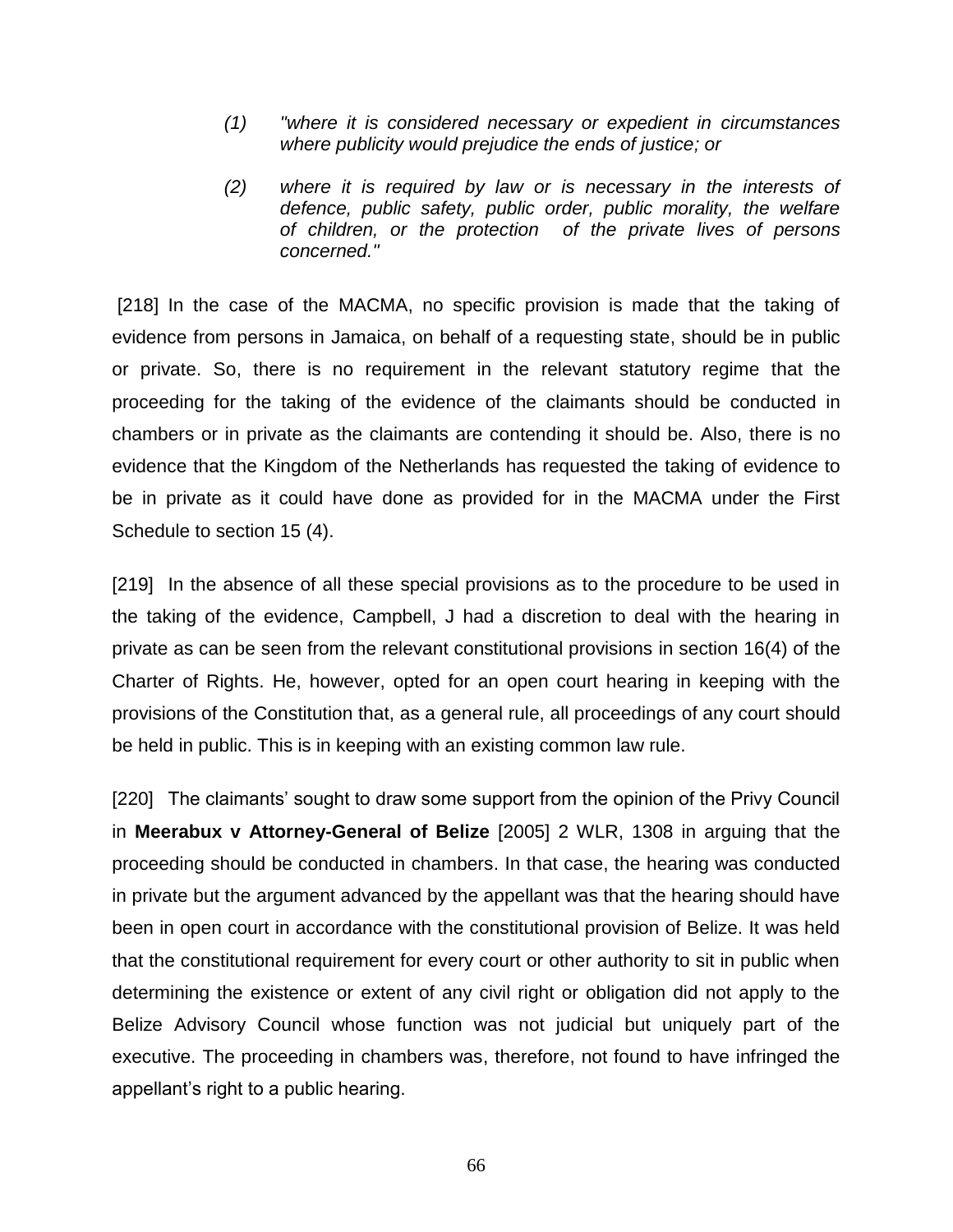[221] I have not managed to readily grasp the relevance of the decision to the instant case since in this case, it is the converse that is being advanced by the claimants in saying that the constitutional provision for public hearing should not apply. Campbell, J, being a judicial officer, cannot at all be equated with the Belize Advisory Council in **Meerabux** whose function was not judicial but as the Board found was "uniquely part of the executive". The MACMA specifically provides for evidence to be taken by a judicial officer (Supreme Court Judge or Resident Magistrate) and no one else. It would seem to me that Parliament intended that even though a decision is not being made in the proceeding, judicial involvement in and supervision of the proceeding is required. By no stretch of the imagination could it be argued that the judge is required to carry out anything but a judicial function under the provisions of the MACMA. In my view, the case of **Meerabux** really does not offer much assistance to the claimants as they would like in arguing their case of constitutional breach arising from the conduct of the hearing in open court.

[222] In order to better justify a hearing in private, in accordance with the Constitution, (albeit that there is no constitutional right to a private hearing) the claimants would, perhaps stand a better chance, by establishing that their situation is one that would fall within the one or other of the circumstances specified under section 16 (4) of the Charter of Rights. That is to say that a hearing in chambers is reasonably required for the protection of one or other of the interests referred to in that subsection.

[223] In seeking to establish a basis for hearing *in camera* or in chambers, the claimants, through the submissions of their counsel, rather than through any evidence, have put forward the contention that the hearing in chambers would be necessary for their protection. The point was made that to expose them to giving evidence in open court would expose them to danger or is likely to expose them to danger of reprisal since they would be testifying in respect of persons to be charged for a criminal offence.

[224] Within this context, the Constitution does provide that although the general rule with respect to "all proceedings of every court" is that they be held in public, there is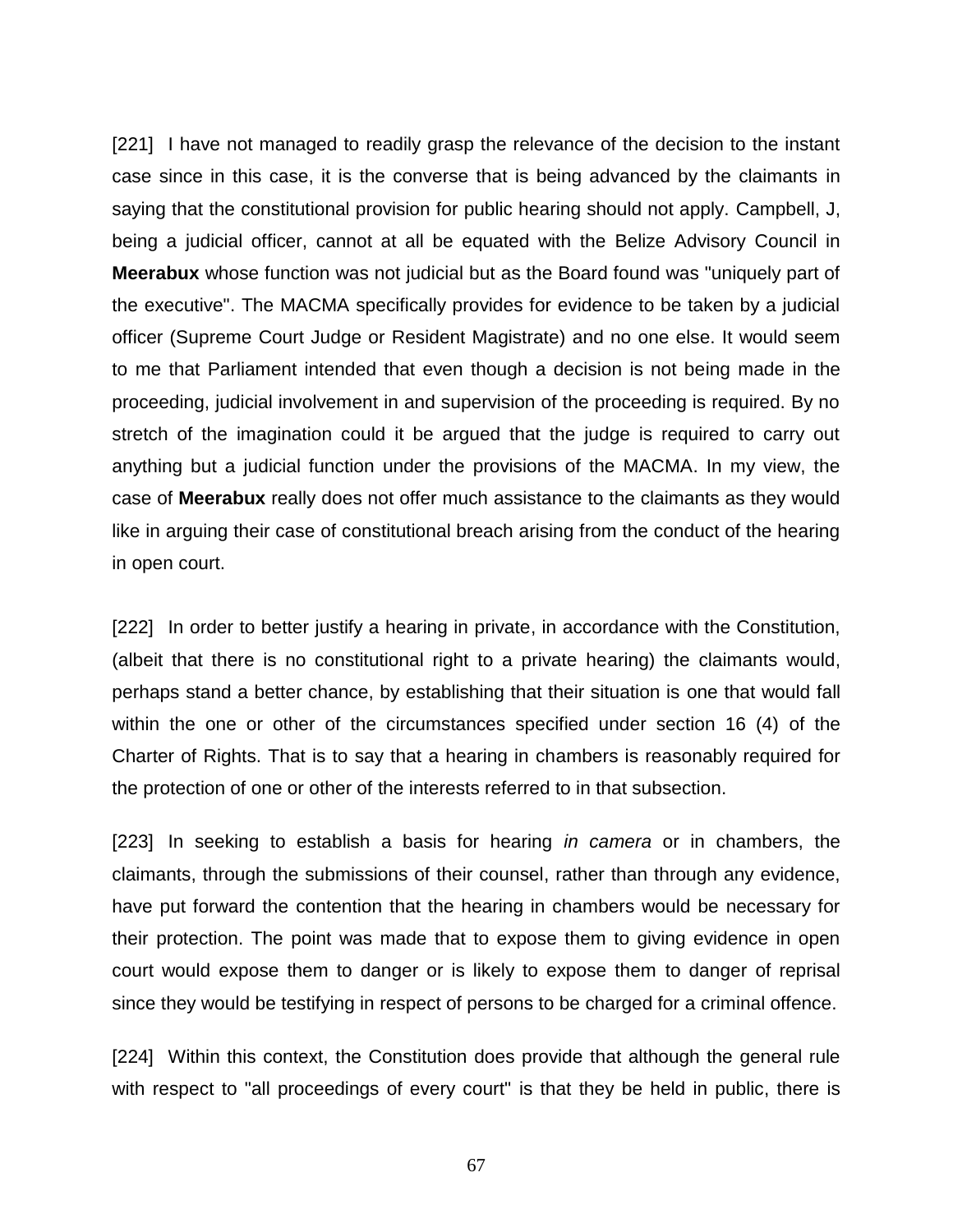nothing to preclude a judge from hearing the matter in private if it is necessary or reasonably required for the "protection of the private lives of persons involved in the proceedings". This seems to be the consideration that the claimants would wish to invoke as there is nothing put forward by them about a hearing in chambers being reasonably necessary or required for public safety or public order.

[225] In **Hinds and Others v The Queen** [1975] 13 JLR, 262, the issue of *in camera*  hearing in the Gun Court, provided for by the then newly enacted Gun Court Act, was under consideration by the Privy Council. The statute was challenged as being unconstitutional in providing for hearing in private instead of in open court as provided for under the Constitution.

[226] The former corresponding provisions to sections 16 (3) and (16) (4) were considered (sections 20 (3) and 20 (4)). What the Board stated, that is, particularly, important to the instant proceeding, is what is meant by the phrase *"private lives of persons concerned in the proceedings*". Lord Diplock, at page 278, stated:

> *"The reference to the protection of the private lives of persons concerned in the proceedings as well as to "public safety" and "public order" would appear to be based upon a misinterpretation of this phrase where it is used in s. 20 (4) of the Constitution. The phrase, which also appears in s. 22 (2) (a) (ii) as a limitation upon freedom of expression, is not directed to the physical safety of individuals but to their right to privacy, i.e. to protection from disclosure to the public at large of matters of purely personal or domestic concern which are of no legitimate public interest." (emphasis added).*

[227] If one were to apply such definition to the circumstances of this case, then it seems highly unlikely that it could be successfully argued that a hearing in chambers would be justified merely in the interest of the protection of the claimants in "their private lives" as defined. The claimants in their affidavits have not made any mention to matters affecting, or likely to affect, their safety as a result of the decision to hear the matter in public. The issue as to risk of danger was raised in submissions with no evidential base established by the claimants by way of their affidavit evidence. Even more specifically, there is no evidence presented to say that the claimants require protection from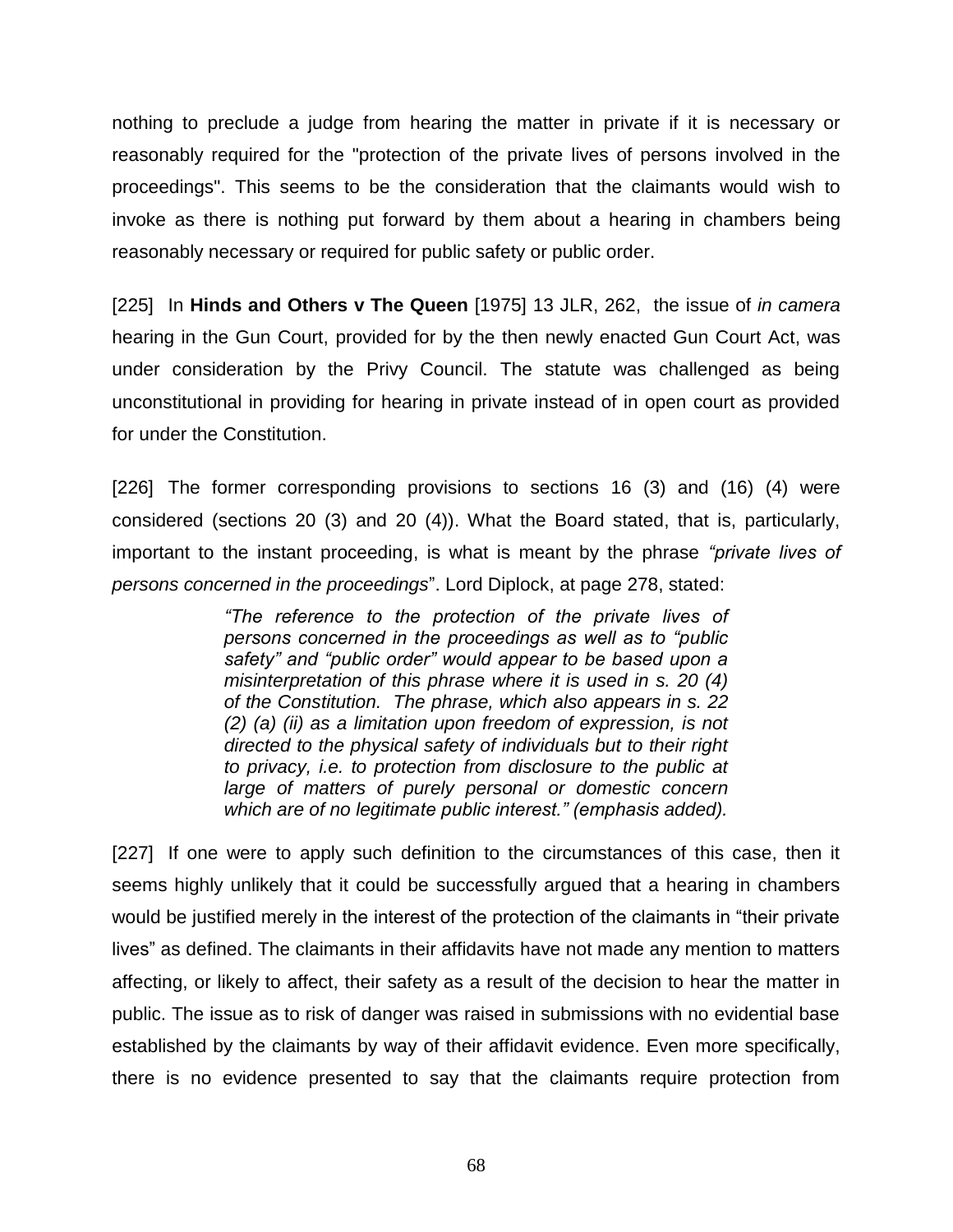disclosure to the public of personal or domestic concerns which are of no legitimate public interest which is the meaning ascribed to the term "private lives of persons" as used in the Constitution .

[228] In all the circumstances, I am fortified in my view by the dictum of Lord Diplock that there is nothing placed before this court to move it to find that the refusal of Campbell J to proceed in chambers has infringed the claimants' constitutional rights to due process and protection of the law on the basis of risk to their physical /personal safety. Fundamentally, there is no constitutional right to a hearing *in camera*.

[229] I must go on to say too, that even if it could be properly argued that Campbell, J exercised his discretion wrongly, The first point worthy of note on this issue is that we are dealing with an order of a judge of the Supreme Court. Mr. Henriques, QC has drawn on several authorities to submit, with the concurrence of Mrs. Hay, that it cannot be said that in this case, the constitutional rights of the claimants have been infringed by either the order of Anderson, J or the decision of Campbell, J.

[230] Learned Queen's Counsel, Mr. Henriques, reminded us of the words of their Lordships in **Ramesh Lawrence Maharaj v Attorney- General of Trinidad and Tobago (No. 2)** [1979] AC 385 and as restated in **Clinton Forbes v The Attorney - General of Trinidad and Tobago** [2002] UKPC 21 at paragraph 18**.** In **Maharaj,** Lord Diplock at page 399 cautioned:

> *"In the first place, no human right or fundamental freedom recognised by Chapter 1 of the Constitution is contravened by a judgment or order that is wrong and liable to be set aside on appeal for an error of fact or substantive law, even where the error has resulted in a person's serving a sentence of imprisonment. The remedy for errors of this kind is to appeal to a higher court. Where there is no higher court to appeal to then none can say that there was an error. The fundamental human right is not to a legal system that is infallible but to one that is fair. It is only errors in procedure that are capable of constituting infringements of the rights protected by section 1 (a); and no mere irregularity in procedure is enough, even though it goes to jurisdiction; the error must be a failure to observe one of the fundamental*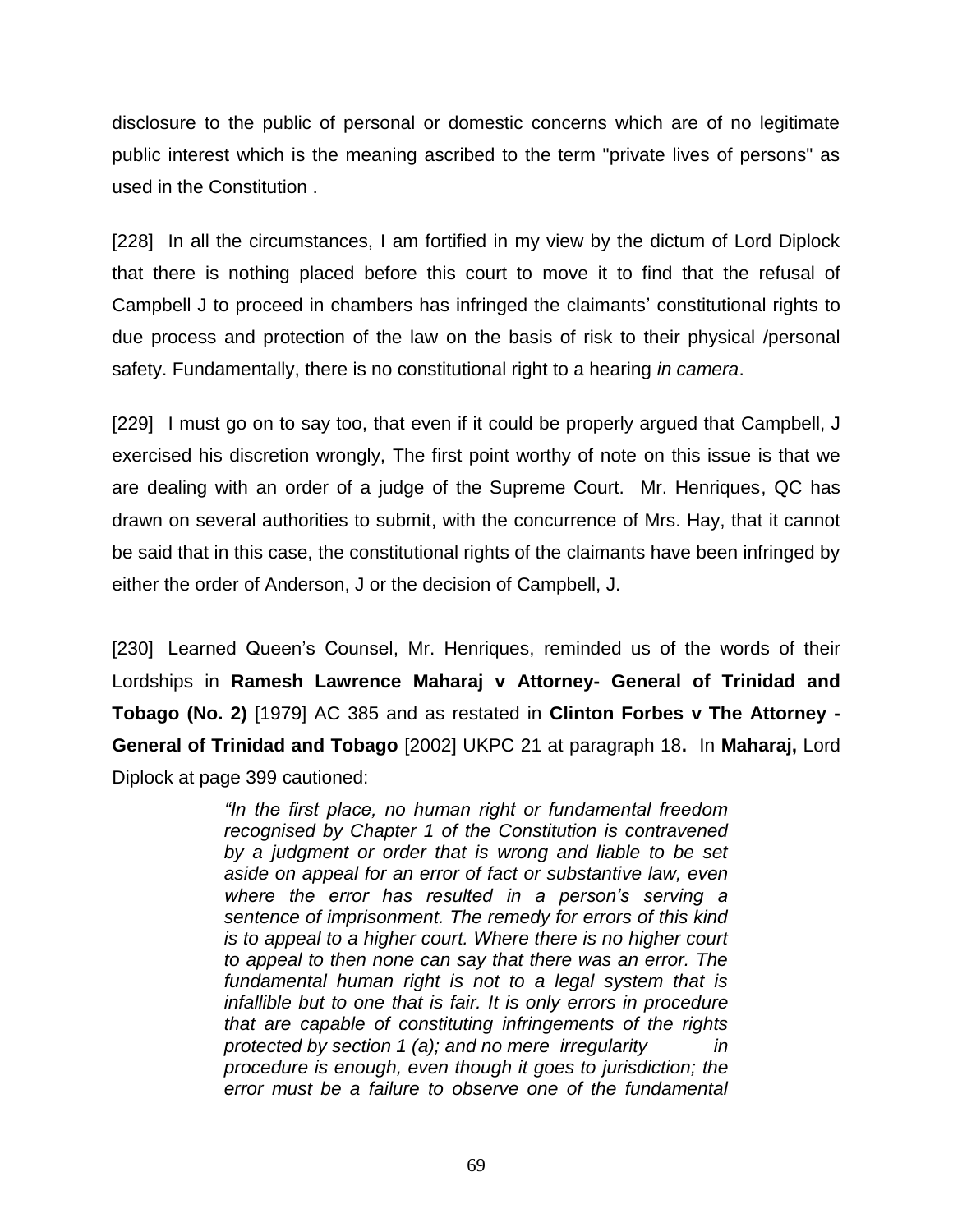*rules of natural justice. Their Lordships do not believe that this can be anything but a rare event."*

[231] Their Lordships in **Clinton Forbes**, after citing **Chokolingo v Attorney- General of Trinidad and Tobago** [1981] WLR 106; **Boodram v Attorney - General of Trinidad and Tobago** [1966] A.C. 842; and **Hinds v Attorney - General of Barbados** [2002] 2 WLR 470, declared at paragraph 18 of the judgment:

> *"Their Lordships do not think that it would be helpful or desirable to add their own observations to the foregoing citations. They establish that is only in rare cases where there has been a fundamental subversion of the rule of law that resort to constitutional redress is likely to be appropriate. However the exceptional case is formulated it is clear that the constitutional rights to due process and the protection of the law do not guarantee that the judicial process will be free from error. This is the reason for the appellate process."*

[232] In **Boodram v Attorney - General of Trinidad and Tobago** at page 854, Lord Mustill said:

> *"The 'due process of law' guaranteed by this section has two elements relevant to the present case. First, and obviously, there is the fairness of the trial itself. Secondly, there is the availability of the mechanisms which enable the trial court to protect the fairness of the trial from outside influences. These mechanisms form part of the "protection of the law" which is guaranteed by section 4 (b), as do the appeal procedures designed to ensure that if the mechanisms are incorrectly operated the matter is put right. It is only if it can be shown that the mechanisms themselves (as distinct from the way in which, in the individual case, they are put into practice) have been, are being or will be subverted that the complaint moves from the ordinary process of appeal into the realm of constitutional law..."*

[233] Having taken all the relevant principles of law into consideration as derived from **Maharaj** and the related line of cases cited above, I am propelled to state that I fail to see in the circumstances of this case any subversion of the rule of law or any breach of a fundamental rule of natural justice arising, or likely to arise from any order or decision made by the judges in question. There is nothing to classify the claimants' case as one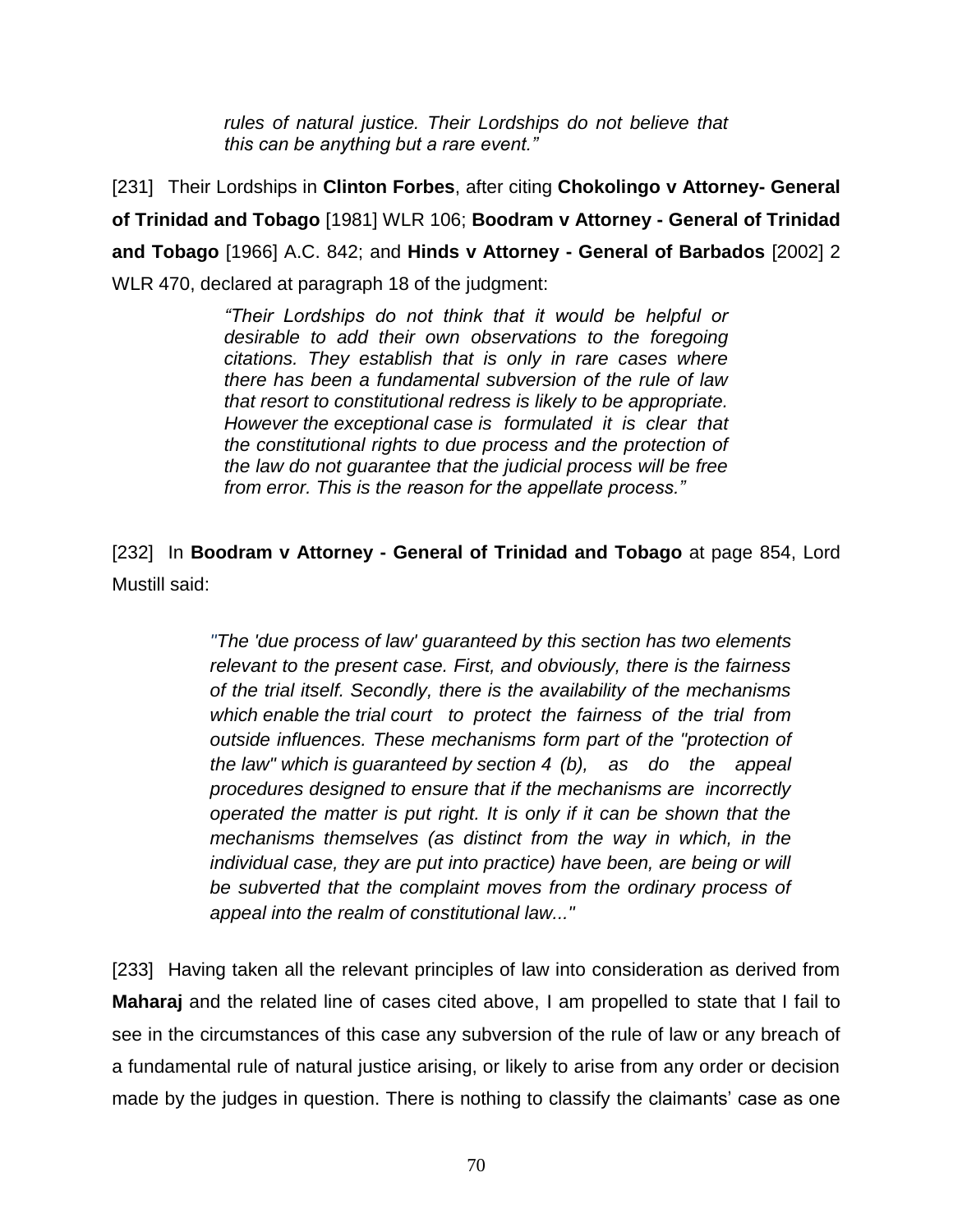of those rare ones that their Lordships would have had in their contemplation to justify the granting of constitutional redress in respect of the order of a Judge of the Supreme Court. The appellate process is still available to treat with any perceived error of law made by the particular judge in question. As already been said, this court cannot sit as an appellate court in respect of the decisions of Campbell and Anderson, JJ. It, therefore, has no authority to interfere with the decisions of the learned judges unless there is clear evidence of a breach of a fundamental human or constitutional right or a subversion of the rule of law and/or the processes of the court resulting from such decisions.

[234] I see no basis on which to find that there has been, is, or likely to be, a breach of the constitutional rights of the claimants as alleged resulting from the procedure adopted by Campbell, J pursuant to the order of Anderson, J. In the result, the declaration sought in paragraph 9 of the fixed date claim form, as amended, that there is a breach of the claimants' constitutional rights to due process of law and to a fair hearing is denied.

[235] This leaves me to say that the issue of hearing in chambers was raised before Campbell, J who heard submissions and refused the application for a private hearing. This conveys the impression that he had not seen any basis, as a matter of law and fact, on which to exercise his discretion to hold the matter in private. The refusal of the learned judge to exercise his discretion in favour of a hearing in chambers would give rise to the question as to whether he had acted properly as a matter of law. This would be a matter to be addressed by the Court of Appeal and not one that falls for determination by this court when no infringement of the claimants' constitutional rights has been established by the evidence as flowing from the learned judge's decision. The appellate process is still available to the claimants to correct what they perceive to be errors of law.